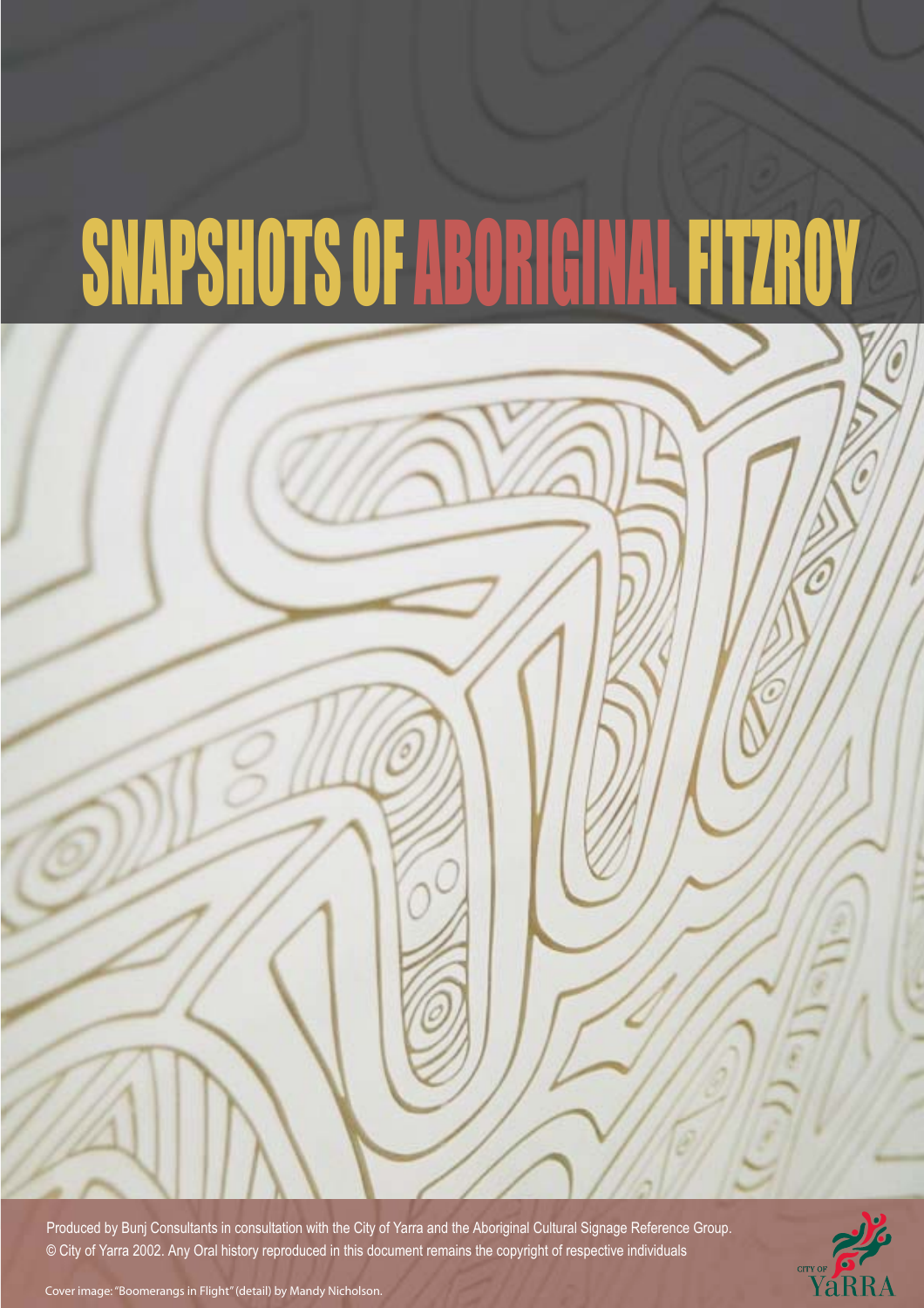# Table of Contents

|   | <b>Foreword</b>                                           |    |
|---|-----------------------------------------------------------|----|
|   | <b>Preface</b>                                            |    |
|   | <b>Introduction</b>                                       |    |
|   | <b>Acknowledgments</b>                                    |    |
|   | 1 Wurundjeri Stories                                      | 6  |
|   | 2 Creation of Melbourne                                   | 9  |
|   | 3 Moving to Fitzroy                                       | 15 |
|   | 4 Meeting Places                                          | 17 |
|   | The Gore Street Church                                    |    |
|   | The Pubs in Fitzroy                                       |    |
|   | Speaker's corner                                          |    |
|   | The Peppercorn Tree                                       |    |
|   | The Fitzroy Stars Gym                                     |    |
|   | 5 Living in Fitzroy                                       | 28 |
|   | The Boarding Houses in Fitzroy                            |    |
|   | Gertrude Street                                           |    |
|   | <b>Gore Street</b>                                        |    |
|   | The Carlton Gardens and Alexandria Gardens                |    |
|   | Community entertainment                                   |    |
|   | Aboriginal people and the law                             |    |
|   | <b>6 Aboriginal Organisations</b>                         | 39 |
|   | Australian Aborigines League                              |    |
|   | Aborigines Advancement League                             |    |
|   | <b>Aboriginal Health Service</b>                          |    |
|   | <b>Aboriginal Legal Service</b>                           |    |
|   | Aboriginal Housing Board                                  |    |
|   | Aboriginal Council of Elders                              |    |
|   | The Victorian Aboriginal Co-op at 108 Smith Street        |    |
|   | The Koori Club                                            |    |
|   | Koori information Centre                                  |    |
|   | Koori Kollij                                              |    |
| 7 | The Importance of Fitzroy                                 | 49 |
| 8 | <b>Special People</b>                                     | 50 |
| 9 | A Timeline for Aboriginal Fitzroy                         | 53 |
|   | 10 Bibliography                                           | 57 |
|   | 11 Addendum: A Snapshot of Aboriginal Public Art in Yarra | 59 |
|   |                                                           |    |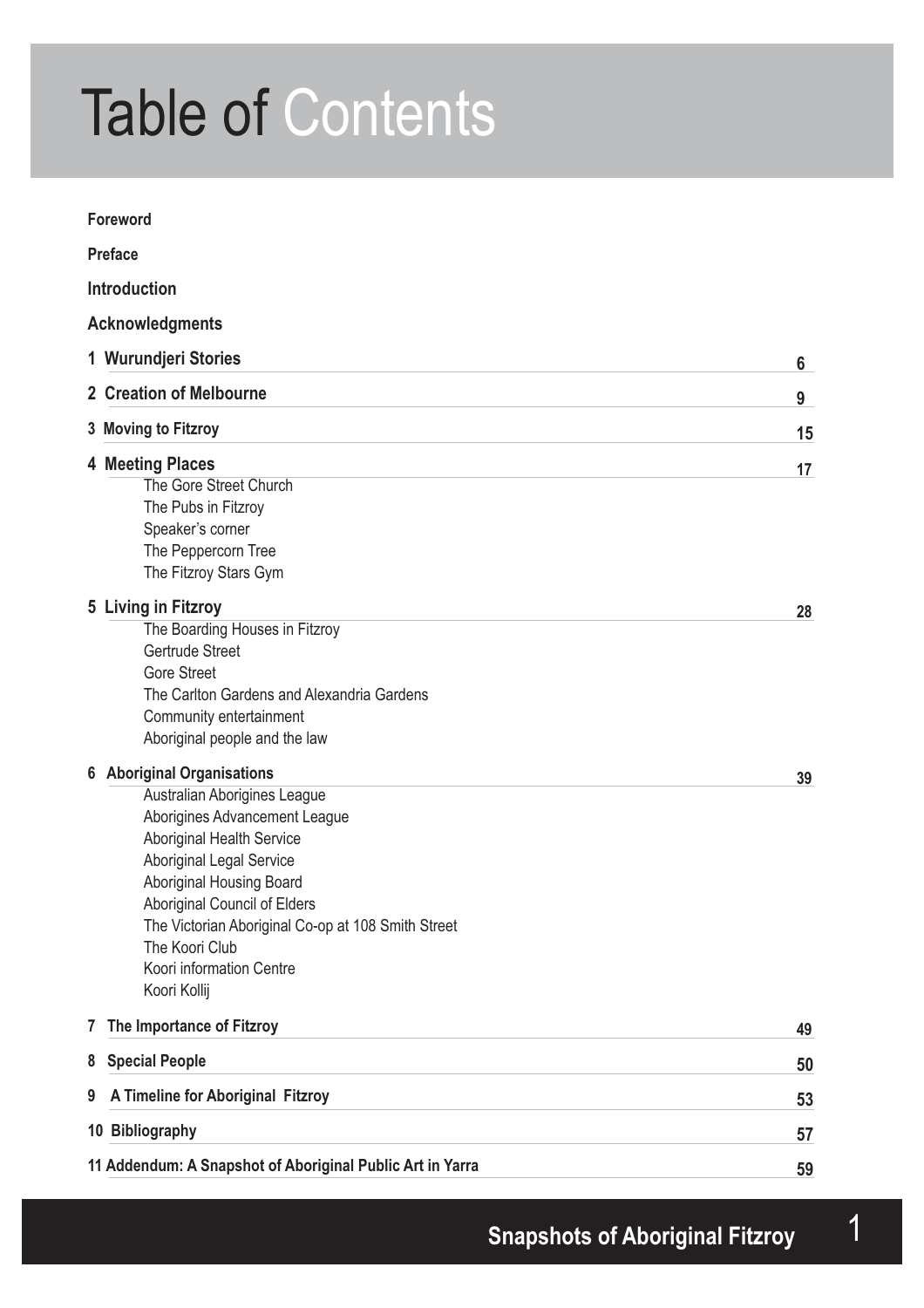# Foreword

On behalf of Yarra Council, I am delighted to present this third edition of *Snapshots of Aboriginal Fitzroy.* 

Yarra City Council acknowledges the Wurundjeri people as traditional owners of this land. Fitzroy and Collingwood continue to be an important meeting place for Victorian Aboriginal people.

Snapshots was commissioned by the Council in partnership with its Yarra Aboriginal Advisory Group (AAG) as a way of documenting some of the Aboriginal history of the City. The Project began in 1998. After extensive consultations with the community, the first edition was published in 2002. Snapshots is planned to be a living document, with opportunities for the community to continue contributing new material.

I would like to thank all the people who have contributed time, feedback and images to the development of Snapshots. Very special thanks to Joy Murphy and Bev Murray who provided valuable support for the Project through the Aboriginal Cultural Signage Project Reference Group. I would like to acknowledge the project consultants, Glenn Romanis and Megan Evans (who conducted the initial research) and Liz Cavenagh and Mark Harris from Bunj Consultants who put the final document together. And finally, thanks to the Council's Aboriginal Advisory Group whose constant support and stewardship help keep this document alive.

A fair and just Reconciliation with traditional owners and true social justice for all Aboriginal people is fundamental to Australia's well-being. Yarra Council hopes that Snapshots helps create greater understanding and appreciation of Aboriginal peoples, culture and history.

**Signed** 

headers Ca

Cr Kay Meadows Mayor, City of Yarra September 2004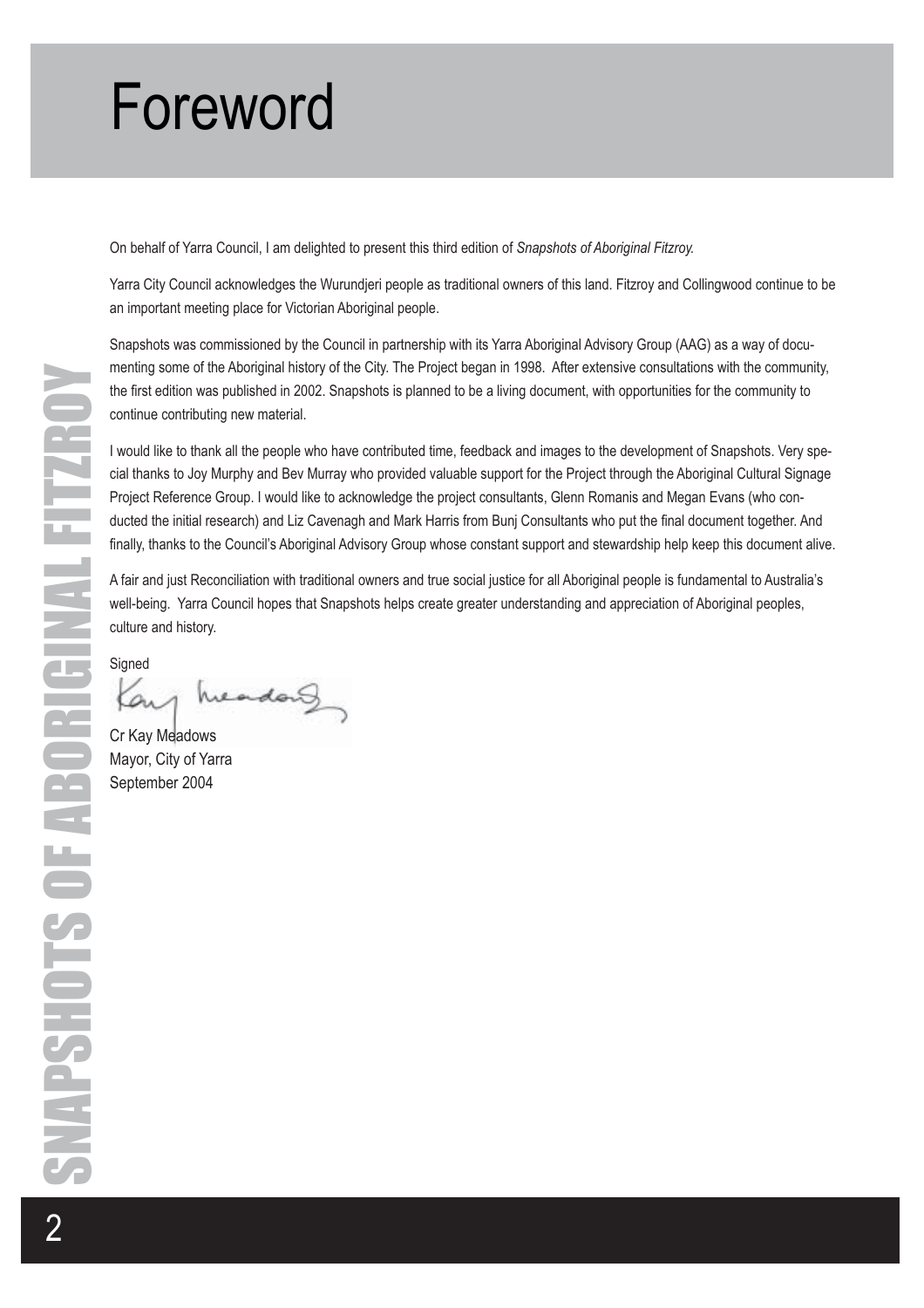# Preface

#### **Snapshots of Fitzroy and the Yarra Aboriginal Cultural Signage Project**

The Snapshots project was commissioned as part of the City of Yarra's Aboriginal Cultural Signage Project and was a partnership between Council and the Yarra Aboriginal Advisory Group. The Cultural Signage Reference Group was then established as the Steering Committee for this project. This project occurred over a five-year period and included two key stages.

#### **Stage One: Research and Consultation**

Stage One involved research and consultation. A preliminary study was undertaken in 1998 by consultants, Glenn Romanis and Megan Evans to identify the sites of significance in Yarra to the Aboriginal community. Bunj Consultants undertook further research and consultation in 2001, which evolved as this Snapshots of Aboriginal Fitzroy document.

#### **Stage Two: Artworks**

Based on the material developed in Stage One, Yarra

Council and the Yarra Aboriginal Advisory Group commissioned public artworks to be designed and produced by Koori artists to create site-specific public artworks for the intersection of Gertrude Street and George Street, Fitzroy.

The two Koori artists selected were Mandy Nicholson and Kelly Koumalatsos. Wathauruong Glass, an Aboriginal business specialising in glass design and manufacture worked with Mandy Nicholson to fabricate her designs.

Completed in 2002, both artworks reflect and celebrate the many layers of Aboriginal stories, places and generations of people in the Fitzroy area.



# Delkuk Spirits by Kelly Koumalatsos

Delkuk Spirits is a bronze sculpture by Kelly Koumalatsos. Standing over two metres tall, the work marks a significant meeting place on the corner of Gertrude Street and George Street, Fitzroy. The title of the work is in part derived from the word Delkuk, a Werhgkia (weddagaya) word meaning "good and beautiful".

The bronze sculpture was cast at Coates and Wood art foundry in Collingwood.



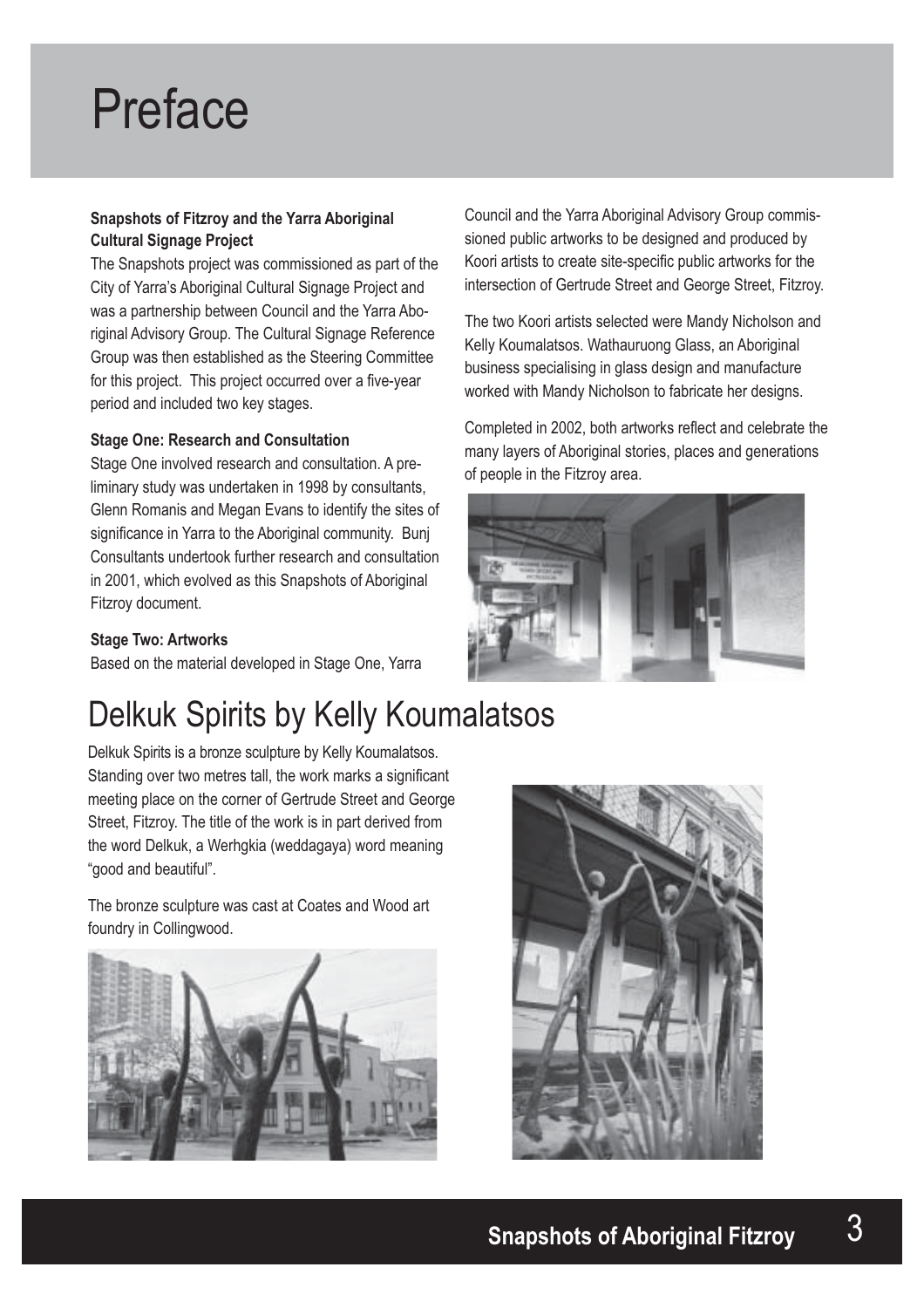# Glass Windows by Mandy Nicholson

Mandy Nicholson designed a series of glass window panels titled:

- **Boomerangs in Flight I and II**
- Scar Tree
- **Water**

FITZR

- Music of the Gum Leaf
- **Lake Tyers Gum Leaf**

These panels are installed in the front of the Melbourne Aboriginal Youth Sport and Recreation Aboriginal Stars Gym (MAYSAR) at 184 Gertrude Street, Fitzroy. The glass designs form windows and door features to the façade of the building. The designs feature a range of imagery connected to Fitzroy and the history of the area, including boomerangs, gum leaves, a scar tree and water. The panels were fabricated by Wathaurong Glass.

Some of the designs featured in the windows:

This design represents the pre-contact times in Fitzroy and the presence of scar trees in the area today.

**The Scar Tree**

#### **The Boomerangs in flight**

These panels represent the throwing competitions and get-togethers at the parks around Fitzroy.



**Music of the Gum Leaf**



#### **Lake Tyres Gum Leaf Band**

This design represents the playing of gum leaves in the past and present in the Fitzroy area.

**Water**

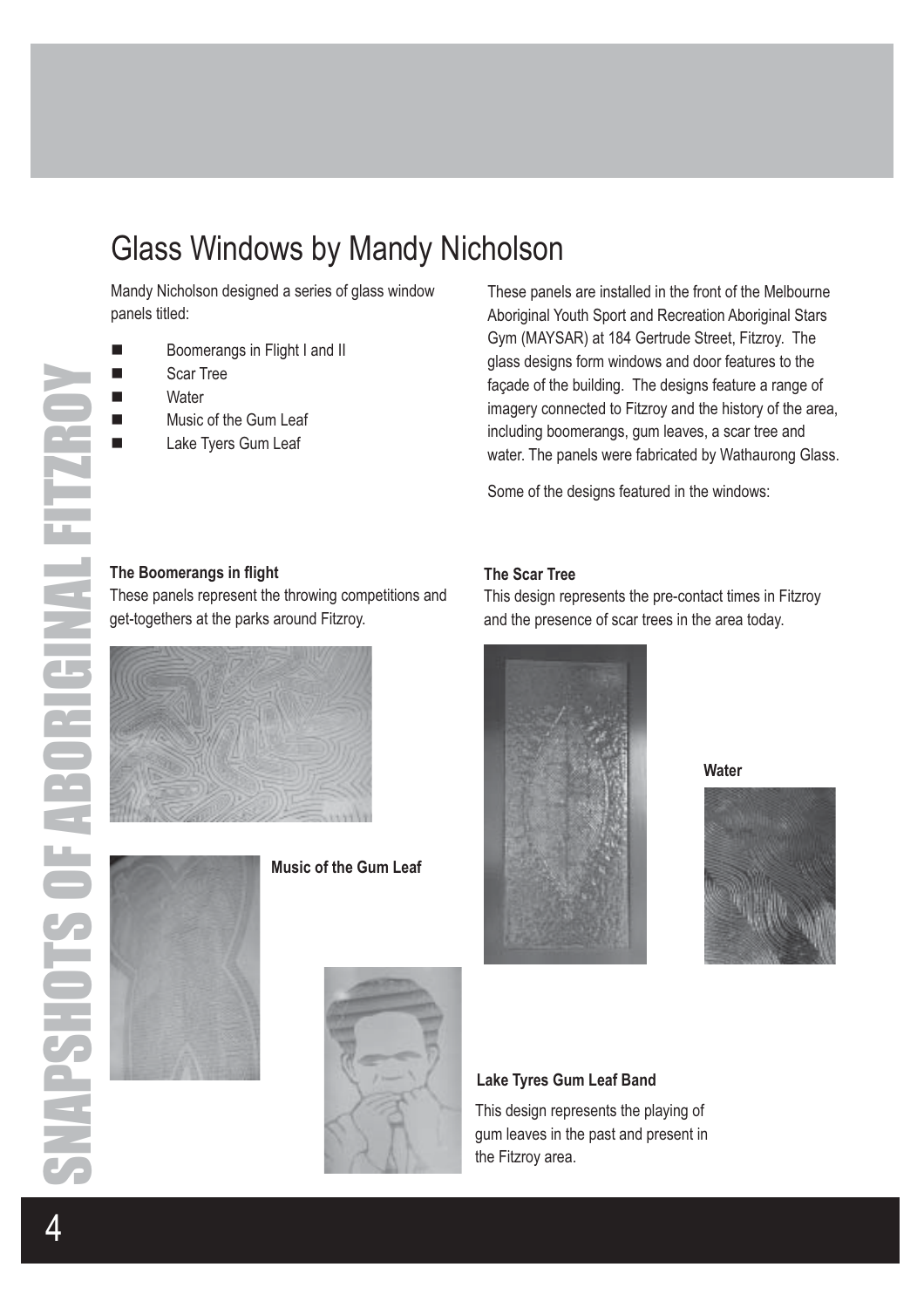# Introduction

This is not intended to be a definitive account of the Fitzroy Aboriginal community. As the title suggests 'Snapshots of Aboriginal Fitzroy' is meant to be the beginning of a longer process of collecting and preserving memories of the Aboriginal connection to the areas in and around Fitzroy. It is hoped that the Snapshots will serve to stimulate discussion and lead to more stories being told and collected.

The project is seen as an opportunity to reflect on the past and to preserve the stories of Elders while they are still with us. As much as possible we tried to interview a wide range of community members. For various reasons some people chose not to be involved, but the project has attempted to collect a range of perspectives from different generations of the experience of living in Fitzroy.

Where there are errors in the text or in the acknowledgment of people in photos, we apologise in advance and hope that people will let us know, so amendments can be made. If there is additional information on topics, or material that has been omitted, we would like to hear from the community. A project like Snapshots of Aboriginal Fitzroy can only be a success if the community feels that it is relevant. We hope that you think it is.

*Mark Harris and Liz Cavenagh, Bunj Consultants, 2002.*

# Acknowledgments

This project would not have been possible without the participation and assistance of many people. In particular we would like to acknowledge the people who we interviewed and the people who were interviewed by Glenn Romanis and Megan Evans:

- 
- 
- 
- - Reg Blow
- 
- 
- Ron Johnston **Network** Troy Austin **Network** Pat Austin
	-
	-
- Alice Thomas **B** Beryl Booth **B** Cheryl Vickery
	-
- Kutcha Edwards **EXALGE Alf Bamblett Bev Murray**
- Carol Fraser **Bunta Patten Bunta Patten Bunta Patten Bunta Patten Bunda Harding**

The assistance of the Koori Heritage Trust in allowing access to a number of photos and documents was also invaluable in compiling this document and we would like to thank Jim Berg and his staff for all that they did.

While Auntie Merle Jackomos did not wish to be interviewed, the contribution of her family in allowing access to Alick Jackomos' unpublished document, Remembering Aboriginal Fitzroy, was also a great assistance.

We would also like to acknowledge the generosity of those members of the community who allowed us to reproduce photographs. In particular we would like to acknowledge the Jackomos family, the Koori Heritage Trust, Alice Thomas, Ron Johnson and Bev Murray.

#### **Acknowledgements for the 3rd Edition:**

Additional images and information have been generously supplied by: Troy Austin, **Denise Lovett,** Eugene Lovett, **Bev Murray**, Ngarra Murray, and the **Museum Victoria - Iris Lovett Gardiner Collection.**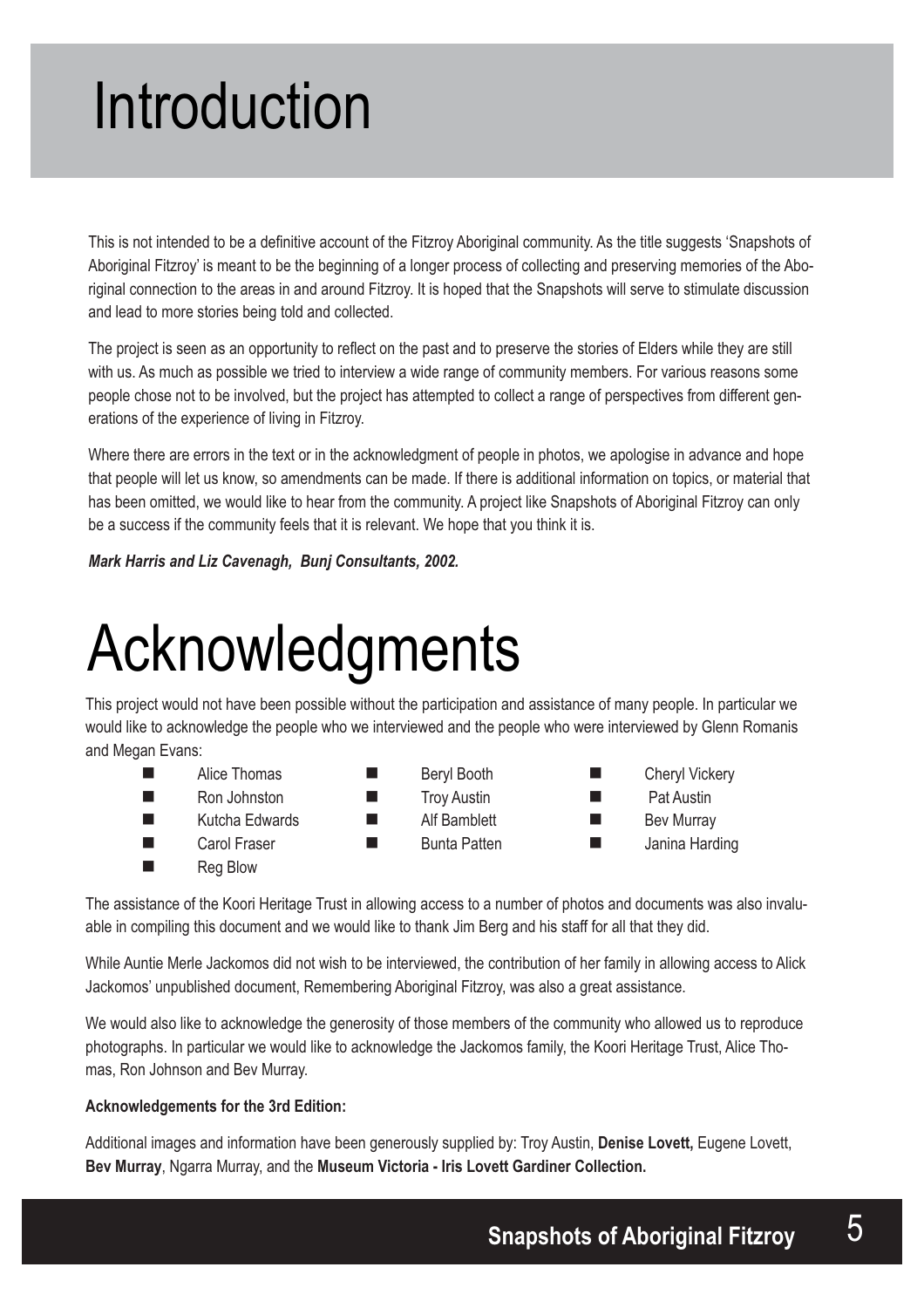## Wurundjeri Stories 1

The area that is now known as Fitzroy and Collingwood was part of the territory of the country of the Woiwurrung<br>people of the Kulin nation. The Kulin nation comprised five distinct language groups. There is some dispute a he area that is now known as Fitzroy and Collingwood was part of the territory of the country of the Woiwurrung people of the Kulin nation. The Kulin nation comprised five distinct language groups. There is some dispute as to the exact boundaries between the various clans and groups, it is clear however that the area around central of Melbourne, William Thomas observed that "the spot where Melbourne now stands...was the regular rendezvous for the tribes known as Waworongs, Boonurongs, Barrabools, Nilunguons, Gouldburns twice a year or so" (Presland, 1994: 35). The area that is now known as Richmond, Collingwood and Fitzroy was the land of the Wurundjeri people.



Source: Wiencke, S., *When the Wattles Bloom Again*, Impact Press, Woori Yallock, 1984, p.5

The landscape of the area that was to become Fitzroy and Richmond is described by Presland in the following way:

*Further up the river the vegetation begins to change and there are tall and mature eucalypts on*  both sides. Around the Richmond area we see that some trees bear scars that show where bark *has been removed by Aboriginal people. At the point where the course of the river starts to bend around to the north, you can see on your right a small stream, emptying its water into the Yarra from the south…There are tall red gums growing in the valley of this tributary but they will not endure…*

 **Presland, G.** *Aboriginal Melbourne***, McPhee Gribble. 1994, p.24-5.**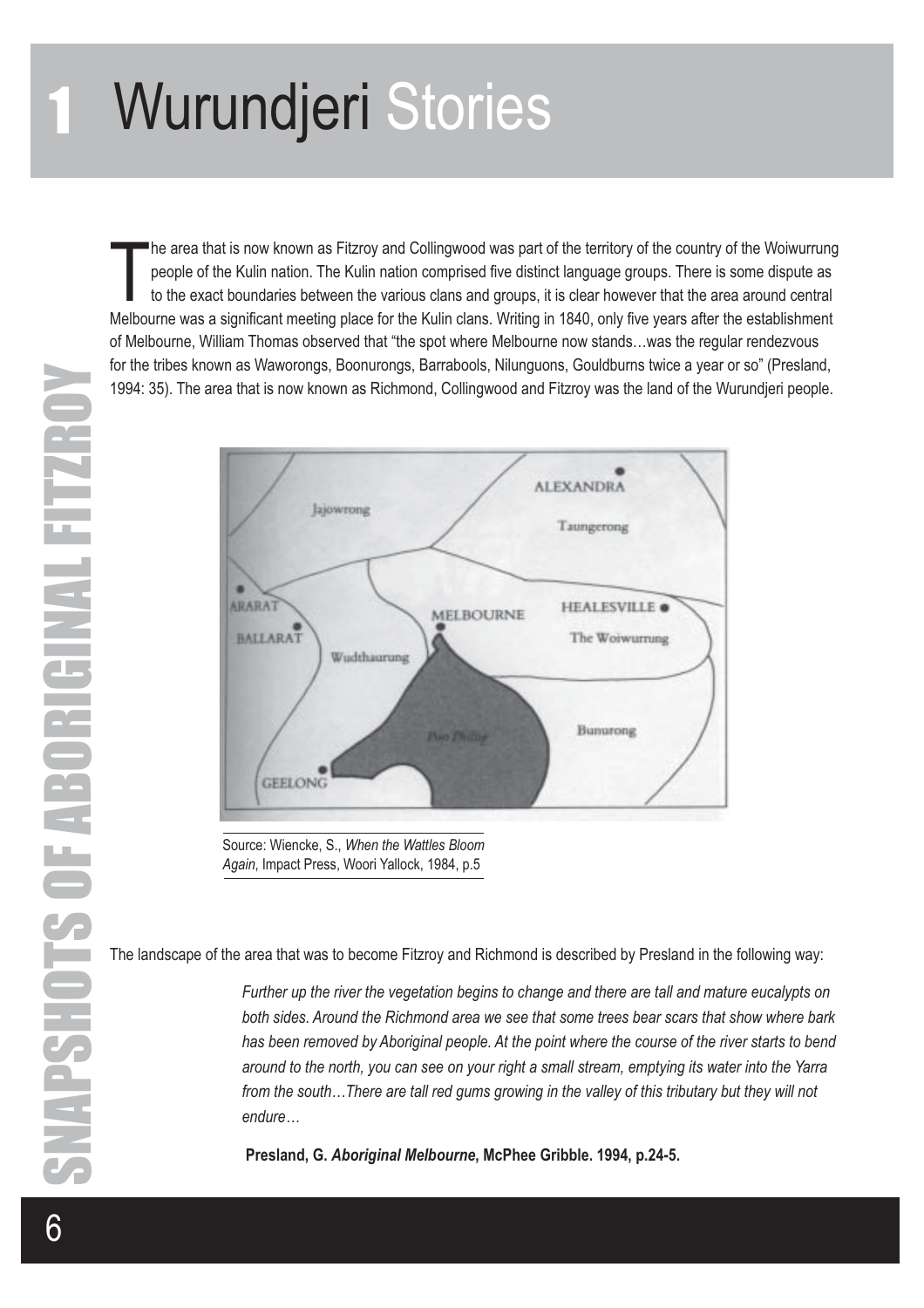1



Wurundjeri man ornamented for corrobaree Photo: Antoine Fauchery circa 1858 Copyright: State Library of Victoria Accession Number: H84.167/52

*The suburbs of Collingwood and Fitzroy have been established on part of the traditional lands of the Wurundjeri people. These lands were once free of*  **buildings and concrete and only occupied by Aboriginal** *people. A migration of people changed this existence. Social unrest occurred. Some Aboriginal leaders es tab lished a base in the Collingwood and Fitzroy areas in an attempt to address these issues. Others became*  empowered by their presence, joined them and *continued the struggle for human rights and social justice. The Wurundjeri people are proud to have shared*  and provided a place for the fight for equality.

**Statement by Joy Murphy-Wandin, Wurundjeri elder**

The Wurundjeri-Willum consisted of three main groups at the time of the white invasion, with each group having control over an area of land either to the north or south of the Yarra River. Ellender and Christiansen note that the family of Billibellary, who lived on the north bank of the Yarra and whose territory extended as far as the Merri Merri Creek, occupied the area that is now Richmond and Fitzroy. The southern bank of the Yarra, upstream to Gardiner's Creek was occupied by the family of Burrenupton, the brother of Billibellary. (Ellender & Christiansen, 2001:35)

The creeks and rivers around the area that is now Melbourne provided a plentiful source of food for the Wurundjeri. Eels were hunted using a spear which was barbed with emu claws and kangaroo teeth. One of the main sites frequented by the Wurundjeri for eeling was Bolin Swamp, which is now known as Bulleen (Ellender and Christiansen, 2001: 41). The Wurundjeri also hunted for waterbirds, possums and kangaroos. The food collected by the women included the yam daisy or murrnong. The tuber of this plant was consumed by Aboriginal people throughout Victoria and was prepared for consumption by roasting in the ashes of a fire.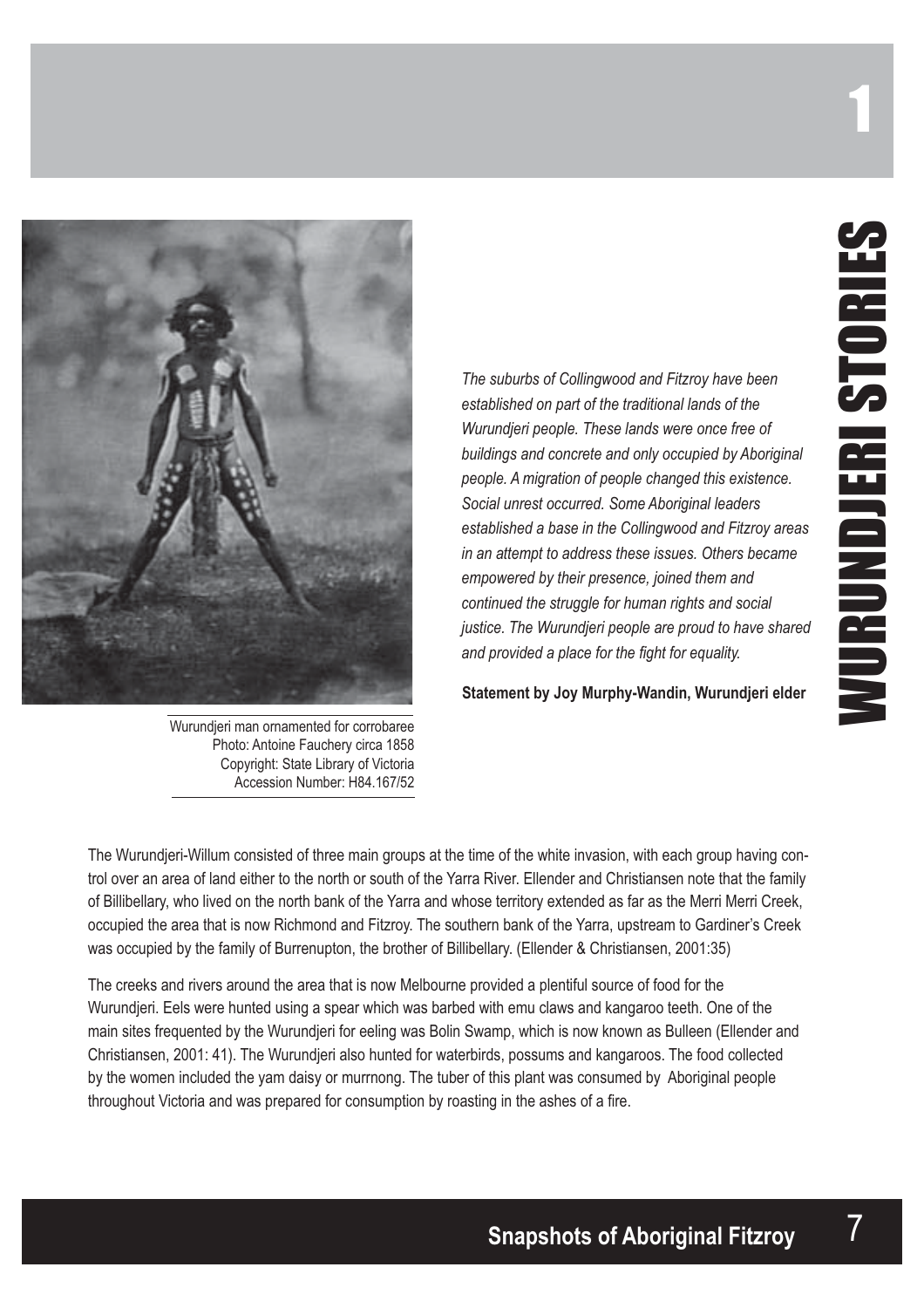

Wurundjeri Camp up to the Yarra Source: Antoine Fauchery, circa 1859 Copyright: State Library of Victoria Accession Number: H2476

# **Wurundjeri creation story**

Once the water of the Yarra was locked in the mountains. This great expanse of water was called Moorool, or Great Water. It was so large that the Woiwurrung had little hunting ground. This was in contrast with the Wothowurung and the Bunurong, whose hunting ground was the lovely flat which is now Port Phillip Bay.

Mo-yarra, slow-and-fast-running, was the headman of the Woiwurrung. He decided to free the country of the water. He, therefore, cut a channel through the hills, in a southerly direction, and reached Western Port. However, only a little water followed him, and the path cut for it gradually closed up, and the water again covered the land of the Woiwurrung.

At a later time the headman of the tribe was Bar-wool. He remembered Mo-yarra's attempt to free the land. He knew that Mo-yarra still lived on the swamps beside Western Port (Koo-wee-rup). Each winter he saw the hill tops covered with the feather down which Mo-yarra plucked from the water birds sheltering on the swamps.

Bar-wool resolved to free the land. He cut a channel up the valley with his stone axe. But he was stopped by Bawbaw, the Mountain. He decided to go northwards, but was stopped by Donna Buang and his brothers. Then he went westwards, and cut through the hills to Warr-an-dyte. There he met Yan-yan, another Woiwurong, who was busily engaged in cutting a channel for the Plenty River in order to drain Morang, the place where he lived. They joined forces, and the waters of Moorool and Morang became Moo-rool-bark, the Place-where-the-wide-waters-were. They continued their work, and reached the Heidelberg-Templestowe Flats, or Warringal, Dingo-jump-up, and there they rested while the waters formed another Moorool.

Bar-wool and Yan-yan again set to work, but this time they had to go much slower, because the ground was much harder, and they were using up too many stone axes. Between the Darebin and the Merri Creeks they cut a narrow, twisting track, looking for softer ground. At last they reached Port Phillip. The waters of Moorool and Morang rushed out. The country of the Woiwurrung was freed from water but Port Phillip was inundated.

**Massola, A.** *Bunjil's Cave: Myths, Legends and Superstitions of the Aborines of South-East Australia* **, Lansdowne Press, Melbourne, 1968, p. 58.**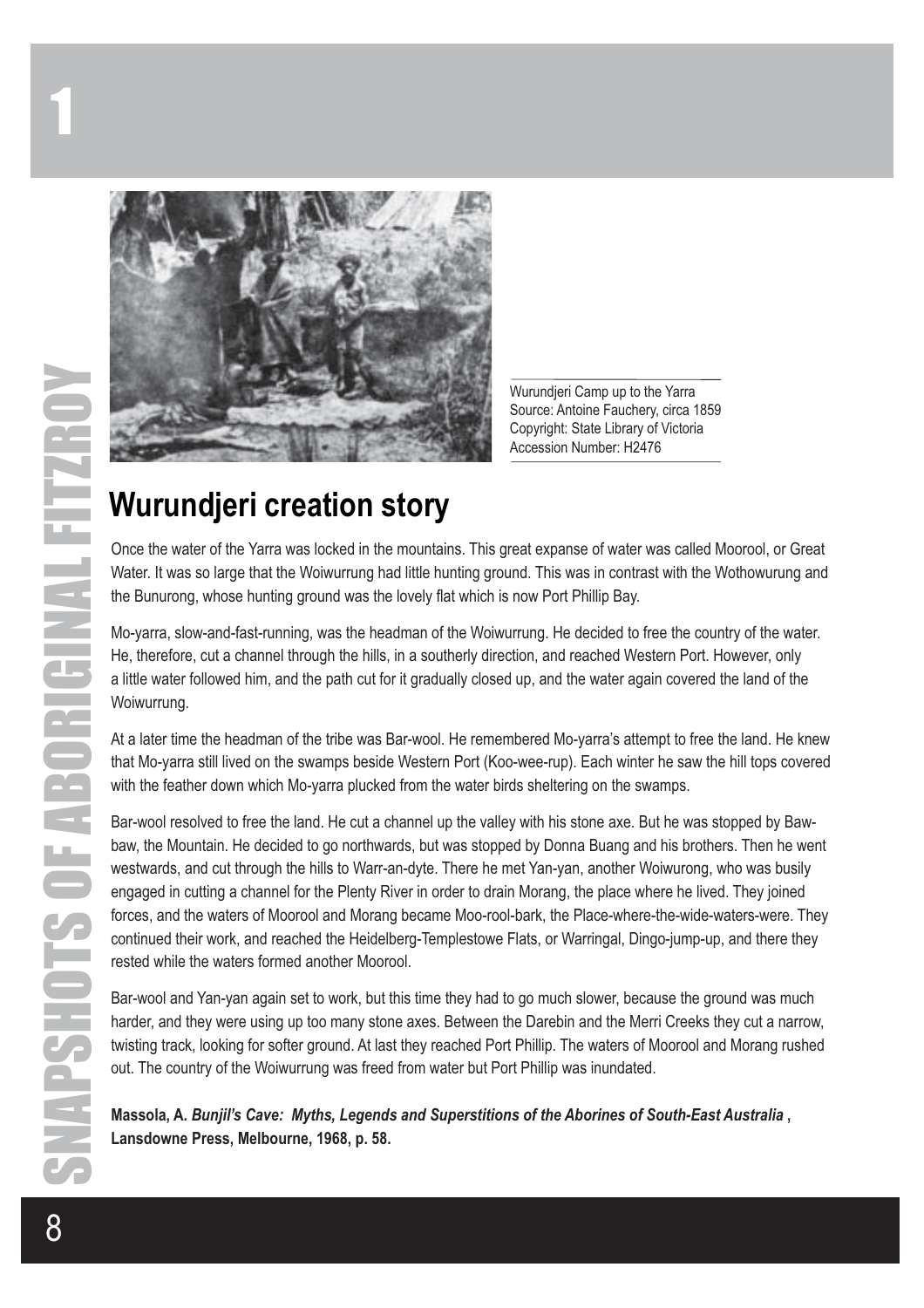# Creation of Melbourne

F ollowing the settlement of Melbourne the environs of the area were rapidly transformed. The Wurundjeri were moved to a mission station, first at Acheron and then to Coranderrk. Despite the attempts to move Aboriginal people away from the new settlement there remain significant sites around the Melbourne locality.

The British Government's awareness of the impact of the new settlement at Port Phillip upon the Aboriginal population led to the establishment of a Protectorate system, under a Chief Protector, George Augustus Robertson. Robinson commenced his duties on 24 February 1839 and was assisted by Assistant Protectors. The Protectorate system was supposed to provide for the "education and moral guidance" of the remaining Aboriginal population but it had little success in curbing the decimation of the Kulin nation. The combined effect of dislocation from their traditional country, frontier clashes, massacres and the impact of introduced diseases such as influenza led to a dramatic decline in the Aboriginal population (Ellender & Christiansen, 2001: 28). Wiencke estimates that by 1863 the total number of survivors of the tribes of the Kulin nations was only 181 (Wiencke, 1984: 35).



View of Melbourne with Aboriginal family in foreground Source: State Library of Victoria Library record number: 847764 Accession number: H92.334/2

2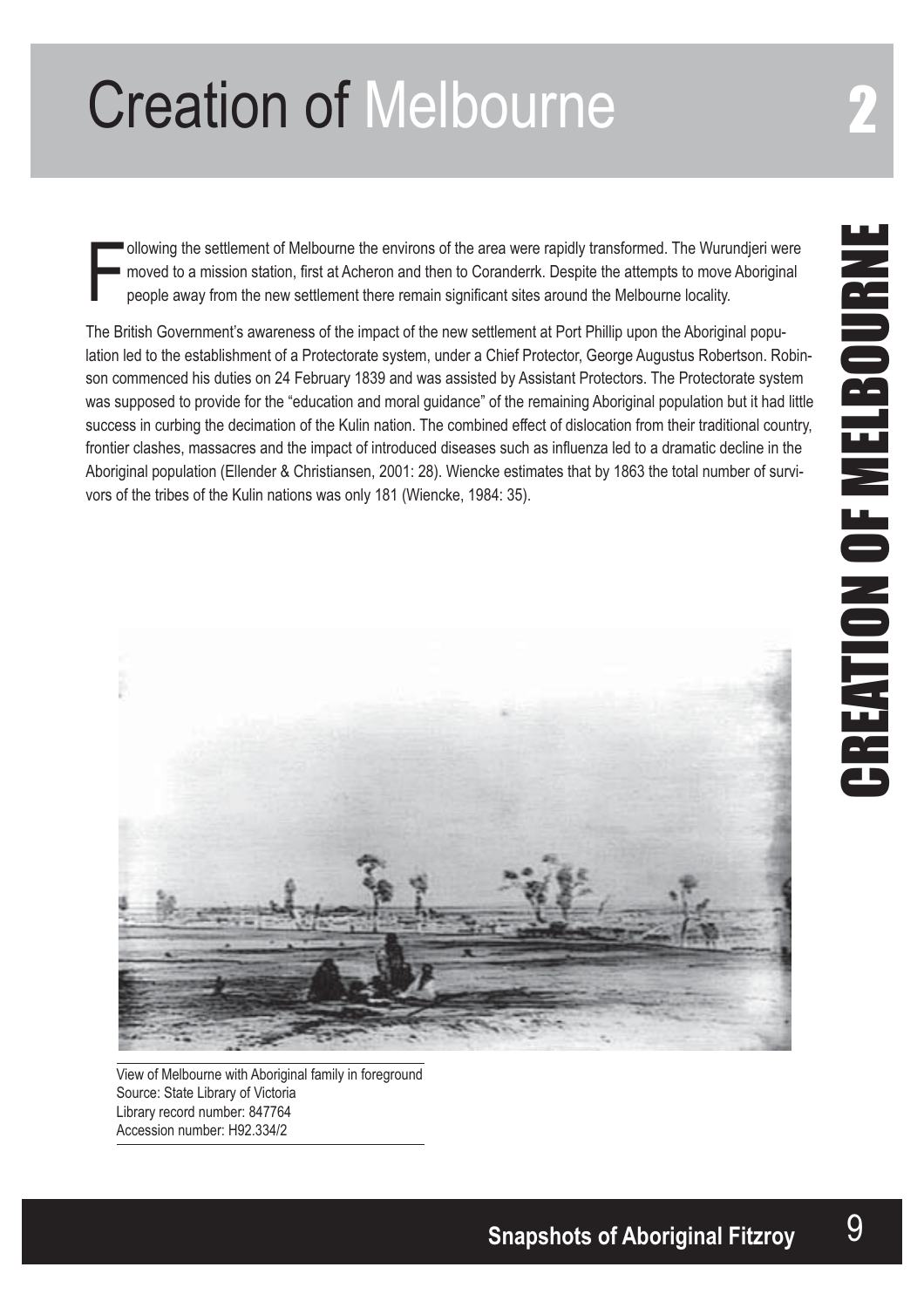# **The Batman Treaty**

On 8 June 1835 a ceremony was held between representatives of the local Aboriginal Tribe and John Batman, a representative of the Port Phillip Association, which was a group of entrepreneurs who intended to make their fortune by exploiting the rich grasslands of the Port Phillip District. Batman alleged that he met with representatives of the "Yarra Yarra tribe" and that the *ngurungaeta* (clan headman) subsequently signed title deeds over the land of the Woiwurrung.



**The signing of the Batman Treaty** By C. Ashton, reproduced in Lemon, A., *The Northcote Side of the River*, p.3

**Batman's diary entry recorded:** *"The other five chiefs were fine men and after a full explanation of why my subject was I purchased two large tracts of land from them about 600 000 acres more or less – and delivered over to them blankets, knives, looking glasses, tomahawks, beads, scissors, flour etc as a payment for the land and also agreed to give them a tribute or rent yearly".* 

#### **A Campbell,** *John Batman and the Aborigines***, McPhee Gribble. 1987, p.100.**

The Batman "Treaty" was subsequently disallowed by the Government of the Colony of New South Wales, which main tained that only the Crown had the capacity to make grants of land. The validity of the title deeds gained by Batman has been questioned by a number of writers, with Foxcroft calling them "a piece of grotesque trickery, fantastic and absurd" (Foxcroft, 1941:33). The place where the so-called "Batman Treaty" was allegedly signed between John Batman and representatives of the Yarra tribe in 1835 remains in dispute. Eidelson observes that there have been numerous locations given for the signing of the treaty, including the Merri Creek, Darebin Creek, Edgars Creek and the Plenty River (Eidelson 1997:32).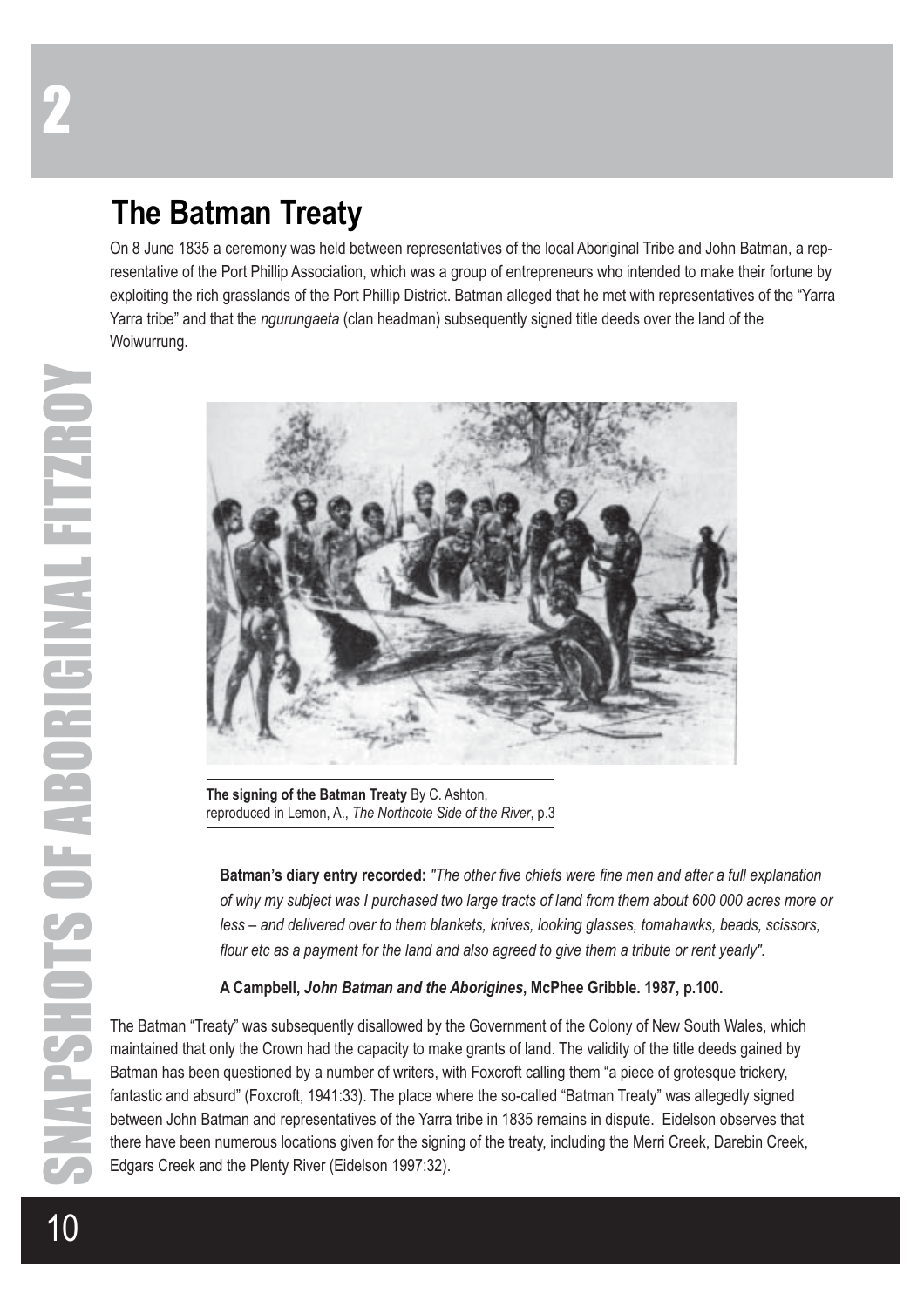# **Early Days of Melbourne**

The earliest commentators did not recognise or appreciate the different tribal groupings and there was consequently a wide variation of spellings for the names of Aboriginal tribes. Alternatively the local groups were described in geographic terms, using local features to distinguish groups. For example, William Kyle's reminiscences refer to the groups that would have been part of the Kulin confederacy as the Plenty River tribe, or the Yarra Yarra tribe.

> *Arriving with my parents in Port Phillip in the year 1841 we found the black population pretty numerous. Many of them were camped around the embryo city of Melbourne. The Yarra Yarra tribe camped on the site now occupied by the Melbourne and Richmond cricket teams…Other tribes often visited the young city. The Plenty River tribe fixed upon Newtown Hill, now Fitzroy, as their camping ground.*

**Kyle, W., "Reminiscences of Aboriginal Life in Victoria and New South Wales",**  *The Geelong Naturalist* **, Second Series, Vol. 2, Nos 3 & 4, pp. 159-172, 182-6.**



**A Corroboree at Emerald Hill 1840** by W.F. Liardet, La Trobe Picture Collection, State Library of Victoria

Kyle also recounted the occasions of gatherings of the Aboriginal groups around Melbourne. These gatherings were also recorded by the Aboriginal Protectors, on 26 March 1839, for example, Robinson wrote to the Colonial Secretary that "on Saturday last the town of Melbourne was visited by a very large body of aboriginal natives, who it seems were invited by the resident tribes, and as I am informed, to attend a conference" (Cannon, 1983: 448). The white artists of the time also attempted to record such "conferences".

2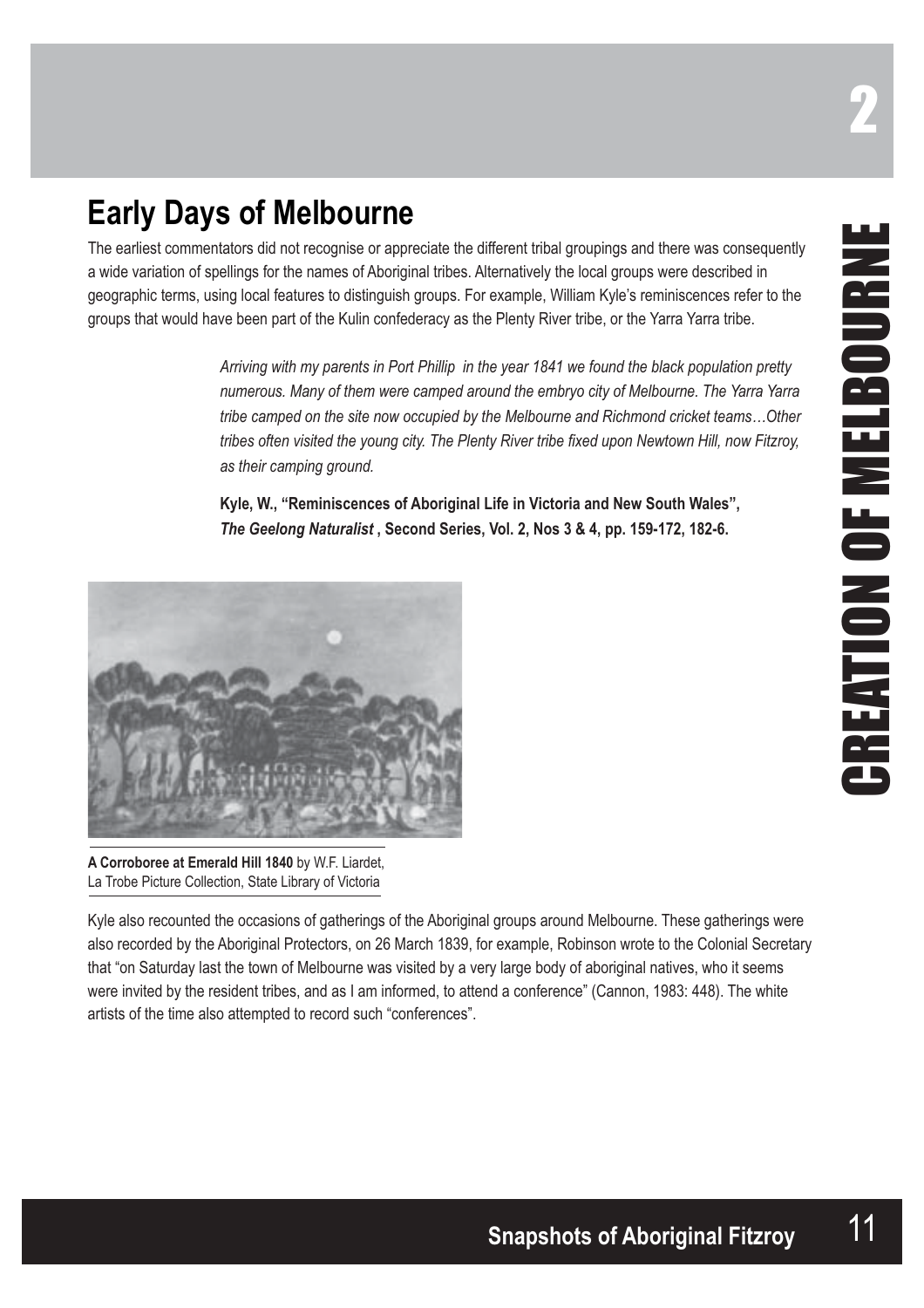

Corroboree Tree, Burnley Photo: Mark Harris

Apart from the pictorial and documentary records of the corroborees that took place around the new settlement in Port Phillip, there are still signs in the landscape where these important gatherings took place. One of the most important of these is the Corroboree Tree, located in Burnley. This tree remains of great significance for the Wurundjeri people today.

# **The Battle at Ryries Hill 1843-4**

The congregation of various tribal groups around Melbourne on some occasions resulted in conflict. James Dredge's Journal entry for 23 March 1839 records "This evening a fight took place between the different tribes of blacks just outside the town...A few of the poor fellows got some bad wounds from spears and boomerangs" (Cannon, 1983: 449).

Kyle also recounted the battle that took place in 1843-4 between tribes from the Yarra Yarra, Goulburn River and River Plenty on one side and the tribes from Lal Lal, Barrabool Hills and Corio on the other. The number of Aboriginal disputants was put at between five and six hundred (Kyle: 170). He noted that: "The spot selected for the battle was on the southern slope of what was then known as Ryrie's Hill, and is now called Clifton Hill. The road to Heidelberg was the dividing line of the opposing armies" (Kyle: 171). After a period in which the Lal Lal allies enjoyed the upper hand the balance of the battle shifted, according to Kyle, to the Yarra Yarra alliance, so that they "forced their enemies over the crest of Clifton Hill, and almost surrounded the Western tribes" (Kyle: 170)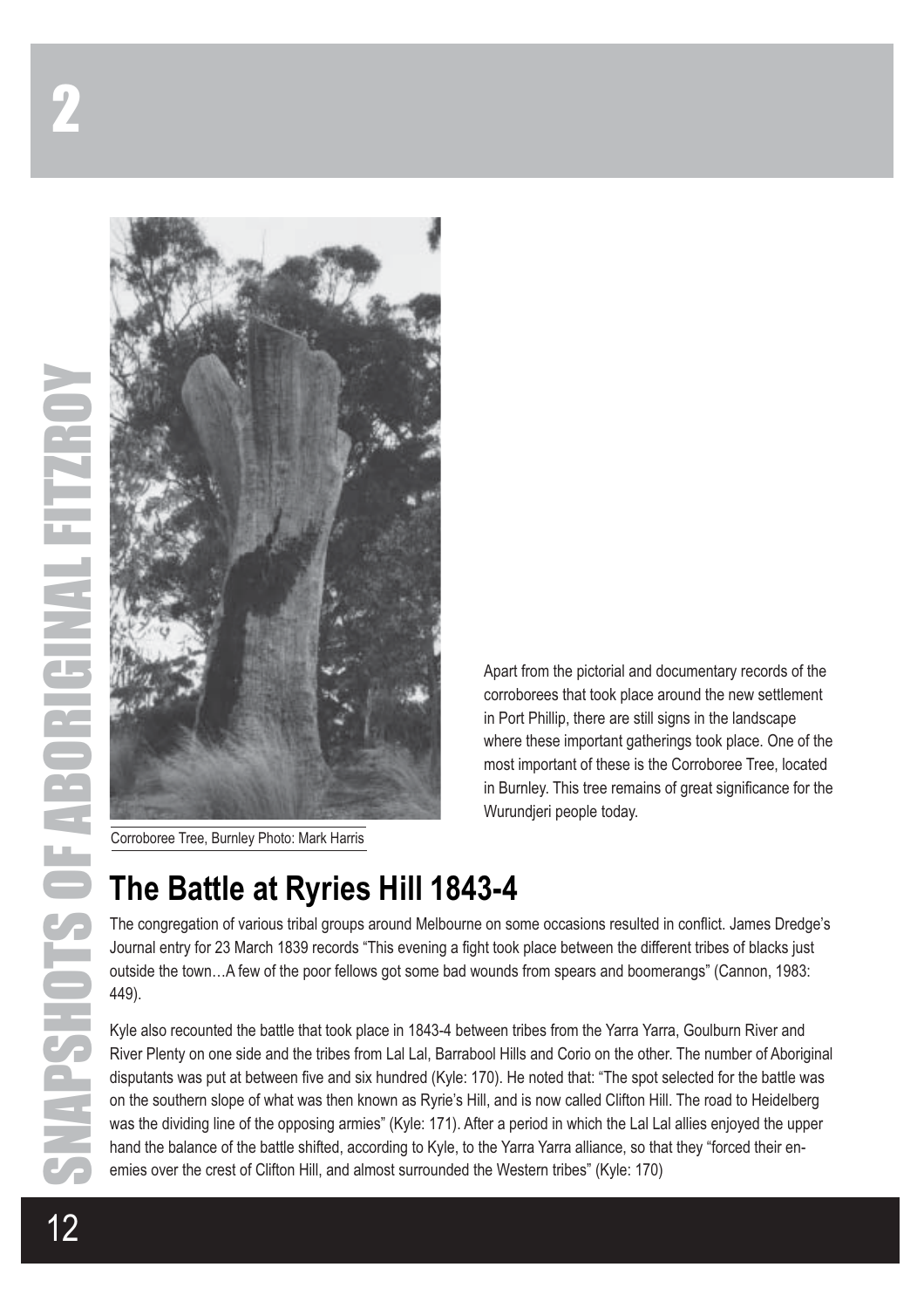The battle was halted by the arrival of the Black Protector, Mr Thomas, and two members of the native police. Kyle reflected that "The number killed in the fight was small, not exceeding eight – a small percentage compared with the number engaged – but I think that others succumbed to their wounds later on" (Kyle: 182). The bodies of the fallen were buried in an old graveyard on the banks of the Merri Creek, which Kyle noted "belonged to the Yarra Yarra tribe" (Kyle: 182). Later in his recollections Kyle notes that the Yarra Yarra graveyard was located "not far from where the road from Melbourne to Heidelberg crossed the creek" (Kyle: 184), and also that "a few were buried near where the Collingwood gas house now stands" (Kyle: 182).



2

Dights Falls Photo: Megan Evans

## **The Merri Creek School**

On 1 January 1846 the Merri Creek School, which was also known as the Yarra Aboriginal Station was opened under the control of the Collins Street Baptist Church (Eidelson, 1997: 28).The "front door of the school looked out over the Yarra while the back door opened onto the Merri Merri" (Ellender & Christiansen, 2001: 94). In the same locality of Dights Falls was also located a sub-branch of the Native Police Corps. The group had been set up in 1837 and between 1842 and 1844 they were also stationed at the Merri Creek. The Native Police Corps contingent at this time numbered in the vicinity of fifty shelters.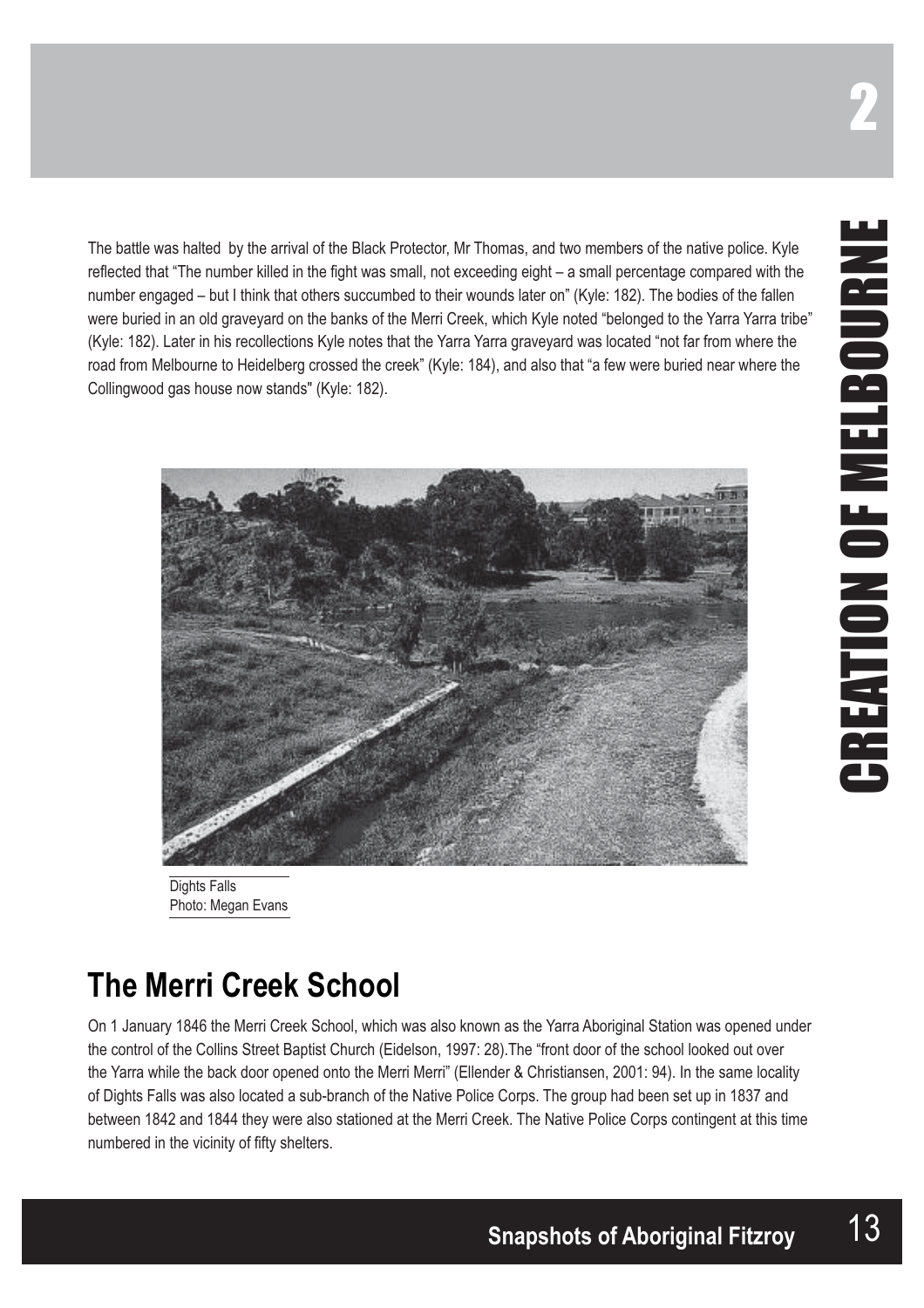# **The Deaths of Billibellary and Kulpendori**

The dislocation of the lives of the Wurundjeri was hastened with the death of its *ngurungaeta*, Billibellary on 10 August 1846 from a chest infection. The clan elders that gathered at his death bed were divided as to the cause of the illness, some attributing it to actions of the Goulburn people, while others thought that it was deed of someone from the Loddon River region. Billibellary himself believed it was a someone from the Loddon clan who had slipped in while he was sleeping and cut a lock of his hair. Billibellary was buried where the waters of the Yarra River met those of the Merri Merri Creek (Ellender & Christiansen, 2001: 106-7).

 In 1852 Kulpendori of the Wurundjeri-Willum died, in the swamp that was located in the area behind what is now the Richmond Town Hall. Kulpendori was the son and heir of Jaga Jaga, who was recognized as the leader amongst the Wurundjeri-Willum. Jaga Jaga had been one of the eight leaders who had been signatories to the so-called "Batman Treaty"

# **The Move to Acheron and Coranderrk**

In 1859 the Goulburn and Wurundjeri men, led by Simon Wonga petitioned Protector Thomas to secure land for them at the junction of the Acheron and Goulburn Rivers. Although the Acheron Aboriginal Reserve was established in 1859, it was never formally gazetted. The Acheron reserve was short-lived, and the residents were forced to move to another site in 1860. Led by Wonga and William Barak the remaining members of the Wurundjeri shifted to a site near modern-day Healesville in March 1863. An Aboriginal reserve was established on 931 hectares and became known as "Coranderrk", which is the name for the Christmas Bush (*Prostanthera lasianthos*).

Although the Coranderrk Aboriginal reserve was subsequently closed down in 1924 by the Victorian government to provide land for returned servicemen, the area was considered very significant for all those Aboriginal people who had been re-located there. In 1998 part of the original estate was purchased by the Indigenous Land Corporation for the Wurundjeri people.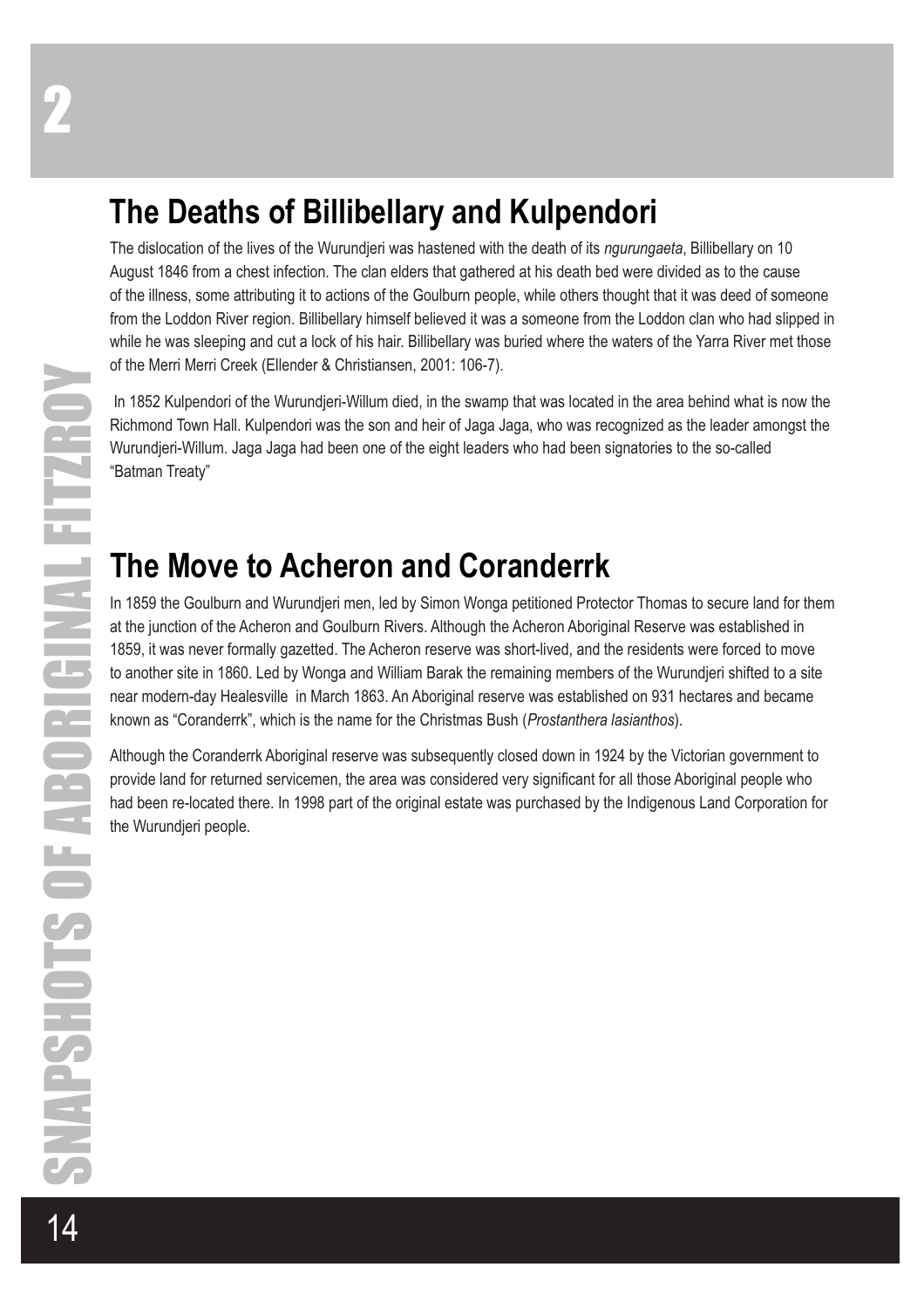# Moving to Fitzroy

# **Off the Mission**

lick Jackomos has noted that "during the mid 1930s the Aboriginal community of Melbourne consisted of about 10-12 families living in Fitzroy with one or two families living in Richmond and North Melbourne;<br>approximately 10 lick Jackomos has noted that "during the mid 1930s the Aboriginal community of Melbourne consisted of about 10-12 families living in Fitzroy with one or two families living in Richmond and North Melbourne; approximately 100 people". Beryl Booth recalls that her family were the first Aboriginal family to move to Melbourne from the Framlingham Mission in 1932, when she was only fifteen years old. She recalls that "I married in 1934 and we held the service in the minister's house in Collingwood. It was the Depression and times were pretty bad". Returned Aboriginal servicemen, who had fought for their country in the First World War were denied equality on their return to Australia. This prompted many to leave the country areas:

> *My grandfather served in the First World War, he was in the light-horse regiment and was gassed and all that in France, came back and they had a plan for soldiers resettlement and Lake Condah Aboriginal Mission was actually split up, torn apart and the white soldiers could use the mission land. And when our soldiers asked for the land they were told "nup" you weren't entitled to it, even though it was soldiers resettlement, those that went and fought for the country. So you had the white soldiers taking the land off us again and the mission slowly*  shrinking. It was just another way of forcing our people off the land ...having to live off river banks as I said earlier and becoming fringe dwellers and you look around at where a lot of the Aboriginal missions were you'd find a lot of fringe dwellers living in a camp, living on the edge *of towns and river banks and that's how they were forced out and the country towns, a lot of the country towns they couldn't move there because of the racial tension there they always had to live outside or the majority of us would live outside...and pretty hard to find a job and that's why a lot of them came to Melbourne.*

**Ronald Johnson, Interview, 14 September 2001.**



Aboriginal Recruits from Lake Tyers lined up for morning parade at Caulfield Library Record no: 1163655 Accession number: H99.201282 Reproduction rights owned by State library of Victoria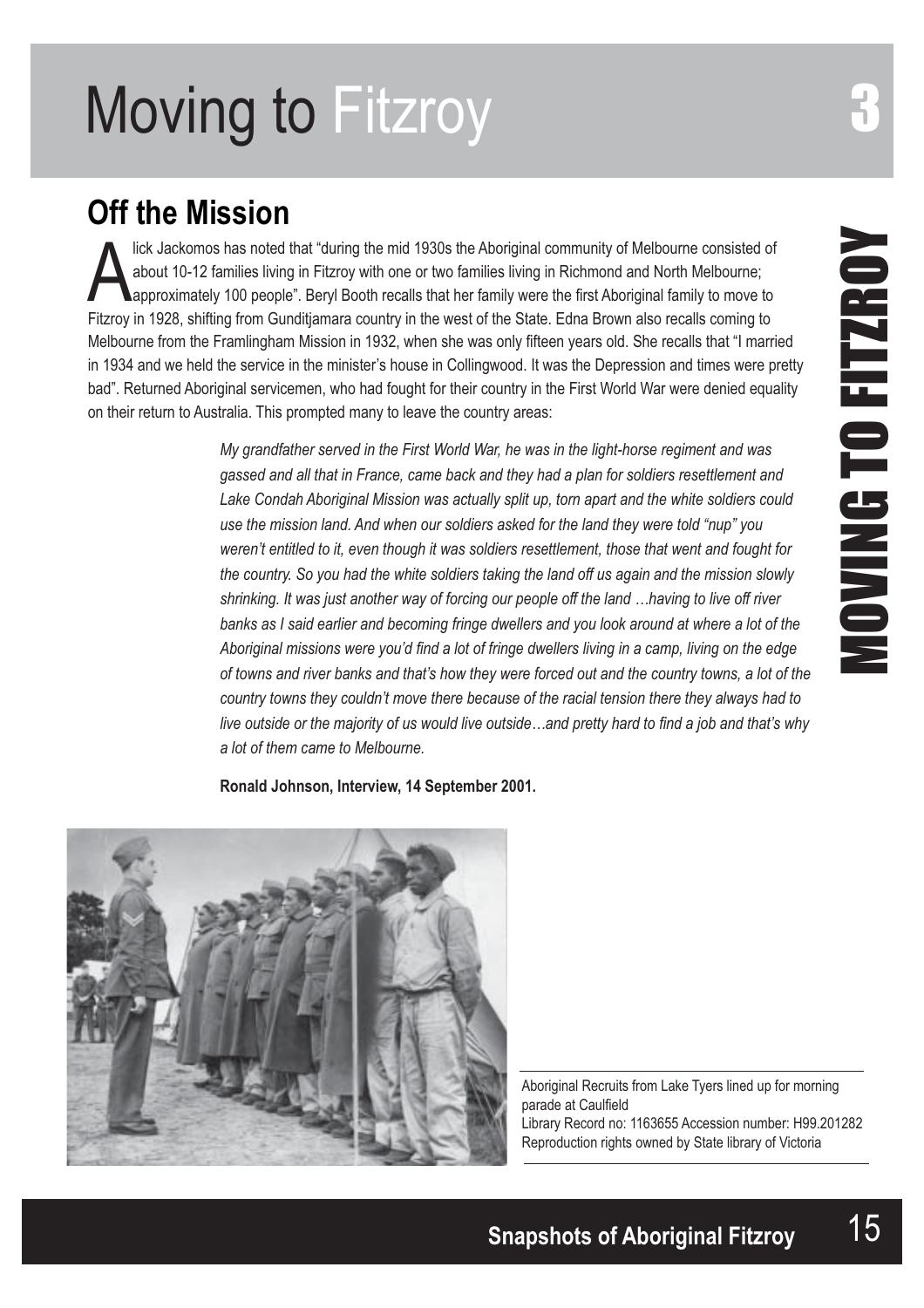SNAPSHOTS OF ABORIGINAL FITZROY E **SNAPSHOTS OF ABORIGINAL** 16

The declaration of war in 1939 resulted in many Aboriginal families coming to Melbourne, particularly those of the men who had enlisted in the Australian Imperial Force (AIF). The war effort also required workers and Aboriginal people to obtain employment at a number of places, such as the munition works, the glassworks at Newport and the other industries supporting the war effort. At one point there were twenty Aboriginal servicemen from Lake Tyers who enlisted in the AIF, these men were posted around Melbourne, Bacchus Marsh and later Bonegilla, after which their families shifted from the country to the various streets around Fitzroy.

Nora Murray recalls her family coming to Fitzroy in 1941 and first living in Little George Street, which is now Napier Street, behind the MacRobertsons chocolate factory. After the death of her father the family moved first to St Georges Road before her mother, Gladys, purchased a house at 25 Fergie Street in North Fitzroy. She recalls that when she was about 13 her mother worked in the Munitions Factory in Maribyrnong.

Nora also began work at an early age:

*I was working afternoon shift at Australian Cans in Nicholson Street, Carlton. We made the cans*  for the food that was provided to army personnel. I worked night shift and mum worked during *the day. I had worked before at the Rosella Factory in Collingwood where we made tomato sauce and sweet pickles. Quite a few of our people worked there too.*

#### **Nora Murray, Interview courtesy of Bev Murray.**

The prospect of full-time work and the desire to be close to enlisted family members were not the only reasons people moved to the city. Many of the families that moved to Melbourne did so to escape the control of the Aborigines Protection Board. The assimilation policy that had been introduced with the *Aborigines Protection Act 1886* was still in force and this meant that the Board could compel either "full bloods" or "half castes" to reside at the remaining Aboriginal mission, at Lake Tyers in Gippsland. Those family members who were not deemed to be dark enough to reside on the mission were forced off and were prosecuted if they attempted to return to visit their family.

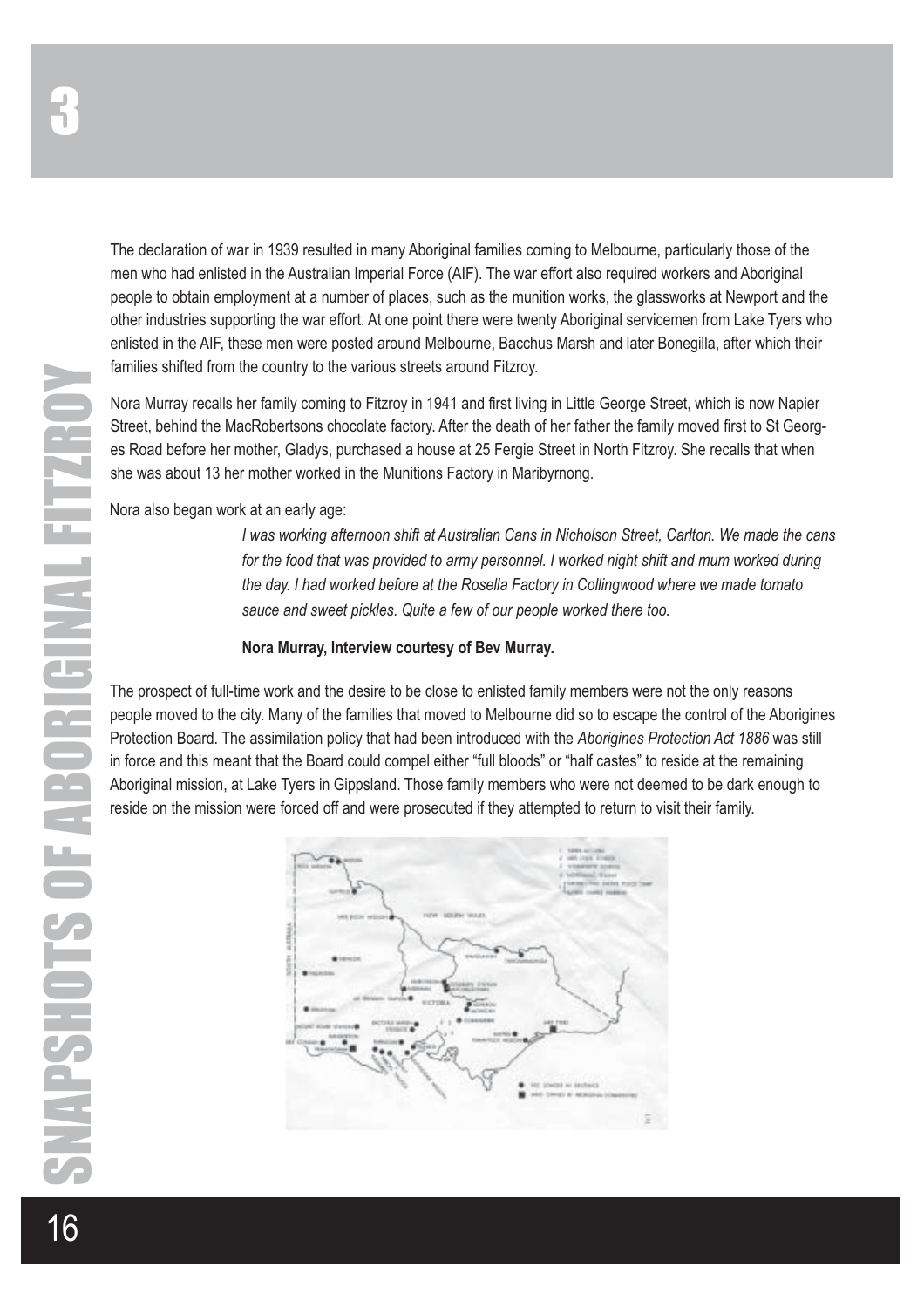# **Meeting Places**

# **The Gore Street Church**

The Church at 258 Gore Street is remembered by Alick Jackomos as the place where "the contemporary or modern Aboriginal movement all started". The property was given to Pastor Sir Doug Nicholls in 1943 by the Church of Chr he Church at 258 Gore Street is remembered by Alick Jackomos as the place where "the contemporary or modern Aboriginal movement all started". The property was given to Pastor Sir Doug Nicholls in 1943 by the Church of Christ to establish the Aboriginal Church of Christ. Before the establishment of the Gore Street provided the base for activities of the church. This arrangement lasted until the Church of Christ handed over the Gore Street property.

> *The Church of Christ, Gore Street was the place people would gather to hear the gospel preached by Pastor Doug Nicholas [sic.] on Sundays. Young and old would gather on a Sunday night. Visitors that came from elsewhere would go on Sunday nights to sing hymns and talk to people they hadn't seen for a some while. Most of the young people would go also, like Tommy and Victor Lovett, Bindy Jack, the Houdon's and Aunty Margaret Tucker.*

**Lovett Gardiner, I., Lady of the Lake: Aunty Iris's Story, Koorie Heritage Trust, Melbourne 1997, p.87**



The Gore Street Church Photo: Mark Harris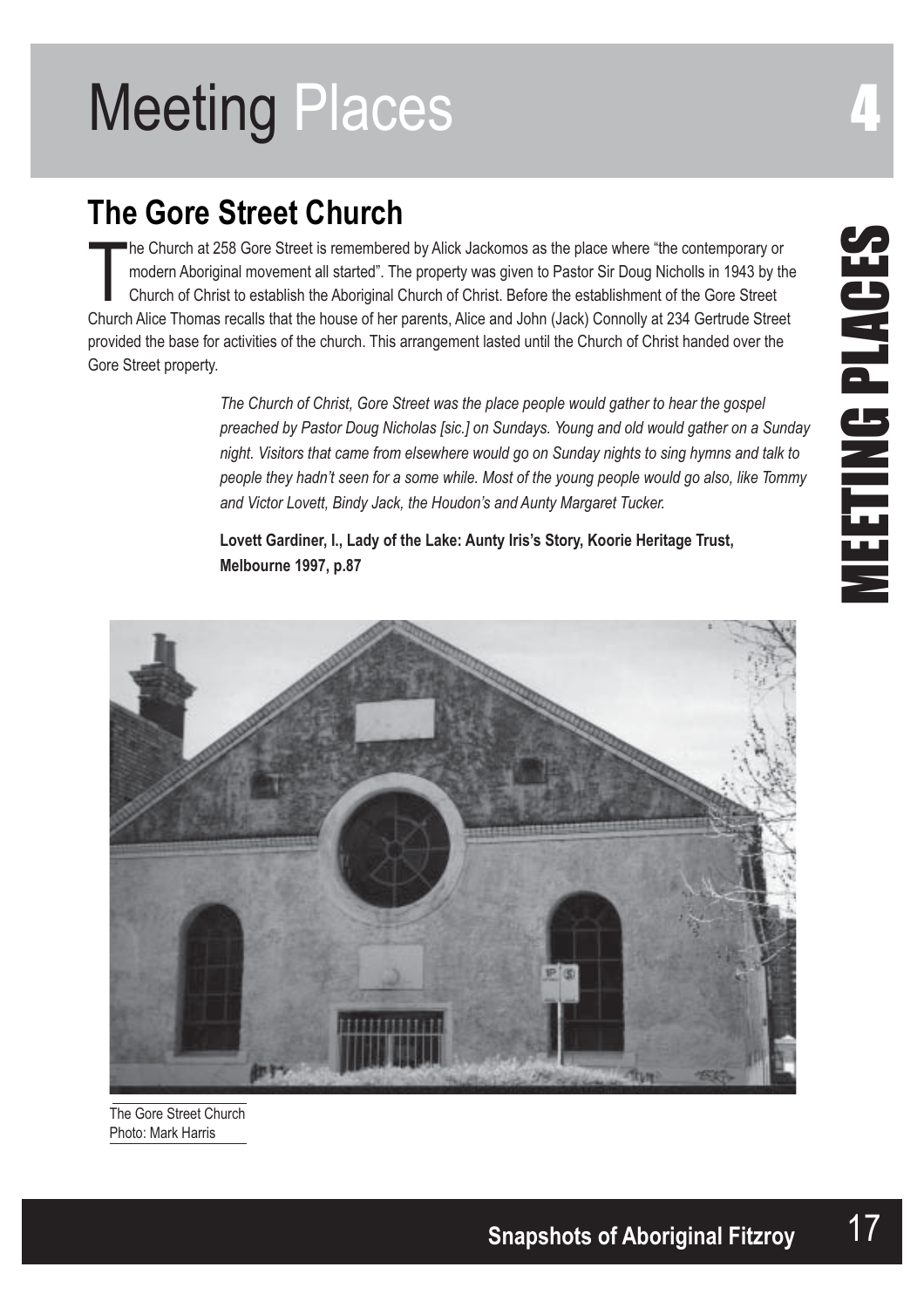Ronnie Johnson recalled that the events organised by the Pastor Sir Doug Nicholls provided a focus for the community.

> *Uncle Doug started his church group in Fitzroy, Auntie Alice playing the piano, you know, I remember one year, every year, the fundraisers and that was empowering ourselves...Uncle Doug had a vision I think and that was to have a church hall where people could come into and meet. One of the places I remember was the Masonic Hall in Gipps Street Collingwood just off Hoddle Street there and that hall one Christmas we all went back there and they loaded us onto...there was a lot of families there…we were going down to Rosebud for a family day and the trucks that they had were the old furniture trucks and the old furniture trucks had windows inside and they also had fold down seats…Uncle Doug loaded us onto those trucks you know*  and we all went away and that was instilling into us that we were one community still and when *there was a function on everyone made it.*

#### **Ronald Johnson, interview, 13 September 2001.**

Nora Murray (nee Nicholls) also remembered that "we all looked forward to going to Church because we would spend hours together afterwards. The church was the meeting place for everyone. There were Aboriginal people from all over who came to the church during the war years".

### **Pubs around Fitzroy**

Apart from the community activities that centred around the church of Pastor Sir Doug Nicholls, the various pubs in and around Fitzroy and Collingwood were also an important focus for community meeting.

> *We're in Gertrude Street at the Builder's Arms Hotel. This is where Aboriginal people always used to go in for a drink. That was one of the most popular. There was the Builders Arms and on the next corner in George Street there is the Royal and on Napier Street is the Renown and on the corner of Brunswick (Street) is the Champion and the Rob Roy. A lot of them are not even hotels any more. Aboriginals used to always go to the Builders Arms.*

**A Jackomos,** *Remembering Aboriginal Fitzro***y, p.9.**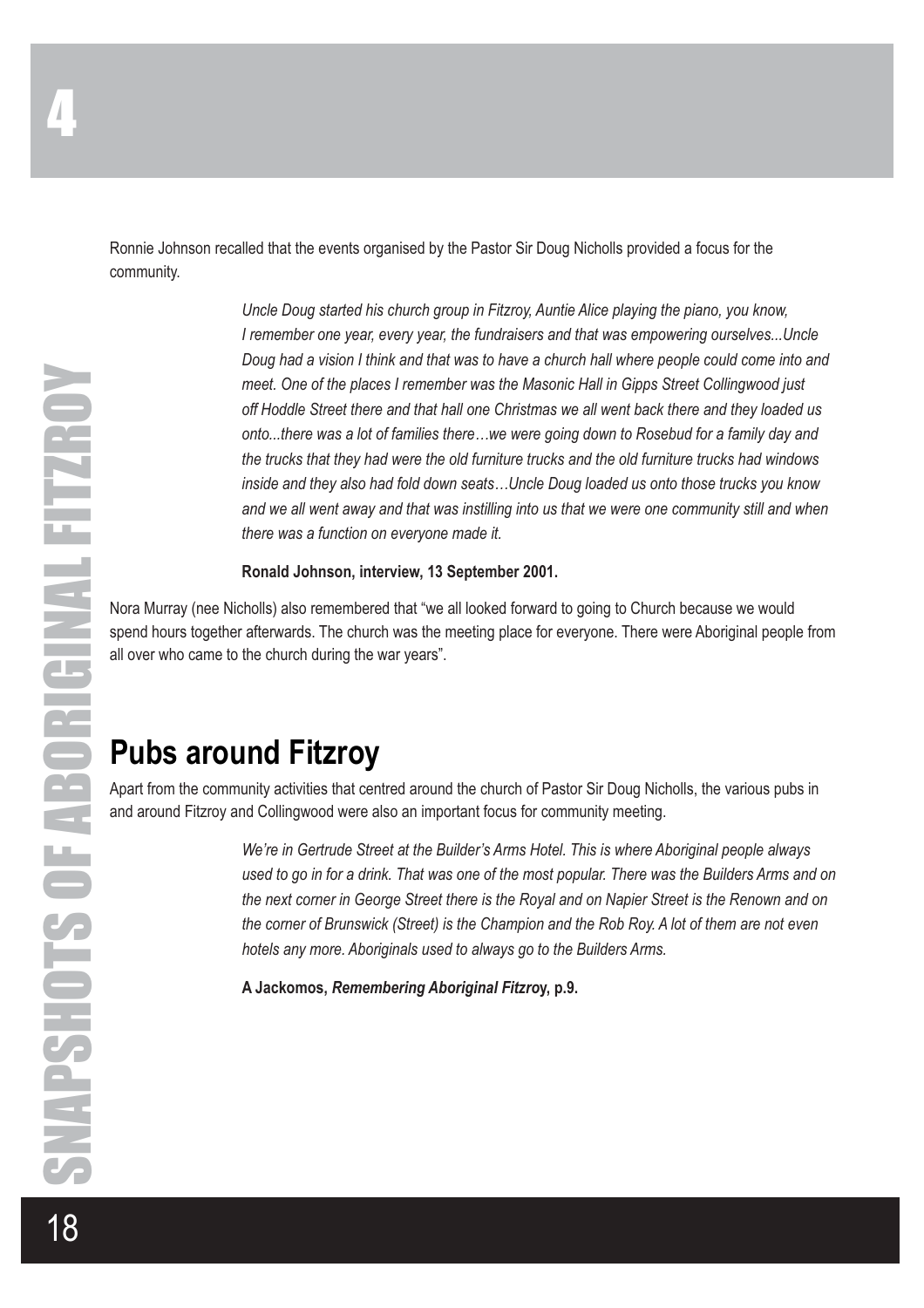MEETING PLACES

**MEETING PLACES** 

Eleanor Harding, who came to Fitzroy in 1956, recollected that apart from the dances at the Collingwood Town Hall and the focus of the Church the other main meeting place was the pub.

> *The pub was the meeting place. A lot of the Aboriginal women never drank, but they'd go to the pub because it was where the socialising was done. The Builders' Arms used to have a*  big piano in the back room, and it was to a lot of us our meeting place. On Saturday afternoon *the young women used to dress up in their Sunday best. The men had on nice white shirts and polished shoes…In the old days, everyone used to dress nice, the girls wouldn't come in the pub unless they had stockings. They would go to the hairdresser in the morning and get a hairset and after lunch everyone would go in the pub and the piano and guitar would be going and people used to sing to it and enjoy themselves…The Builders' and the Royal - they were the popular hotels with Aboriginal people.*

#### **E.Harding,** *Fitzroy***: Melbourne's First Suburb, 1991, p. 289**

Carol Fraser came to Fitzroy in the early 1960s and she recalls that:

*In those days there was pub on every corner. We would start at the Rob Roy, then the Cham* pion, the Renown (Squizzy's), the Royal, the Builders. This was the pre-organisation days. Most *country people would come here. Fitzroy was packed with migrants and Aboriginal people and got along pretty well together.*

#### **Carole Fraser, interview with Elizabeth Cavanagh.**

Ronnie Johnson recalls how when he returned from a period as an exchange student in Northern California in the mid 1970s his mother took him to the Builders Arms as a way of introducing him to his relatives and other members of the community.

> *When I came from America in 1975, 1976 my mother said "Come on you've got to meet some more of the family", and she took me to the Builders Arms, which is in Gore Street straight across from where we used to live, you know, so she took me in, and I was "wow look at all these black people" and then I realised something, it wasn't just us in the suburbs, there were all these other people that came in from the sub urbs and the majority came from the northern*  suburbs...and you wouldn't see anybody until Thursday or Friday night and that's when the *families came out, you know…*

**Ronald Johnson, interview with Elizabeth Cavanagh.**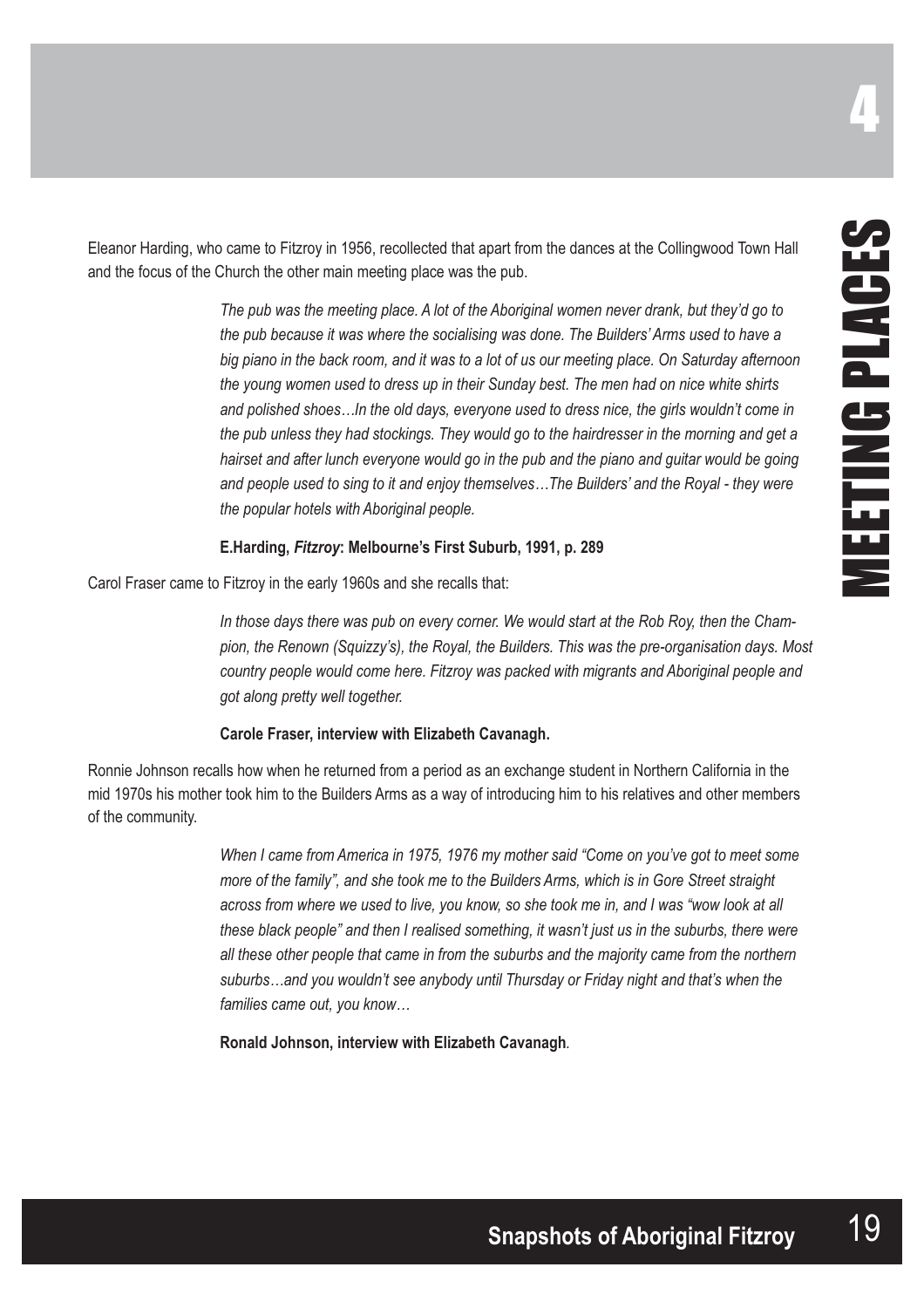

Builders Arms Hotel, Gertrude Street, Fitzroy Photo: M.Harris

When Cheryl Vickery returned to Fitzroy to look for her mother, Stella Nicholls, she also went to the various pubs searching for her.

*I was 15-16 and went looking for my mother. She was in Fitzroy and it was in the Builders Arms that I knew to go and look in Fitzroy be cause of my memory…there was a pub on every corner and I just did the rounds like everyone did…you know, start at the top end and go in that one and then go in that one…you know, people were always putting their head in looking for someone.*

**Cheryl Vickery, interview with Elizabeth Cavanagh.** 

Bunta Patten has similar memories of the Builders, noting that:

*If you wanted to find someone, if you were new in town, just down from the mission, just call at the Builders, someone'd know where you lived…I'd like something to mark the Builders,*  because the Builders was our meeting place. That's where a lot of good things happened. *That's where we talked about a lot of things. We all helped each other, I mean there was people used to go there, even old Stewart Murray used to go there and he didn't ever drink.*

#### **Bunta Patten, interview with Megan Evans.**

It wasn't only inside the Builders that the community carried out its business. Bunta Patten also recalls that the lane behind the pub was the venue for fights and the occasional game of two up.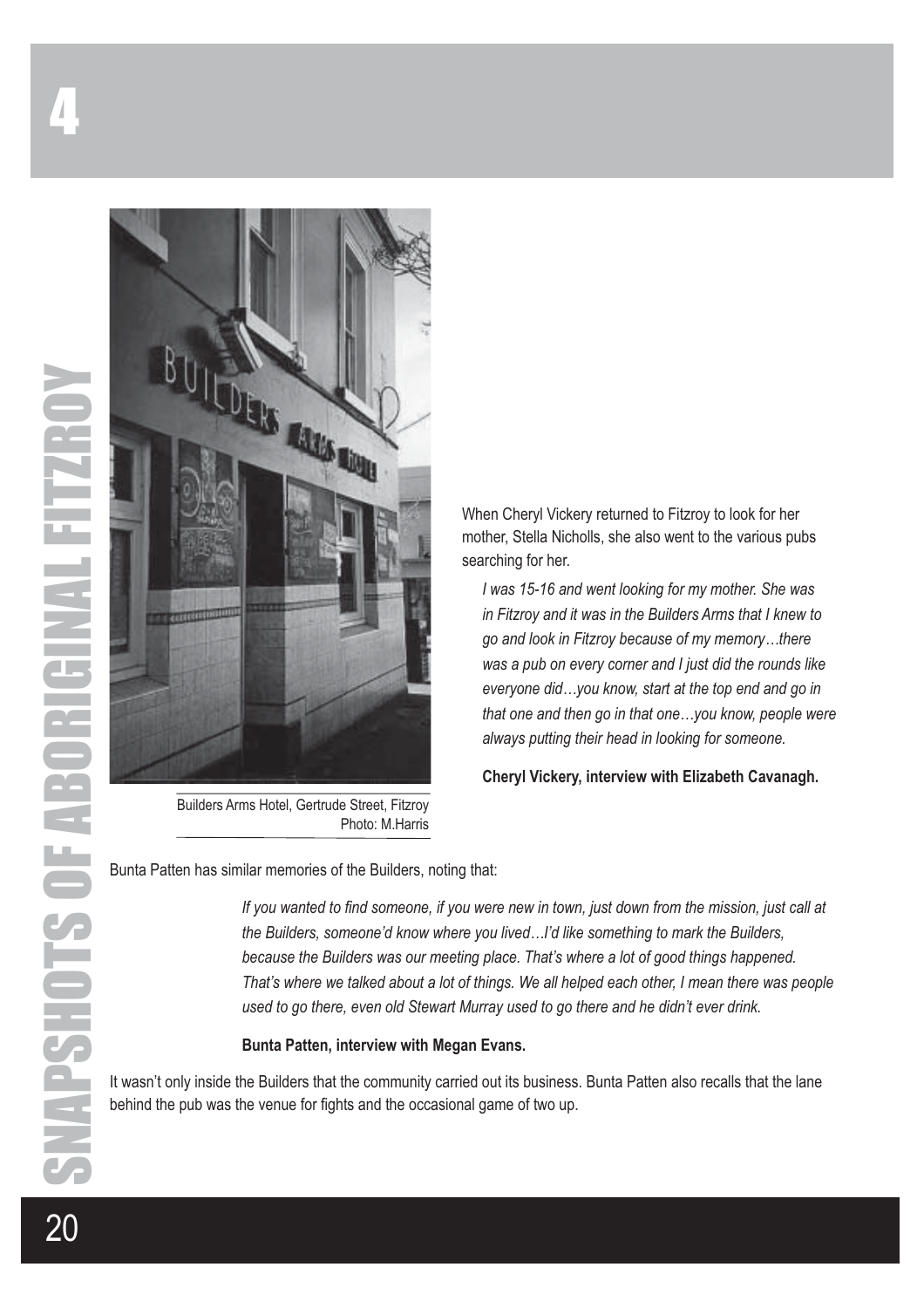

At the Royal Hotel in Fitzroy Mick Edwards, Choco Edwards, Chris Bedgood, Beryl Booth and Brian Lovett Photo: Bev Murray Collection







At the Champion in Fitzroy Lyn Bennell, Terry Austin, Bev Murray, Reg Edwards and Claude Jackson Photo: Bev Murray Collection



At the Grace Darling in Collingwood Leon Saunders, Phillip Cooper and Bill Belling Photo: Bev Murray Collection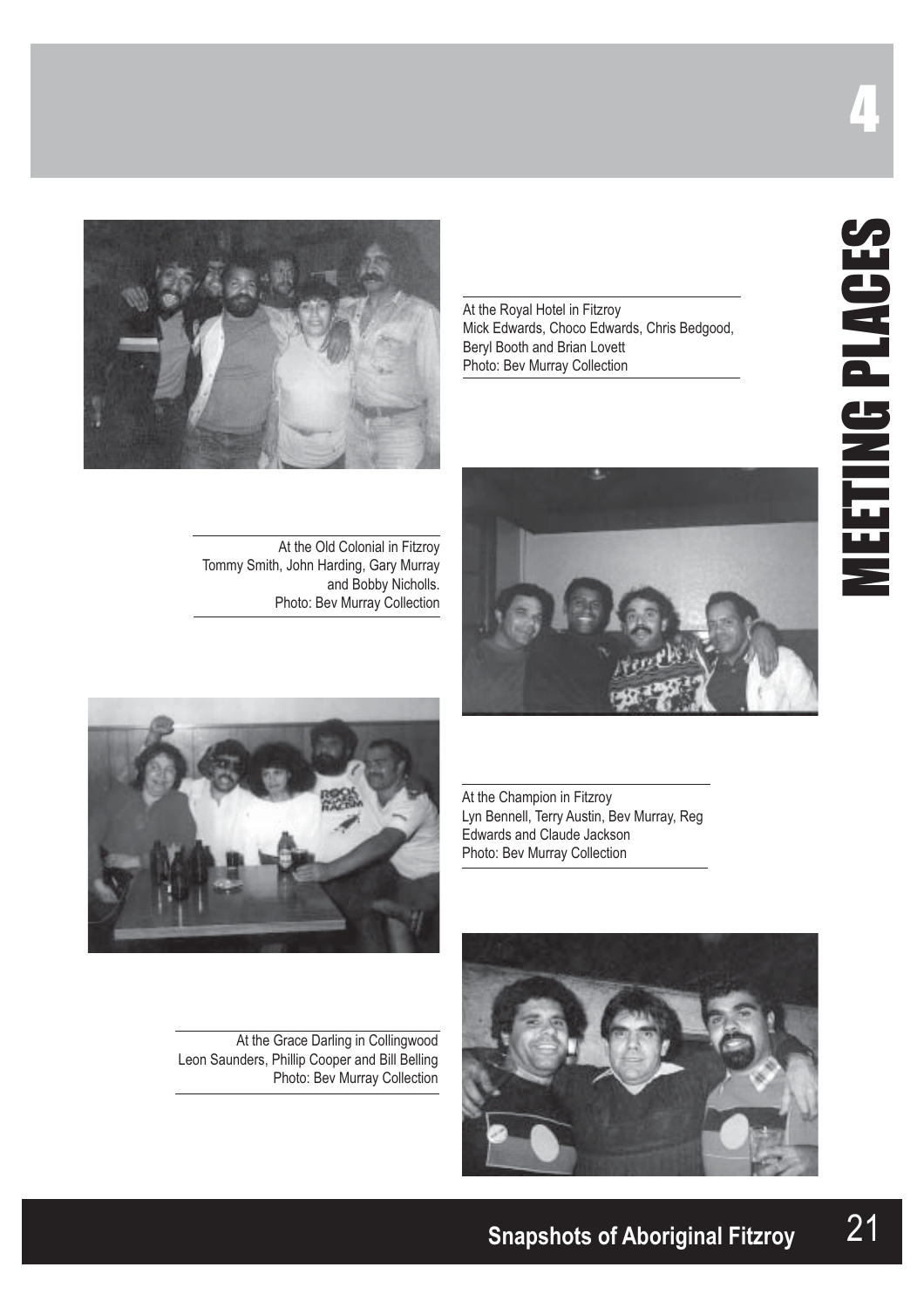

At the Royal Hotel in Fitzroy Stella Nicholls, Rosie Austin and Bobby Nicholls Photo: Bev Murray Collection

At the Builders Arms in Fitzroy Wayne Norris, Gary McGuiness, Terence Austin, Lionel Rose, Les Norris and Darren Briggs Photo: Bev Murray Collection





At the Builders Arms Doug Nicholls and Vicki Liddy Photo: Bev Murray Collection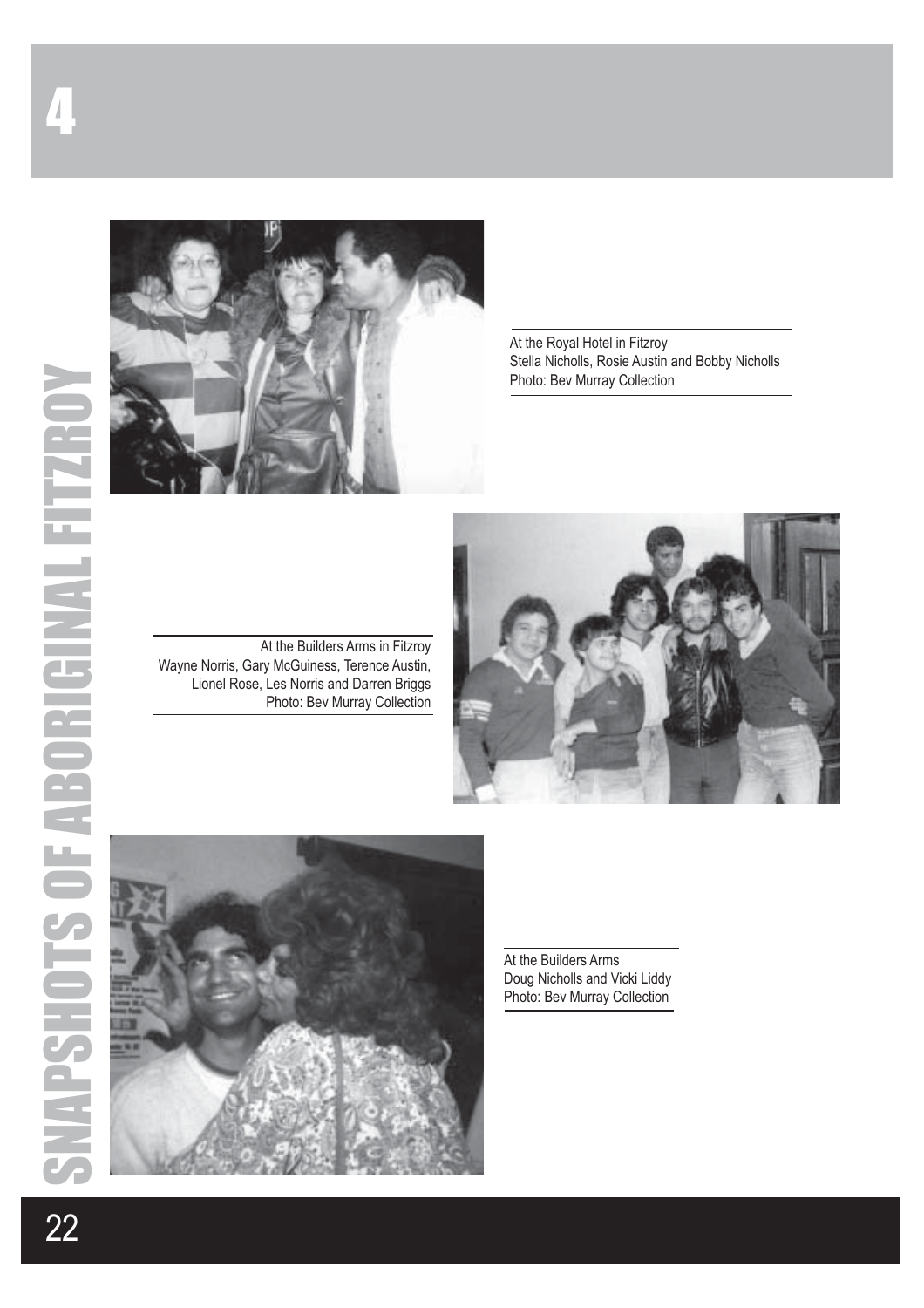# **Speakers Corner on the Yarra bank**

In the early days of the Australian Aborigines League Pastor Sir Doug Nicholls would go to the Yarra Bank on a Sunday to arque for rights for Aboriginal people. From his first tentative visit accompanied by Tommy Foster, an Aboriginal from La Perouse mission in New South Wales, Pastor Doug went on to argue for citizenship rights, representation in Parliament and assistance for Aboriginal communities (Thorpe-Clark, 1972: 84-96).



Advertisement for a Yarra Bank meeting

Alick Jackomos recalled that:

*We're at the Yarra Bank which I think is officially called Flinder's Park in Batman Avenue opposite the Yarra River and it's alongside where the new Melbourne Park or the tennis courts are... Every Sunday they'd come down to the Yarra Bank. The people I'm referring to are William Cooper, Doug Nicholls, Marge Tucker, Ebenezer Lovett, and Annie and Mae Lovett…They'd be having meetings down here every Sunday and they were concerned about what was happening to Aboriginal people, not only in Victoria, in other parts of Aus tral ia. So they'd be here every Sunday.*

**Alick Jackomos,** *Remembering Aboriginal Fitzroy***, p.52.**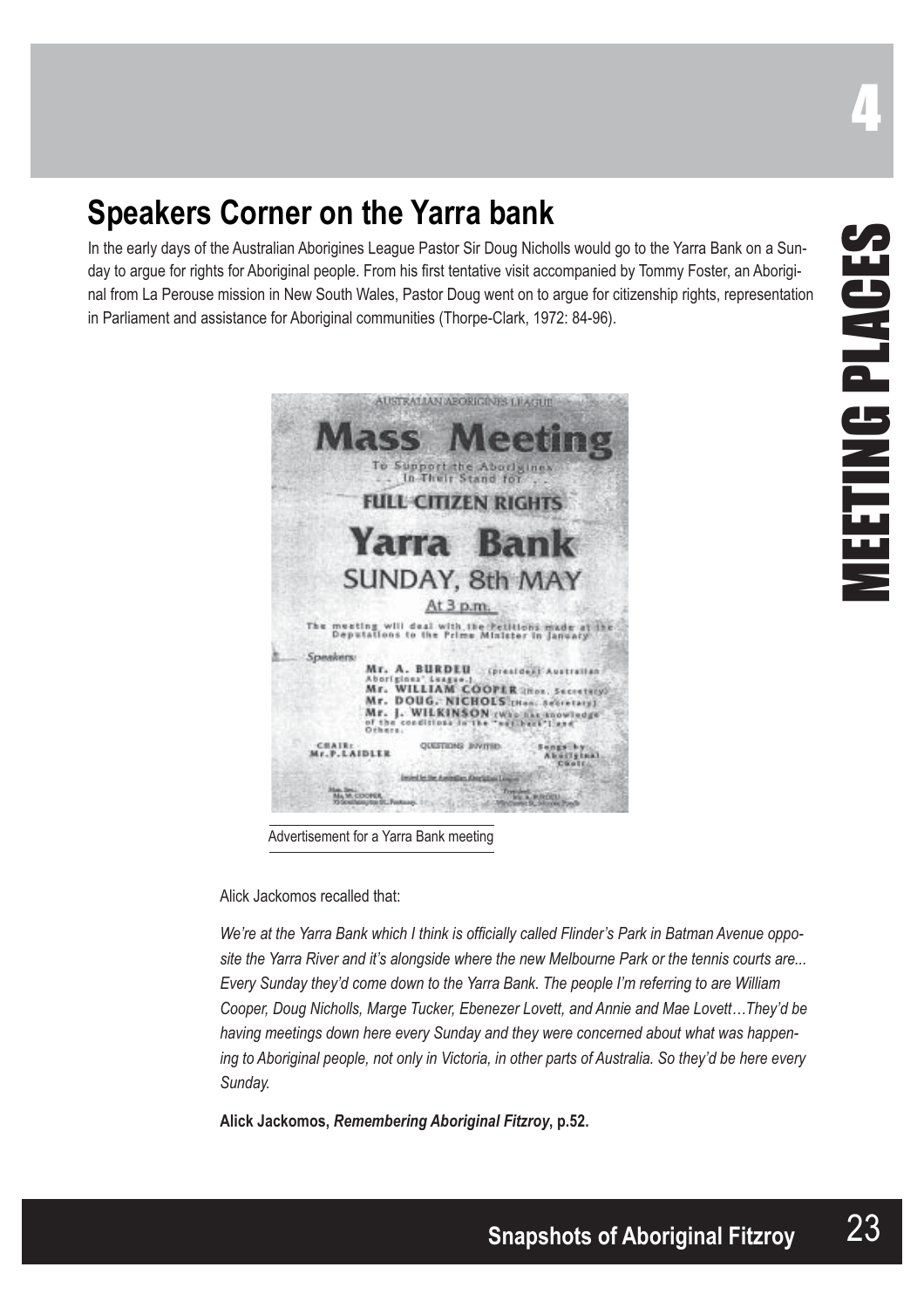## **Old Peppercorn tree in Gore & Webb Streets**

*In those early days Sir Doug had a church down here in Gore Street and so we used to go to that, during the week we used to have a youth group, so we'd go to that...in the church that was…and other times, just around the back from where we sit there is a parking lot, and in the parking lot there is a peppercorn tree and I was telling these fellas the other day that pep* percorn tree has an historical significance because where we were living we weren't supposed *to be drinking, but what we'd do is you'd go up to the pub and they had six o'clock closing and if you get a drink, because you couldn't go home with it we'd sit under the peppercorn tree and have a drink…just up the back here in Gore Street and Webb Street.*

**Alf Bamblett, interview with Liz Cavanagh, 4 October 2001.**



Peppercorn Tree meeting place Photo: Mark Harris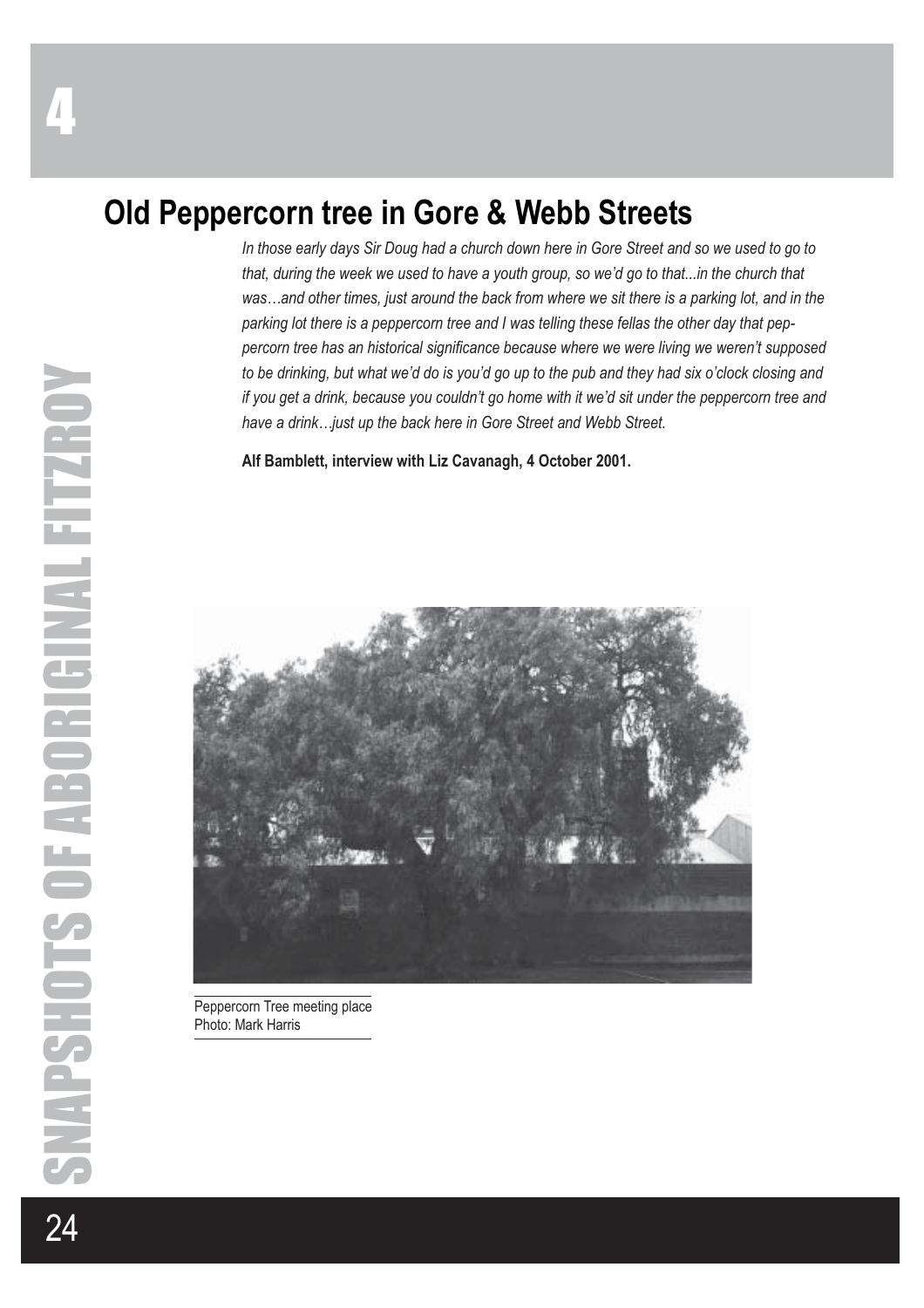# **Fitzroy Stars and Fitzroy Gym**

In some ways it could be said that the gym developed because of the Fitzroy Stars Australian Rules football team. The Fitzroy Stars grew out of the "mainstream" Westgarth football team and, as Troy Austin puts it, the "Fitzroy Stars sort of evolved out of Westgarth as a football club". By 1973 the Fitzroy Stars football club had been started up through the work of Jono Jonson, Jock Austin, Ronnie Smith and Ross Barnerson. Troy Austin remembers that, "four or five years later the organisation (the Fitzroy Stars Aboriginal Gymnasium) was started." The work of the late Jock Austin is remembered by people still today.



George Atkinson Photo: Bev Murray Collection

*End of 85 I got work at Fitzroy Stars Gym and worked there until 1990 with a bloke called Jock Austin who taught me*  a lot of things in regard of being an urban Aboriginal and *learn ing the urban culture and what it was to have respect*  and stuff like that and the values that he instilled in me I still *hold to this day…*

*...I can remember we started in Bruns wick Street, Fitzroy and even racism in regards to the football ground there, it*  was hard to get backing for an Aboriginal football club to use *the football ground there, so once the league was es tab lished out at Thornbury we moved out there.*

*We'd have to apply every year to the city council and they'd have their own opinions on who should occupy the ground and it ended up soccer clubs would get priority over foot* ball on a specifically Aussie Rules ground and even in the leagues itself we were seen as being the perpetrators of vio*lence and yet I can remember a game at Brunswick Street* where the oppositions supporters rolled up with pistols and *started shooting them and after that the police trying to*  land the helicopters on the ground in 1986..it was a normal *game in the YCW league and we were playing a club called Kenstores and that club subsequently got ousted after that incident…you know just incidents like that…*

**Kutcha Edwards, interview with Liz Cavanagh, 23 July 2001.**

4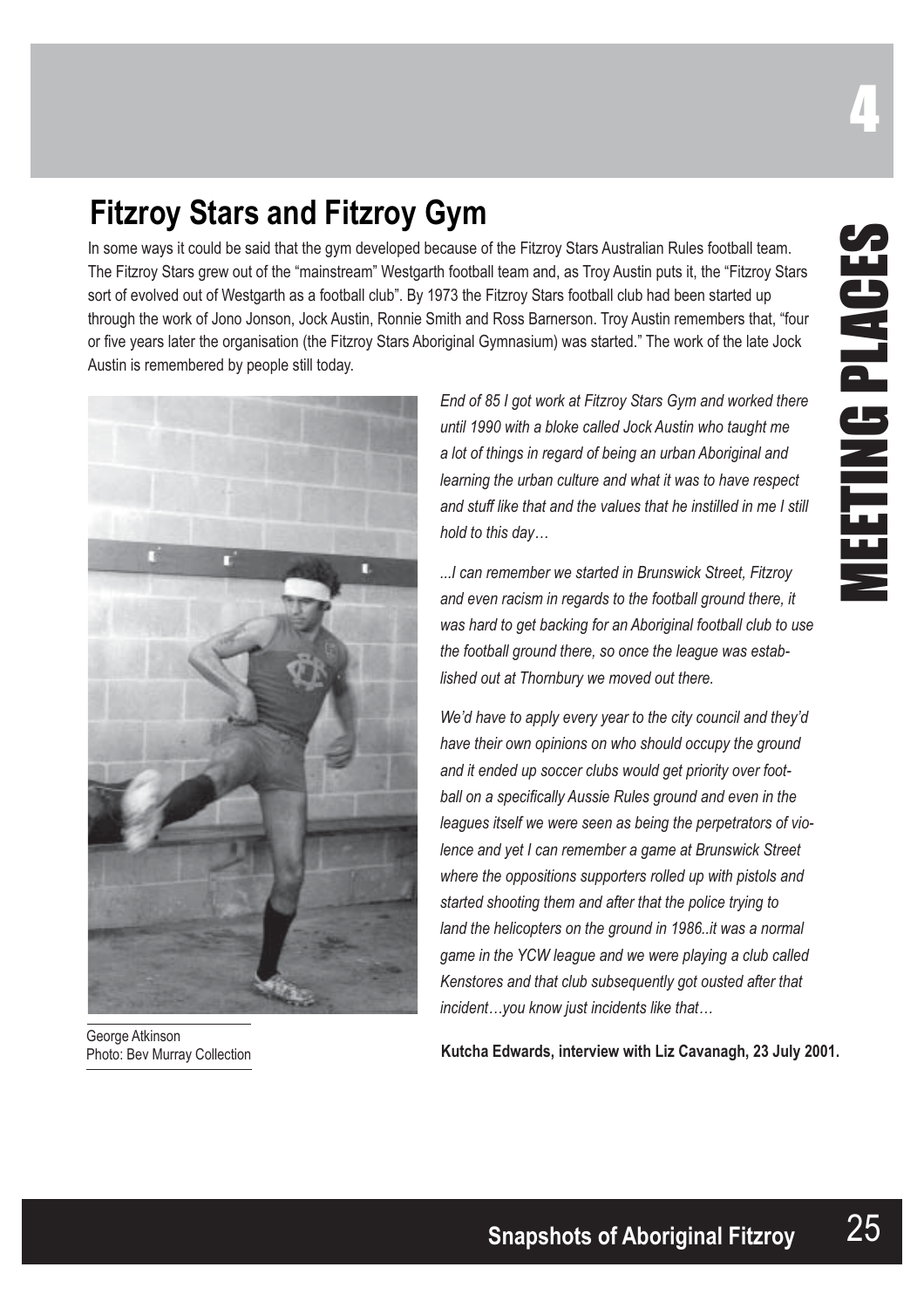SNAPSHOTS OF ABORIGINAL FITZROY **SNAPSHOTS OF ABORIGINAL FITZRO** 

The Fitzroy Stars belong to the community. And they're good sportsmen because everyone knows each other, You know you're going to get looked after. You know the community is on *your side"*

#### **Neville Bamblett, Reserves coach, Melbourne Times 26 May 1993.**

*"There are plenty of potentially great players on this team and in teams all over Aus tral ia. But for most of us the important thing is to enjoy playing together as a Koori team, where you're part of*   $a$  family, playing with the brothers"

#### **Ross Morgan, Fitzroy Stars player, Melbourne Times 26 May 1993.**

The Fitzroy gym had its beginning as the Fitzroy Stars Aboriginal Community Youth Club Gymnasium, which was formed by the Victorian Aboriginal Health Service (VAHS) in 1977. Working originally from a small space in the VAHS, Jock Austin was instrumental in expanding the services. In 1982 the Gym leased a building at 173 Gertrude Street for a short period, before moving to 99 George Street.



Plaque at Fitzroy Gym Photo: Megan Evans

The importance of the gym can be gauged by Troy Austin's assessment that:

*We've always had the core of our community that have always used the gym and that will never change. We've got core families in Melbourne, the McGuinesses, Austins, Thorpes um just to name a couple, there's certainly more than that around the community…they're all connected to this organisation, in the early days…people used this as a central point. Someone might be coming from the Western District and someone from Gippsland and they'd say "I'll meet you down the gym". It was the central point to meet, it's a friendly atmosphere, you can always get a cup of tea"… The health service was just up the road and the legal service was in Gertrude Street, so it was always the central hub.*

**Troy Austin, interview with Liz Cavanagh, 29 May 2001.**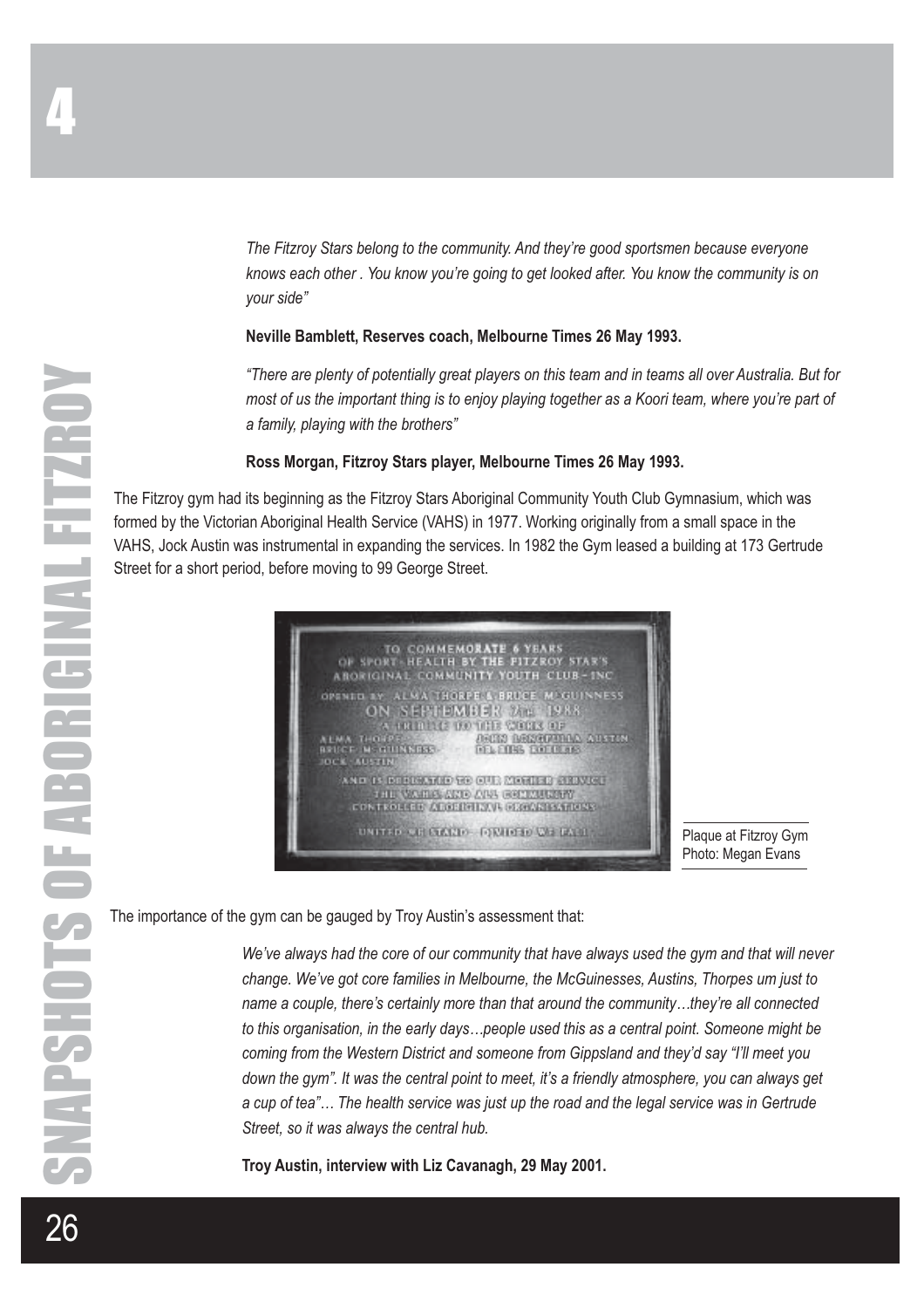MEETING PLACES

**MEETING PLACES** 

The Gym provided facilities for a youth gymnasium as well as the NINDEBIYA workshop.

Jan Chessells started up the Nindebiya workshop, there'd always be blank boomerangs and *that. Initially it was in one of the shops across the road from the gym, but then we relocated to 99 George Street, and the Nindebiya workshop came with us, rather than paying two rents we*  sort of consolidated the rents, it was a great focal point for communities and the parkies used *to get down there for a cup of soup and everything. And as I say you could go in there and do*  anything, you could paint, you could do clay, you could cut out a boomerang and paint it up or *just go and sit down and just talk.*

#### **Troy Austin, interview with Liz Cavanagh, 29 May 2001.**

Apart from providing a wide range of sporting facilities and classes, the Fitzroy gym was probably even more important as a meeting place or "drop-in" centre.

> *The gym is only one small component of what we do…we're a community centre that runs youth activities and gym and health and fi tness programs, but we do a lot more than what you see in this building, scouts programs, leadership courses, employment programs, tennis…any sport you name it and the gyms been involved in it…there's been contemporary dance classes, Yve Jo Edwards and Julie Phillips were involved in cultural dance classes upstairs. Wayne Thorpe is great in that area…The scouts program, run by Aboriginal leaders, who have been trained by Australian scouts but if non-Aboriginal people want to send their kids along, or come along themselves, they're more than welcome.*

**Troy Austin, interview with Liz Cavanagh, 29 May 2001.**



Fitzroy Gym 2001 Photo: Mark.Harris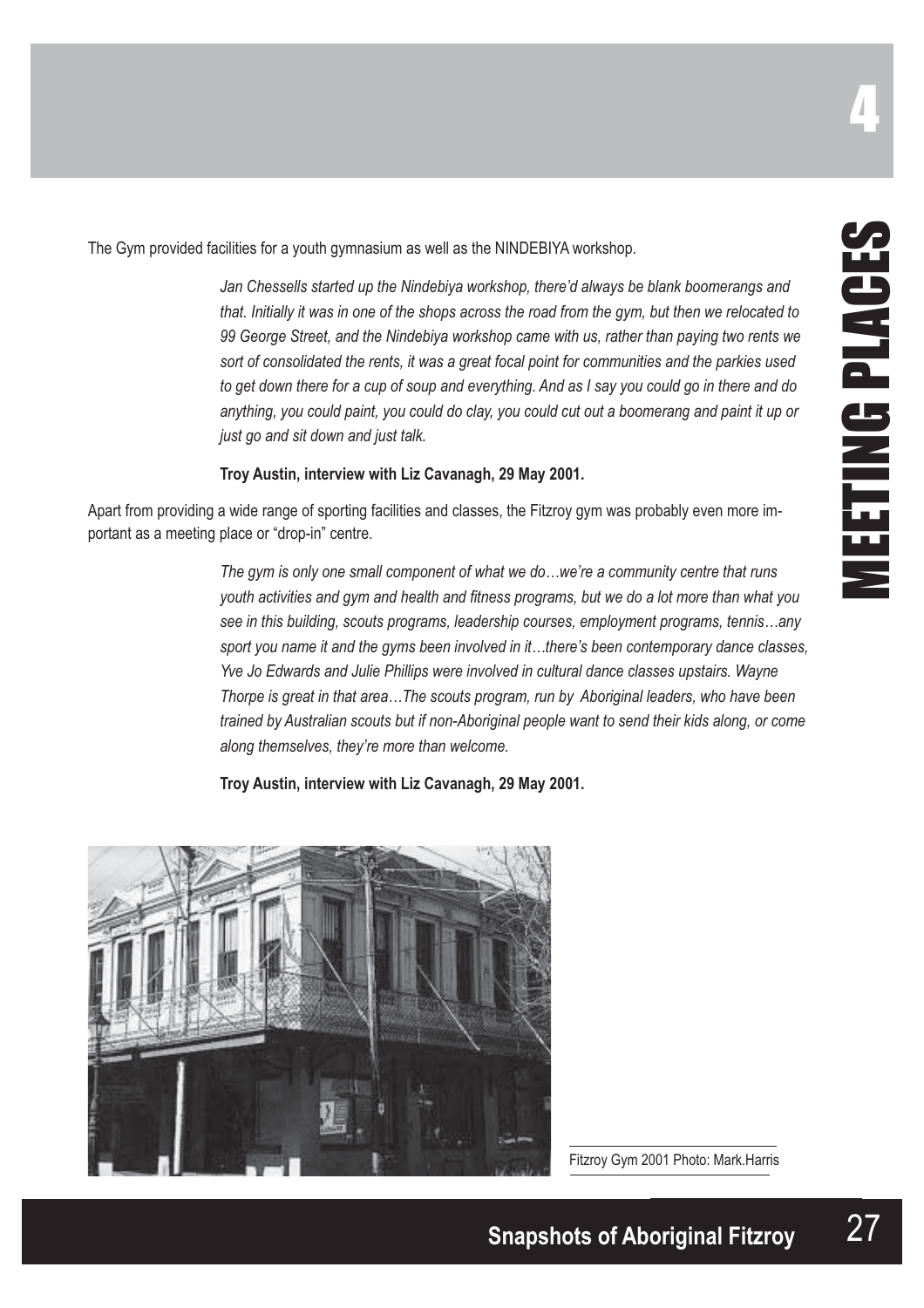# Living in Fitzroy 5

# **The Boarding Houses**

I uch of the accommodation in Fitzroy in the period from the 1940s onwards was made up of rooming<br>houses. Fitzroy boarding houses were not the only places the Aboriginal community congregated. C<br>Vickery recalls that when s houses. Fitzroy boarding houses were not the only places the Aboriginal community congregated. Cheryl Vickery recalls that when she was about nine years old her mother, Stella Nicholls lived in Neill Street Carlton where "we had the double room upstairs". Cheryl also recollects Ivy Bux had a house in Peel Street, Collingwood.

> A lot of the other people my mother knew lived in rooms and shared accommodation. In every *street (in Fitzroy) there was boarding houses and in every street probably you would have had a Koori renting a room and you might have had ten in the street… My mother (Stella Nicholls) lived at the front of the house and the kitchen was under the stairwell - under the stairwell was just the gas cooker…you cooked there, but you didn't eat there, you bought it back to your room.*

**Cheryl Vickery, interview with Liz Cavanagh, 16 June 2001**

A report prepared in 1950 by the Victorian Council of Social Services, called *The Dark People of Melbourne* sought to examine the difficulties which Aboriginal people encountered in Melbourne. A table reproduced in the appendices of the report detailed the extent of overcrowding.

| House | No.of<br>rooms | First<br>Family | Second<br>Family | Other  | Total<br>Persons | Persons<br>per room |
|-------|----------------|-----------------|------------------|--------|------------------|---------------------|
|       | 4              | 2A              | 2A/2C            | 2A     | 8                | 2                   |
|       | 3              | 2A              | 2A               | 10/12A | 14               | 4.5                 |
|       | 3              | 2A/4C           |                  | 2C     | 8                | 2.6                 |
|       | 4              | 2A/7C           | 1A/4C            | 3A     | 17               | 4.25                |
|       | 6              | 2A/4C           | 2A/4C            | 4A     | 14               | 2.3                 |
|       | 3              | 2A              | 2A               | 3A     | 7                | 2.3                 |
|       | 6              | 2A              | 2A/5C            | 3A     | 12               | 2                   |
|       | 5              | 2A/6C           |                  | 2A/1C  | 11               | 2.2                 |
|       | 6              | 2A/8C           | 2A               | 3A     | 15               | 2.5                 |
|       | 4              | 2A              | 2A/2C            | 2A/2C  | 12               | 3                   |

#### **Persons living in a sample of 10 hourse occupied by the Dark People**

 $A =$  Adult  $C =$  Children

*The Dark People of Melbourne,* **Victorian Council of Social Services Report, 1950.**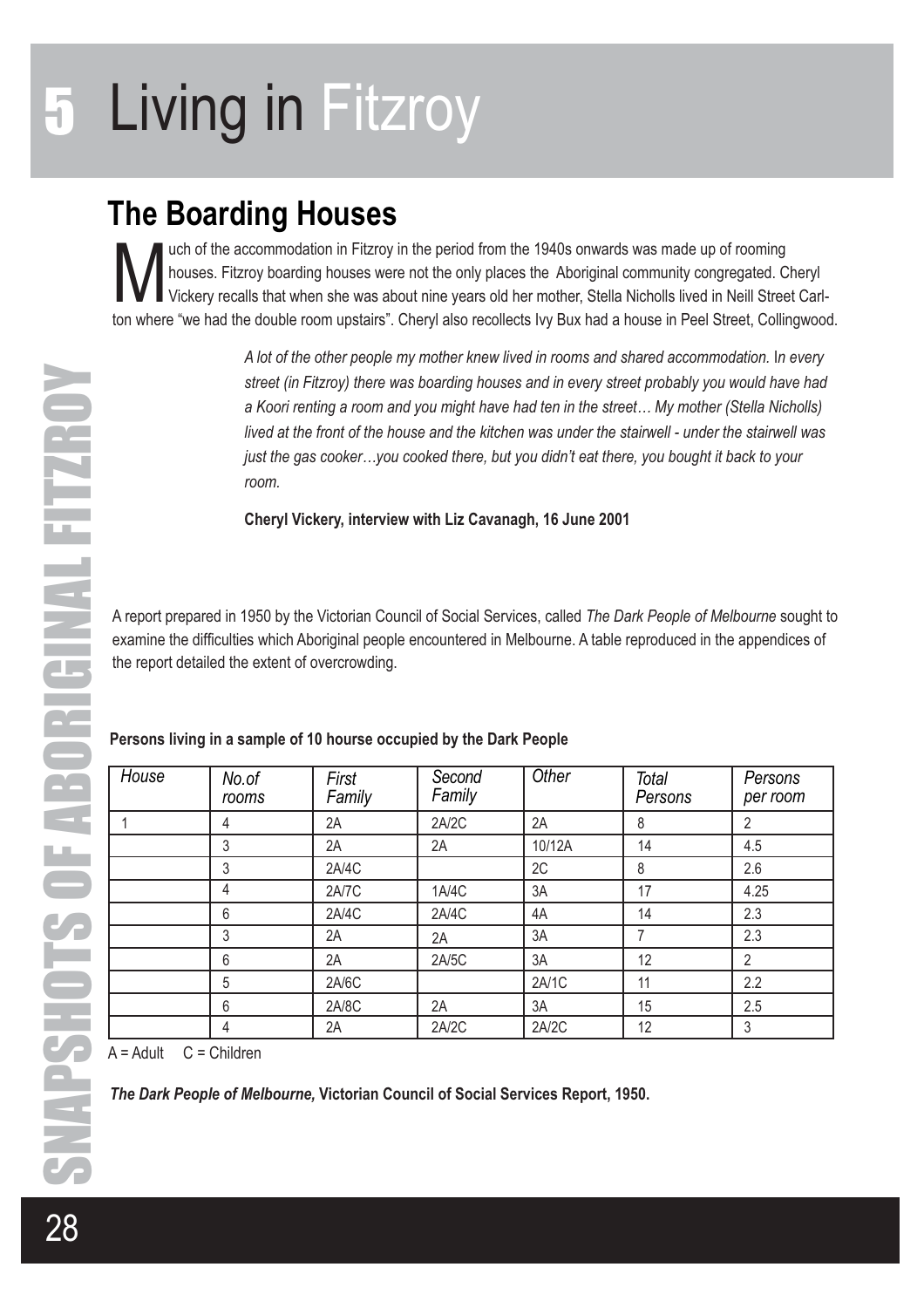# **Gertrude Street, Fitzroy**

In Gertrude Street Alick Jackomos remembers that there were three families. The house on the corner of Little Smith Street and Gertrude Street, at 234 Gertrude Street, was occupied by Jack Connolly and his wife, Alice (nee Thorpe).

Nora Murray (the daughter of Dowie and Gladys Nicholls) remembers the different families that lived around Gertrude Street in the early years:

> *I can remember the Clarks, the Browns, Taylors, Nevins, Thorpes, Lovetts, Bergs, Aunty Maude Moyle, Kings, Connollys, Greens, Hudsons and Aunty Marj of course. Most of the families lived in one of the streets off Gertrude Street, Fitzroy.*

Nora Murray, interview courtesy of Bev Murray.



John and Ally Connolly, 234 Gertrude Street, early 1940s Photo: Alice Thomas Collection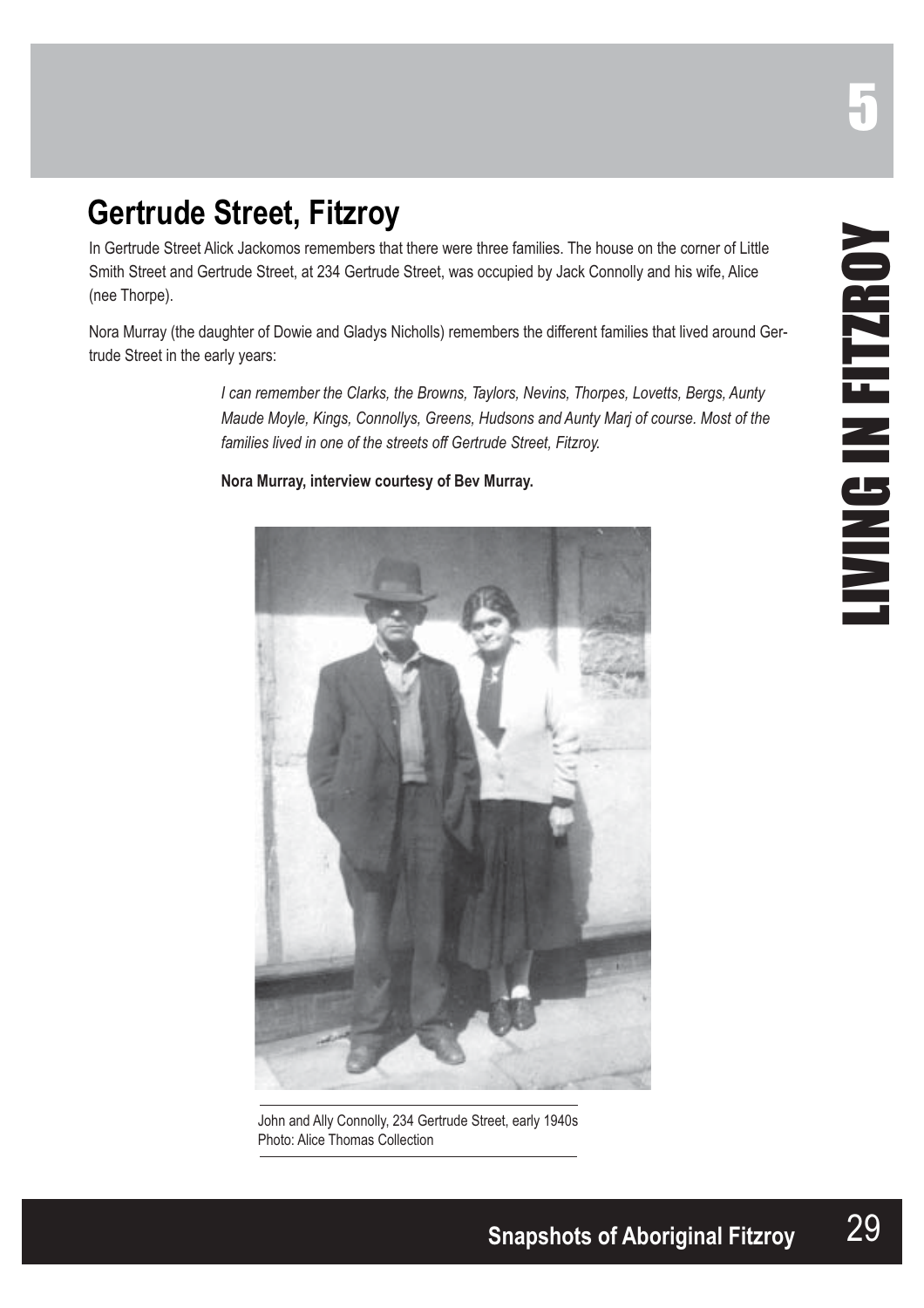# SNAPSHOTS OF ABORIGINAL FITZROY **DFABORG ESCHEN**

# **Gore Street, Fitzroy**

*In 82 Gore Street there were three families, there was my Auntie, Auntie Aggie and her husband and her family... I think they lived in the basement…yeah…I think we lived in the base ment, they lived in the middle level and the grandparents lived above. So there was three different levels…and the house actually still stands there. The old bluestone and the iron picket fence and we used to walk down...and then coming to an area…it was very cramped, especially the kitchen area, it was so small.* 

**Ronald Johnson, Interview with Liz Cavanagh, September 2001.**



82 Gore Street Photo: Mark Harris



Gore Street Boarding House where Stella Nicholls lived. Photo: Megan Evans

*I can remember my mother in Gore Street, you know where the Yoga place is?…well she had the front room there, it was*  a double room...it was pretty flash..the rest of the place was *non-Indigenous…and I had my first baby there…they had a big kitchen, they had a couple of stoves at the back and it was very, very fl ash and very, very clean but it didn't have a lot of Kooris living there.* 

**Cheryl Vickery, interview with Liz Cavanagh, 16 June 2001.**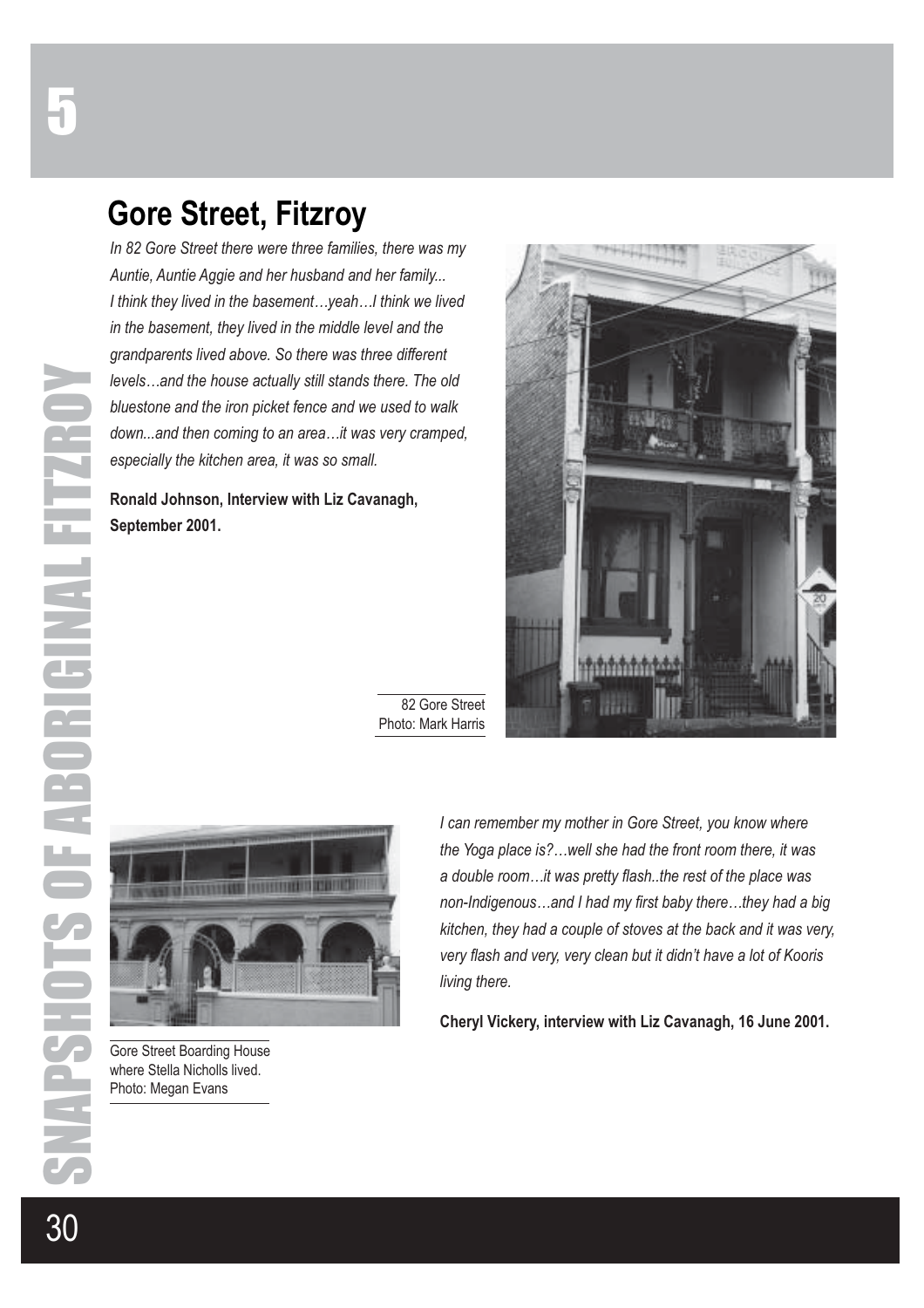LIVING IN FITZROY

**INNG IN FITZROY** 

## **The Parkies and the Gardens and Lanes of Fitzroy**

Before the establishment of the organisations one of the main meeting places for the Aboriginal community in Mel bourne were the parks around Fitzroy and Carlton, and in particular a site in the Exhibition Gardens. Alick Jackomos recollected:

*We're on the corner of Gertrude Street and Nicholson Street and we're just outside the old tram shed…Opposite there's a Moreton Bay Fig tree. Can you see it there? That big tree? In fact there's two and that's where the Aboriginal com mu*  nity, both before the war and when the war was on, would come and meet. As I said before, there were no organis*a tions and there was no Advancement League. You couldn't*  fit into anyone's house because every family only had a little *room in the house. It could be three or four families in one house. So on Saturday and Sunday, and during the week, but mostly weekends, everybody would come here and sit around these Moreton Bay Fig Trees. That was our meeting place in the late 30s and 40s and maybe early 50s.*

**Alick Jackomos,** *Remembering Aboriginal Fitzroy***, p.24.** 

Moreton Bay Fig Tree in Carlton Gardens Photo: Mark Harris

For many Aboriginal people who had no permanent residence, the gardens and the area around the Moreton Bay Fig trees were also a temporary residence. Archie Roach also recalls the Atherton Gardens as one of the locations frequented by the Aboriginal community of Fitzroy.

> *We'd always seem to end up there, at the end of the day, the Atherton Gardens. Like we'd*  probably be all over different lanes and parks during the day, but we'd end up there because, *night-time, the only time we ever ventured into the pubs was usually about night-time really. When eve ry thing was in full swing. Most of the time we'd just be drifting around different parks. The Atherton Gardens, they sort of like became, eventually a pretty important meeting place.*  That little square there, where the seats and that are a lot of people went through there. A lot of *people came and went and it was pretty significant there, as far as I was concerned.*

**Archie Roach interview, 19 February 1999.**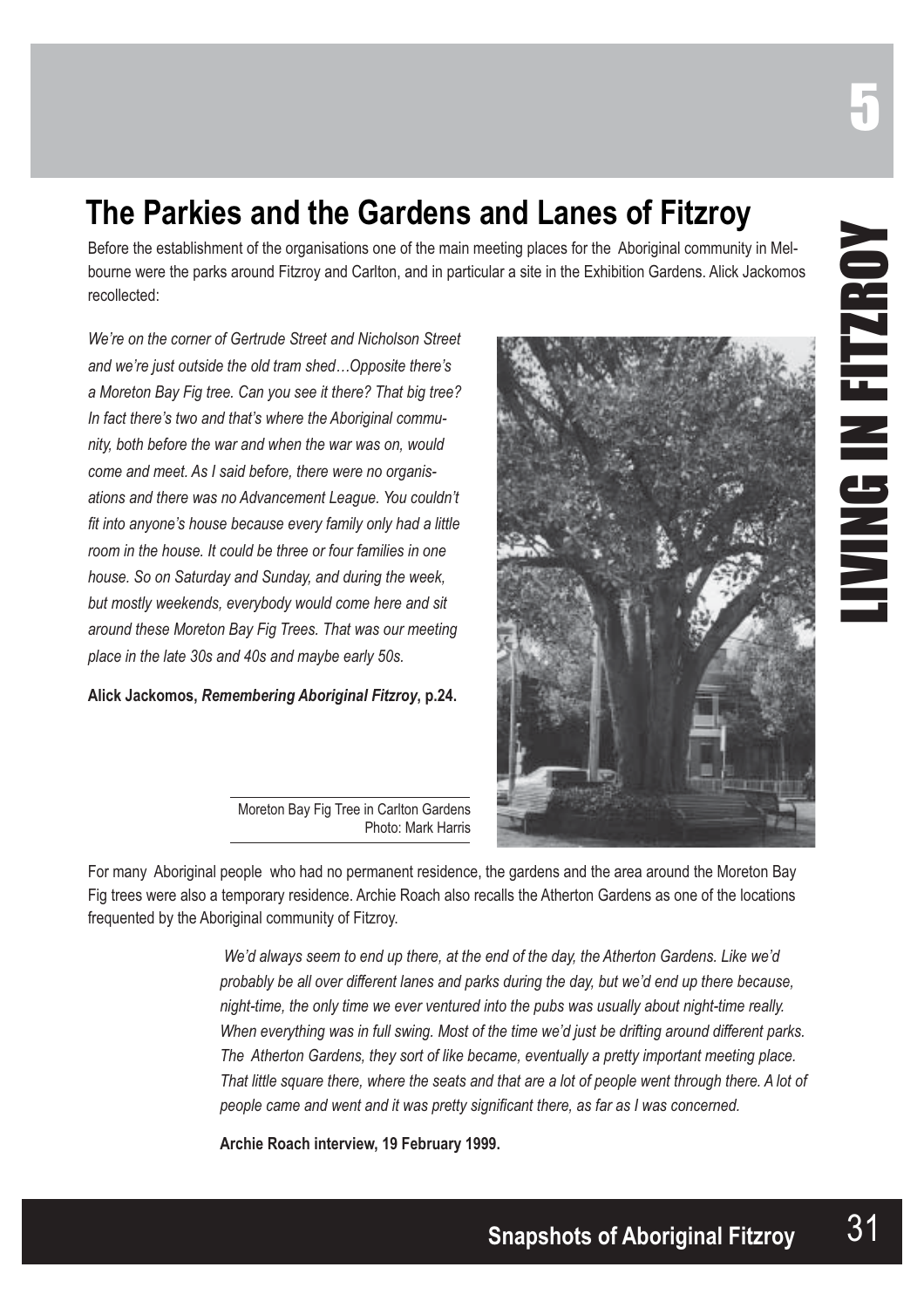The "parkies" in Fitzroy also frequented numerous small lanes and alleys around the Fitzroy area. The lanes of Fitzroy have been most notably documented in the song "Charcoal Lane" by Archie Roach. Archie Roach recollected in an interview in February 1999 that many of the lanes had been blocked off or fenced off, to provide additional car-park space. He also remembered some of the other lanes:

> *Goomie Lane's still there. That's down Little George Street, no not George Street. That lane fur*ther toward Palmer Street. A little one way street...Gumi, because that's basically what it was. It was very isolated, very hard to find, out of the way...When I hit town it was mainly Charcoal *Lane, or Lopez Lane or the Hole in the Wall.*

#### **Archie Roach interviewed by Glen Romanis.**

Archie Roach also notes that the perception of the wider community of the life of the "parkies" is often not related to the reality. He observed that:

> *…there was more to it than drinking. If people just saw it on the outside, you know, they'd just think, oh, a couple of old Koori fellows, or young Koori, couple of Koori people drinking in a pack, or whatever, vacant lot, vacant area – but it was more than that. That's where I learned my history brother, from those areas, because all the old fellas, they knew more about me than I did, mate.*

#### Archie Roach interview, 19 February 1999.

The community of the "parkies" was integral for the maintenance of community links and, even more importantly, confirming the history of those people who were often ignored or rejected by mainstream society. The shared body of knowledge of the "old fellas", as Archie Roach called them, was important for confirming identity and belonging. Consistent with the maintenance of the Koori identity was the renaming of all of the sites around Fitzroy by the "parkies". Bunta Patten remembers how the lanes and alleys were all given different names to that on the street sign. She remembers that:

Similarly Archie Roach explained how "Charcoal Lane" came to get its name:

*Charcoal Lane was, we call it Charcoal Lane because at the end of it, behind the Cadbury Street School, there's sort of like, just behind there's a little road, but behind is a lane way. So at the end of the lane there used to be this old factory. And people that worked there, some lads that worked there, maybe not ourselves, but some blokes that worked there that we knew. They'd be shovelling bags of briquettes or charcoal like that. And that's where they made it…So that's Charcoal Lane.*

**Archie Roach interview, 19 February 1999.**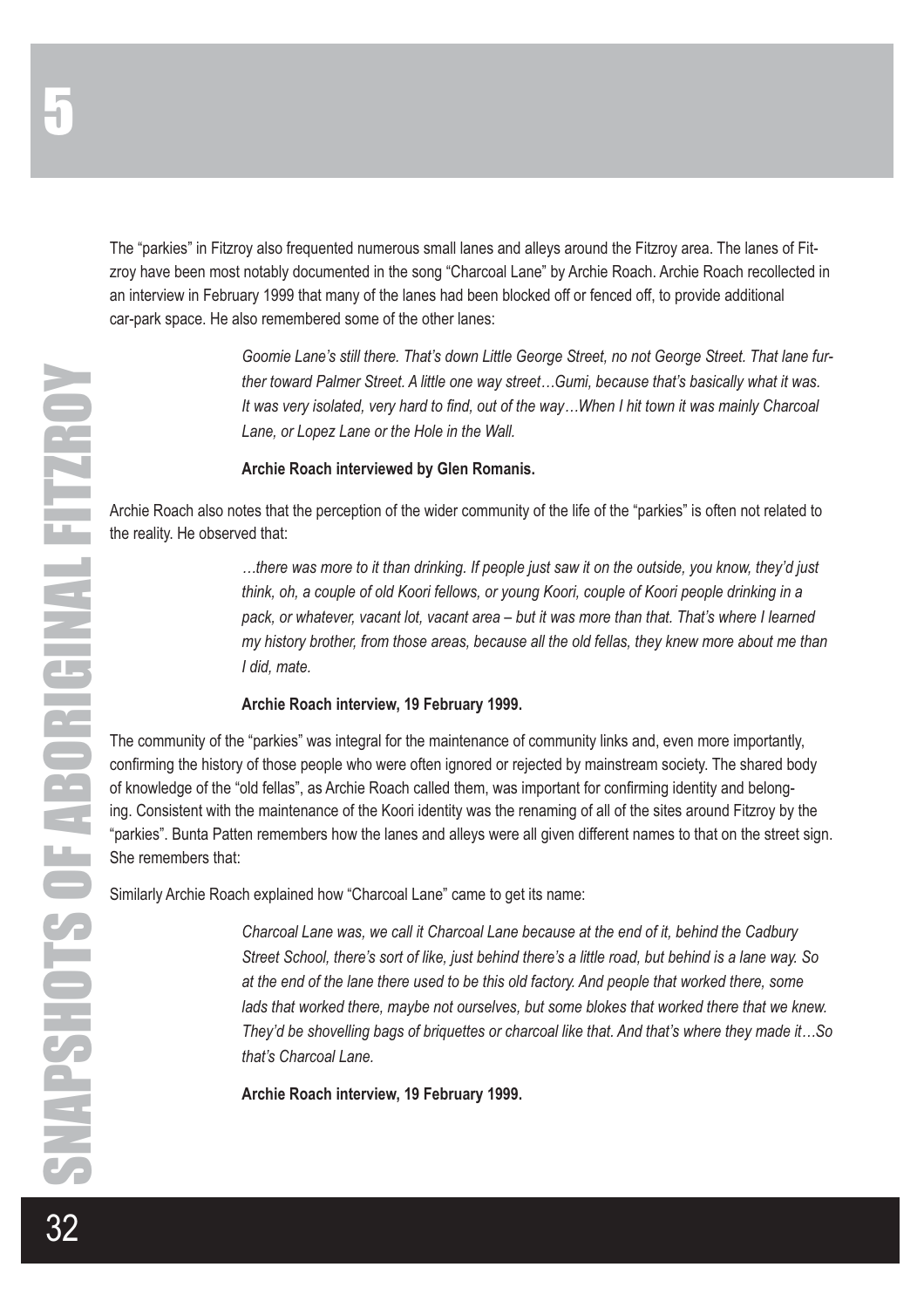## **Community entertainment**

Music always played an important part in the Aboriginal community gatherings in and around Fitzroy. From the earliest days there were musical groups. Apart from the choir that was based at the Gore Street Church, there were also community gatherings at places like the Collingwood Town Hall and the old MU hall. Alick Jackomos recounted that the MU hall was located on the corner of Hoddle and Vere Streets in Collingwood. He recalled that:

> *There was a big community in Fitzroy and a lot of people living in and around Collingwood. This was before the housing commissions housed all these people in Reservoir and Preston. So we used to run dances in this building. It's on the corner of Vere and Hoddle Street, next door to a hall called the Collingwood RSL. The MU Hall doesn't exist any more. There's an overpass coming from the Collingwood College, from the west side to the east side of the Hoddle Street for kids going to school. But the MU Hall is where we ran our dances. The Aboriginal people didn't call it the MU Hall they called it the "Emu Hall". And we used to run dances there.*

**Alick Jackomos,** *Remembering Fitzroy***, p.44.**



Site of old "Emu Hall" on Hoddle Street, Collingwood Photo: Megan Evans

5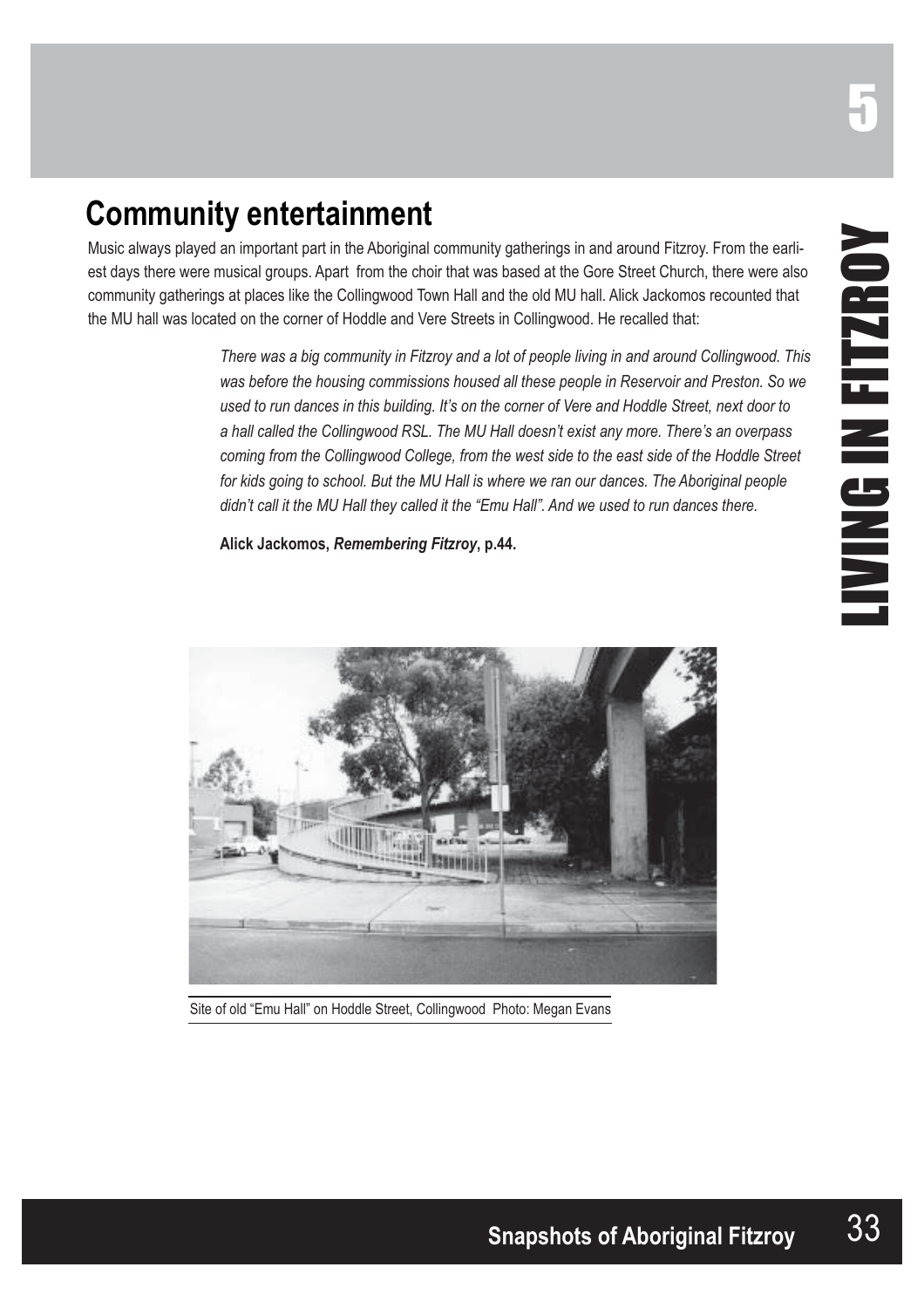Auntie Alice Thomas often played piano at the Emu Hall community gatherings, having taught herself by watching her mother play. Her mother had received formal instruction, but from the age of four Alice Thomas had played the piano by ear. She recalls, for example,

> *Me and Harry Williams, we had the first little band, I played the piano and he was the quitarist and his brother, Mervyn, used to play a string in a box for a bass and in them days we used to charge like 5 shillings to get in at the door and they'd have maybe sandwiches and a few cakes that we could afford to put on the table, and those days were lovely days…that was at the M&U Hall, yes, and old uncle Ed Green used to be on the door.*

#### **Alice Thomas, interview with M.Harris, 10 December 2001.**

Apart from playing in the band with Harry and Mervyn Williams, Auntie Alice Thomas also recalls the performances that were carried out by a number of women together. She recalls that there was herself and "Aunty Jessie Taylor, that's Joycie Johnson's mother, she used to play piano accordion, Marg (Tucker) used to play ukulele. And we had a band, us three girls, and we played at a do out at…oh I can't think of the place, anyway it was like a Catholic thing… .We had our own choir, church, everything, it was beautiful".

Music and song formed a strong bond with Alice Thomas and many of the other women in the Fitzroy Aboriginal community. She remembers that:

> *We was like sisters, there was Aunty Sissie McGuinness, then there was Stella Nicholls, we used to call her "tidda girl" and she'd sing a song. Everyone had a special song I played. Everybody used to like to sing. Aunty Iris (Lovett-Gardiner), oh she had a fantastic voice. They were lovely days.*

#### **Alice Thomas, interview, 10 December 2001.**

One of the main places that Alice Thomas remembers that the community went to after six o'clock closing was the home of Alick and Merle Jackomos, who then lived in Coburg. She remembers that:

> *See when we used to have the six o'clock closing at the Builders, Alick and Merle lived up off Sydney Road, Coburg, and they used to invite us out to their place and they used to have sandwiches and cakes for us, they had a piano, and we'd have a lovely time and he was the only man in Melbourne ever done that for what they used to call drunks in them days…Everyone from the pub would come and we would just have a beautiful time. We'd have a great sing-song until probably 11 or 12 o'clock. They were the only people in Melbourne used to open their house up to the Aborigines, no, he was a great man Alick Jackomos in my books.*

**Alice Thomas, interview, 10 December 2001.**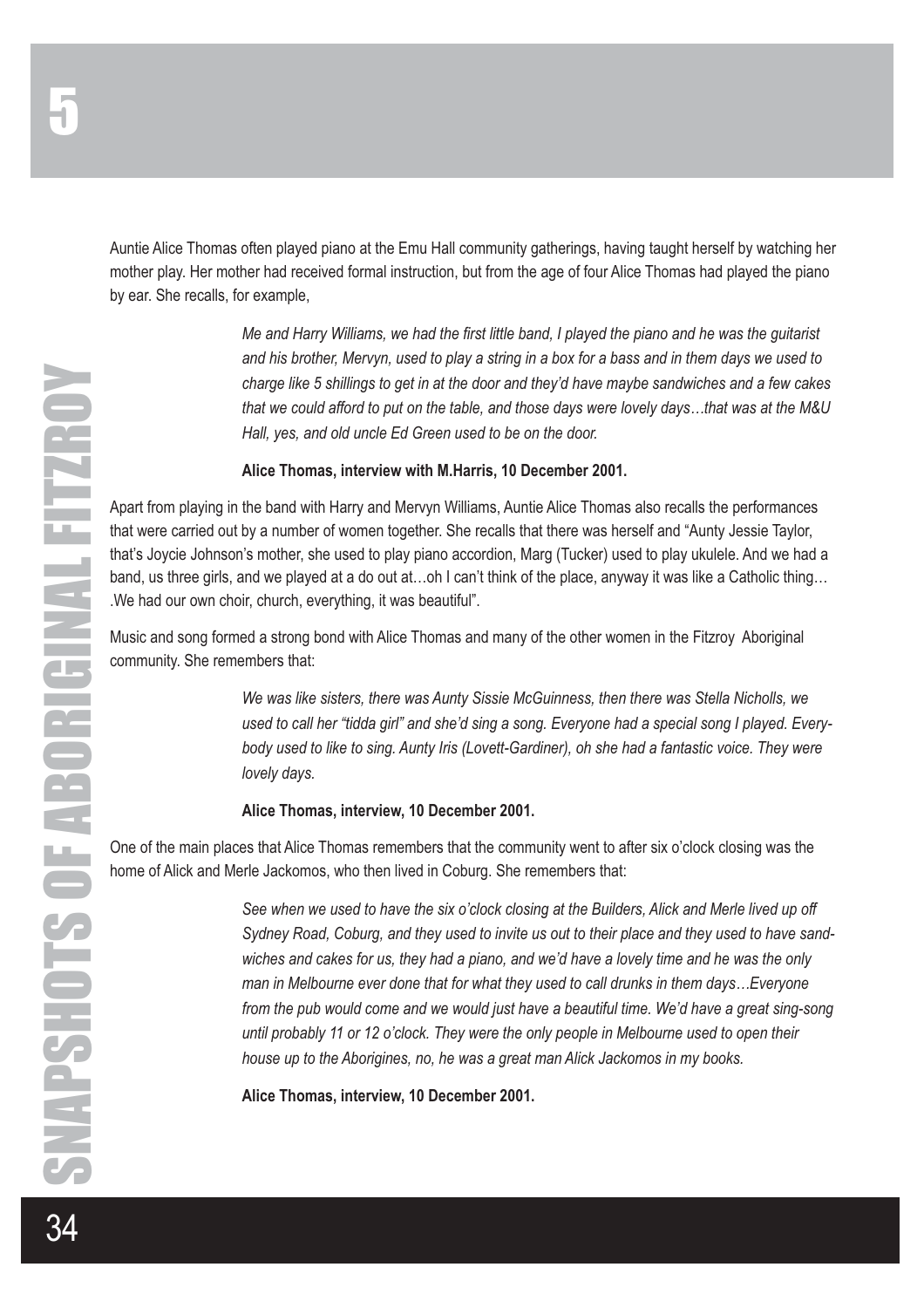Eleanor Harding recollected of the social life in the period from the late 1950s onwards



*There was nothing much for the black folks then. Once a fortnight there used to be a dance at the Collingwood Town Hall, and it was*  really good because the young ones would have somewhere to go. *I always remember the band, they used to play all the old songs. The dances were run by Eric Onus, Alick Jackomos and Merv Williams and we used to look forward to them. The pub would shut at 6 o'clock and eve ry one used to be dressed up and heading down to the Collingwood Town Hall. After the dance there'd be a nice supper - cakes, scones, sandwiches, a cuppa. No alcohol was allowed in the hall because the children were there.*

**Eleanor Harding.**

Eleanor Harding Photo: Bev Murray Collection

Joyce Johnson was another community member who was always at the forefront of the Aboriginal community in the arts. Her son, Ron, remembers that she continued to have community gatherings at her place in later years:

> *The only time we get together now are special occasions, and those special occasions are not like the, are different to what we used to have on the weekends, like I mentioned the Sundays, always the Sundays. Like where I'm living now, Mum carried on the tradition, Sundays parties and all that in the backyard…If you ask Auntie Alice and them they'd tell you, yeah Joycey Johnson's place, ah yeah, party up the back and that was it, you know, bringing people to geth er. I think in the eighties that was when it all started to fade away.*

**Ronald Johnson, interview with Liz Cavanagh, 14 September 2001.**

The family get-togethers are also fondly remembered from the teen years of Nora Murray (Nicholls) who recalls:

*As a young girl I would meet up with my friends and we would go to Connolly's and to Joyce Taylor's (later Johnson) place for get togethers with other Aboriginal families. There were the concerts and we would go to the pictures at the beautiful Regent Theatre that used to be in Johnson Street, Fitzroy. We would go to the City, to St Moritz for ice skating, to Luna Park and*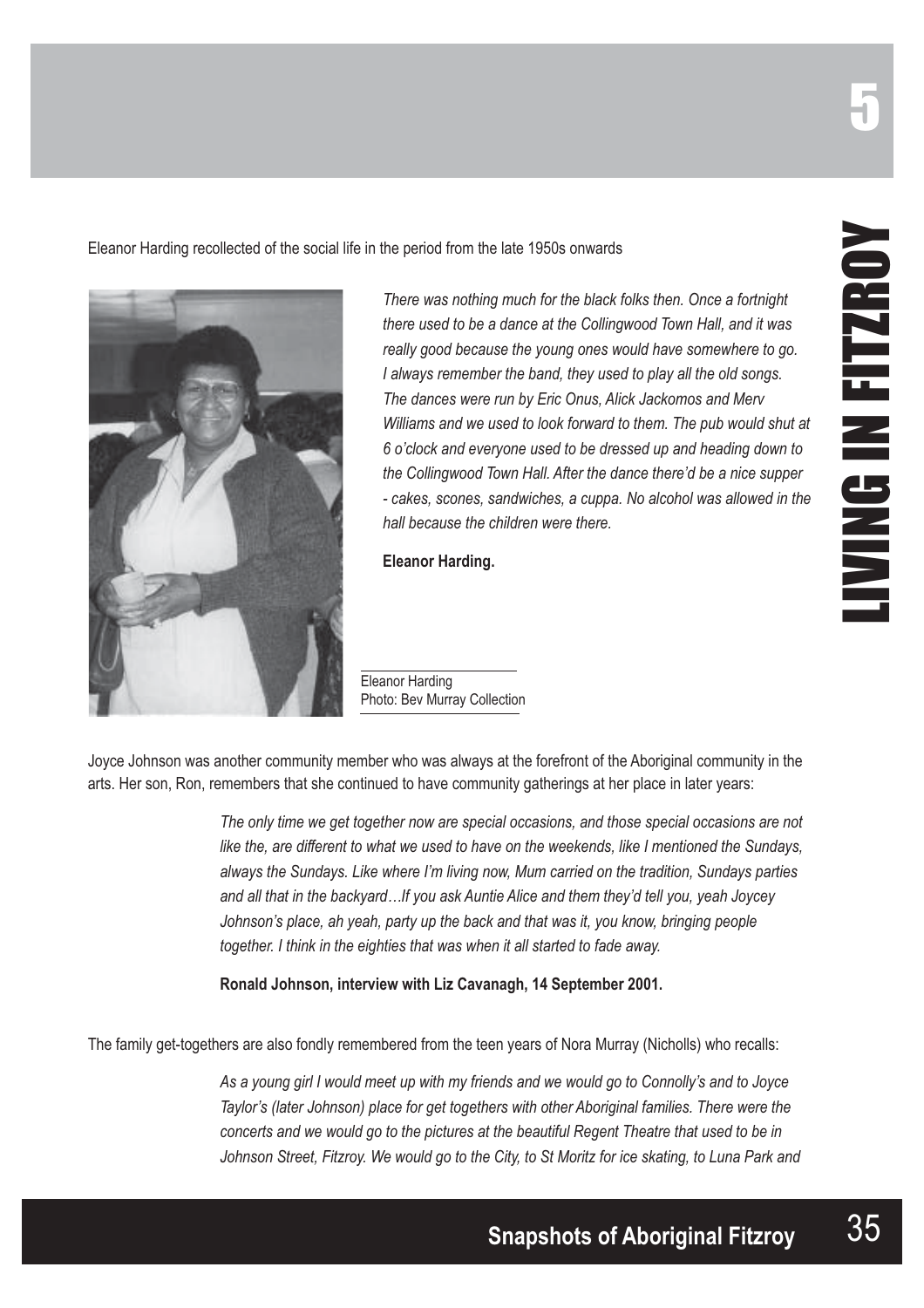*we would also go canoeing on the Yarra River. Back then Smith Street, Collingwood was like*  Bourke Street in the city today. It was filled with all the major stores and everyone did their *shopping there and it was the place to catch up with friends.*

#### **Nora Murray (nee Nicholls), Interview courtesy of Bev Murray.**

Apart from having community gatherings with a sing-song, Joyce Johnson was also involved in amateur theatre and played acoustic guitar and sang in coffee shops. In the 1970s she established Nindetana Theatre, which was similar to the Black Theatre established by Betty Fisher in Redfern (Walker, 2000: 172).



Theatrical Troupe Photo: Ronald Johnson Collection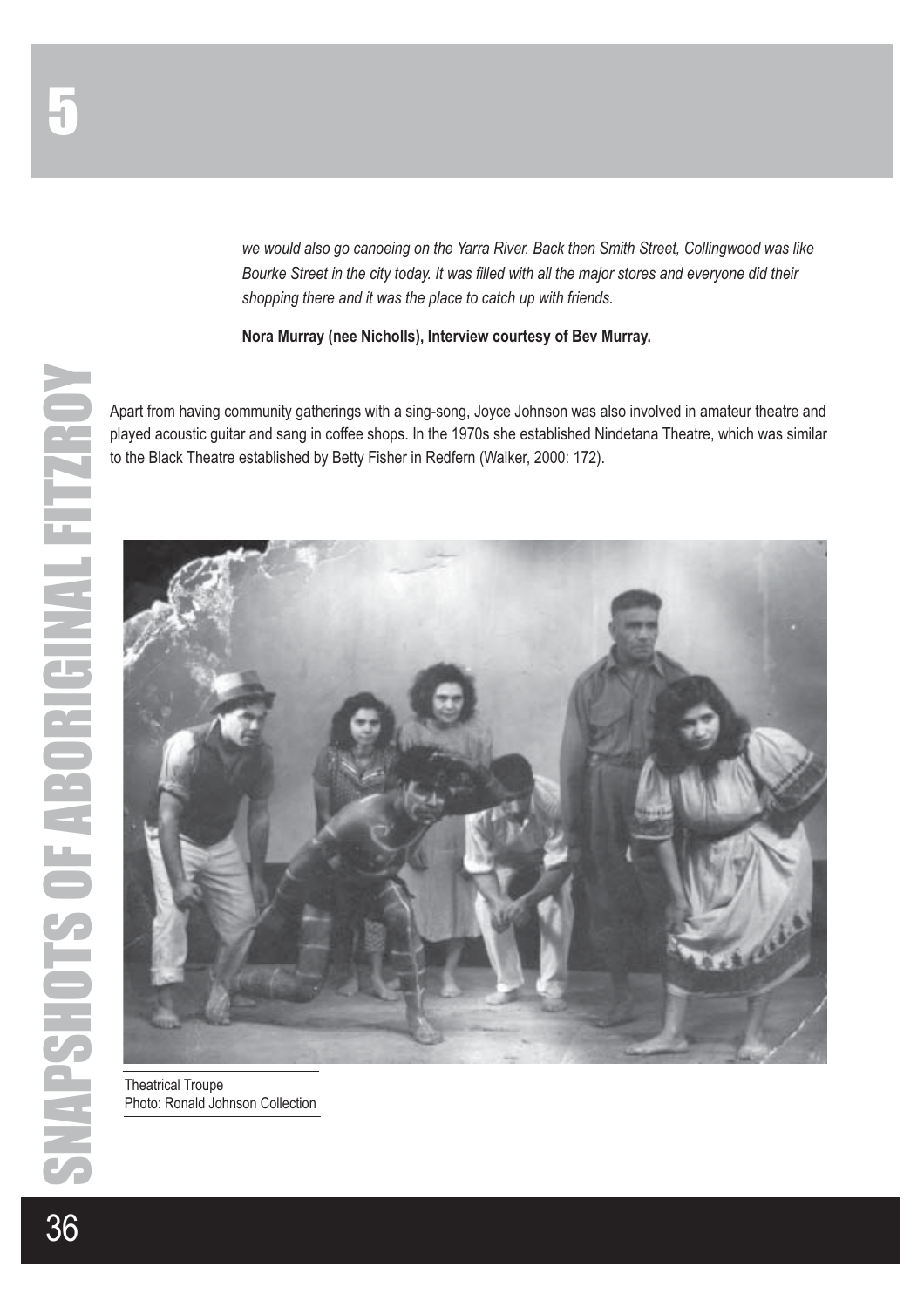

Joyce Johnson performing at a coffee bar for sailors and soldiers during the 1940s Photo: Ronald Johnson Collection

In more recent times the group called the "Stray Blacks" was formed, which quickly become an institution at Aboriginal cabarets and at the John Curtin Hotel in Lygon Street, Carlton. Alf Bamblett recalls of those days:

> *We started a band, the Stray Blacks, it was just us. And we started playing up at Fitzroy at the Eastern Hill Hotel (Brunswick Street and Victoria Parade) I think it was…I reckon if we had a Stray Blacks reunion we would have about ten bands all up, just all the different people that come and played…see we were getting barred from all the pubs…someone will go and play up*  and you come along after and you can't get in... so I went to this publican and said we want to *put on a night of our own and so we'll look after it, then we started to think about music and so we scratched up and went and borrowed an amp here and a guitar there and a drum kit here…* and we used to have those nights every fortnight, pension night or whatever it was and some *where for people to go to…We did that for a few years, had this night, a meeting place…mobs of people over the years...and so it was somewhere for people to go and meet…The publican owned that pub and the John Curtin in Carlton and then they sold the Eastern Hill and so we ended up at JCs and we went there for years, doing the same thing and that was really good and people from all across the nation would be there…and that went for quite some time.*

**Alf Bamblett, interview with Liz Cavanagh, 4 October 2001.**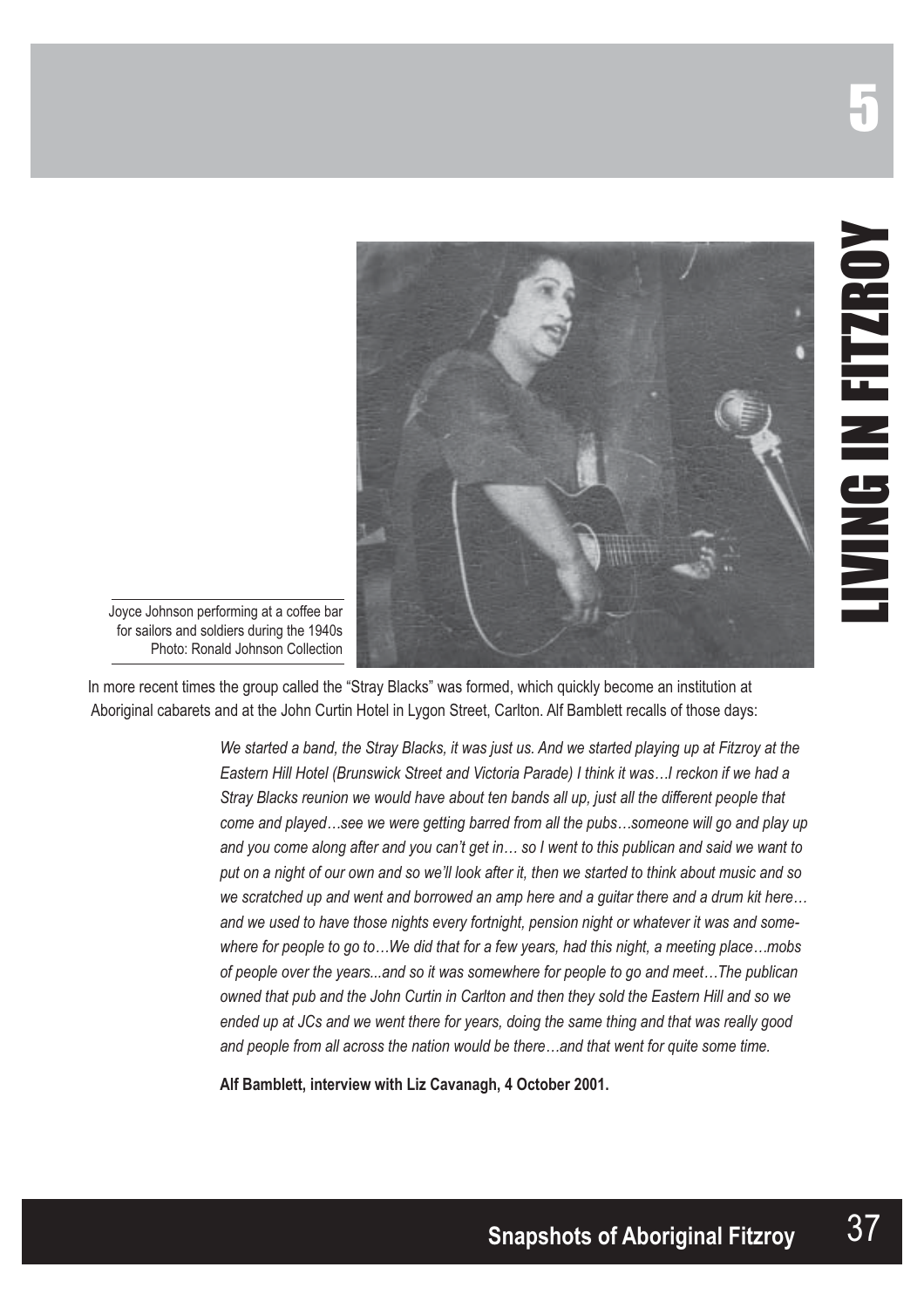# **Aboriginal people and the law**

From the earliest days of the Native Police, Aboriginal people have been volatile. Throughout Australia the experience of Aboriginal people with the police has been in their role as enforcers of repressive government policies such as the assimilation policy. Beryl Booth recalls that her father and others ensured that Kooris would be represented when they appeared in court. She remembers that:

> *My father, along with Jack Patten and Stewart Murray would make sure they would have representation at the court, which was across the road from our house and we would know every time a black went to court, because it was opposite our house…We knew when the black maria was coming to pick them up to take them to Pentridge. We knew when they were going to court and what the bail was. And most of the time they were released into my*  father's custody because we were opposite the jail and the Magistrate's Court in Condell *Street, Fitzroy.*

#### **Beryl Booth, interview with Liz Cavanagh, 24 April 2001.**

In the eyes of the community the police harassment of Aboriginal people in the pubs was a form of intimidation, Bunta Patten recalls the frequency of the police raids.

> *In the big black marias, they used to call them, like big black armoured trucks and whether you was drinking or not if you was there you got dragged in. You could be in there having a lemon squash and you'd get pinched and they'd do that two, three times a month to try and break us up.*

#### **Bunta Patten, interview with Megan Evans.**

Bev Murray's recollections from the mid 1980s are that, even after the establishment of the Aboriginal Legal Service, there were still instances of police harassment. She remembers:

> *But you still had things like the police rolling up, waiting for you outside the pub, waiting to pick up the blackfellas and cart them down the lockup. You know it was the blackfellas drinking, that was their only crime…I remember when we were drinking at the Eastern Hill a big riot van pulled up there and grabbed the blokes as well as the women…it was atrocious…*

#### **Bev Murray, interview with Mark Harris, 14 November 2001.**

In 1983 relations between the Fitzroy Aboriginal people and the local police became the focus of attention by the Federal Minister for Aboriginal Affairs, Gerry Hand, after a series of articles in the *Age* newspaper, detailing how police had described Aboriginal people in "racist and demeaning terms" ("Meeting on local Aborigine-police relations", *Melbourne Times*, 9 November 1983). One of the initiatives that followed as a consequence of the controversy was the placement of trainee police with Aboriginal health and legal services as part of their preparation for transfer to the Fitzroy police station.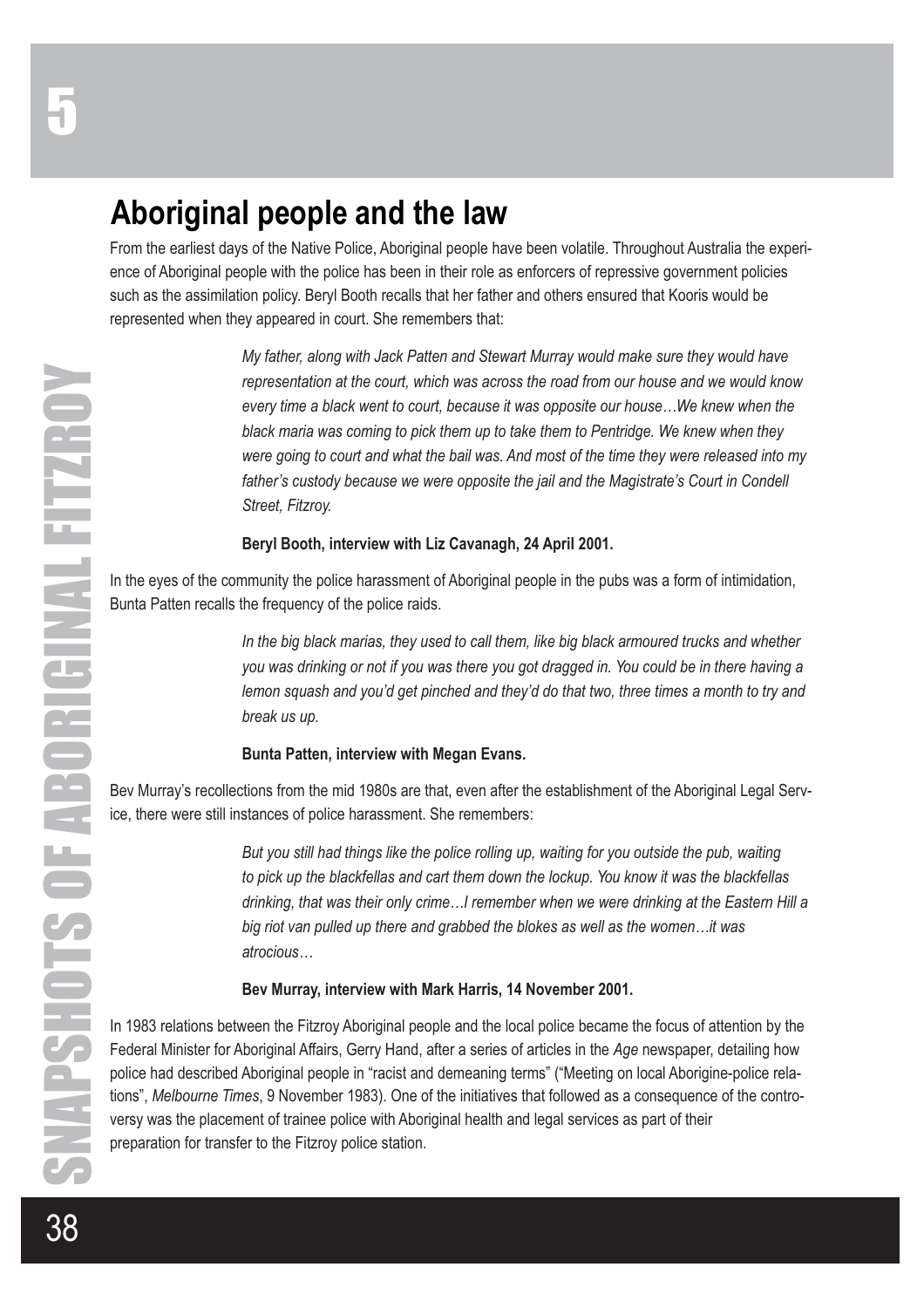# Aboriginal Organisations 6

## **Australian Aborigines League**

B eryl Booth recalls that, after her family came to Fitzroy in 1928, "my grandfather was a political man who established the first Aborigines League at 240 Victoria Parade, Fitzroy. He was a communist".

> AUSTRALIAN ABORIGINES' **LEAGHE**

AIM: FULL CITIZENSHIP RIGHTS FOR ALL ABORIGINALS

President: S. MURRAY Treasurer: H. WILLIAMS Secretary: B. B. McGUINNESS. 22 Cardigan St., Carlton, Vic

12th September, 1962.

The beginnings of the Aboriginal organisations in Melbourne can be traced to the arrival in 1932 of William Cooper from Cummeragunja Aboriginal Mission. The Cummeragunja mission was located on the border of New South Wales and Victoria, near the township of Barmah. The difficulties brought about by the depression had forced William Cooper to Melbourne, where his house in Footscray rapidly became a meeting place for other Kooris from the Cummeragunia mission. The organisation that developed was the Australian Aborigines League which, along with its counterpart in New South Wales, the Aborigines Progressive Association, was instrumental in pushing the issue of Aboriginal welfare to the forefront of public attention in the southern states.

Although he was nearly seventy when he moved to Footscray, William Cooper took on the role of organising the fight for Aboriginal rights. At the time, the lives of the residents of reserves such as Cummeragunia were restricted by harsh pieces of legislation such as the *Aborigines Act* 1909 (NSW), which limited the distribution of rations to children, the aged and infirm. Given that this was the time of the Great Depression there was little prospect of the station's residents obtaining any work in the area surrounding the reserve, which led to an increasing number seeking better conditions in the cities. The Melbourne Aboriginal people who were drawn to the side of William Cooper included many other former Cummeragunja residents, such as Margaret Tucker, Shadrach James and Pastor Sir Doug Nicholls.

The major initiatives of the Australian Aborigines League during its early days included the petitioning of King George V to allow for the inclusion of an Aboriginal representative in the Australian Federal Parliament and the centralisation of existing state administration of Aboriginal affairs under a federally controlled Department of Native Affairs. The most significant event, however, was the organisation of the National Day of Mourning to coincide with the celebrations of the centenary of the arrival of the First Fleet on 26 January 1788. A joint statement was prepared by the Australian Aborigines League and the Aborigines Progressive Association which, in part, declared that:

> *The 26th of January 1938 is not a day of rejoicing for Australia's Aborigines, it is a day of mourn*ing. The festival of 150 years of so-called "progress" in Australia commemorates also 150 years *of misery and deg ra da tion imposed upon the original inhabitants by the white invaders of this country.*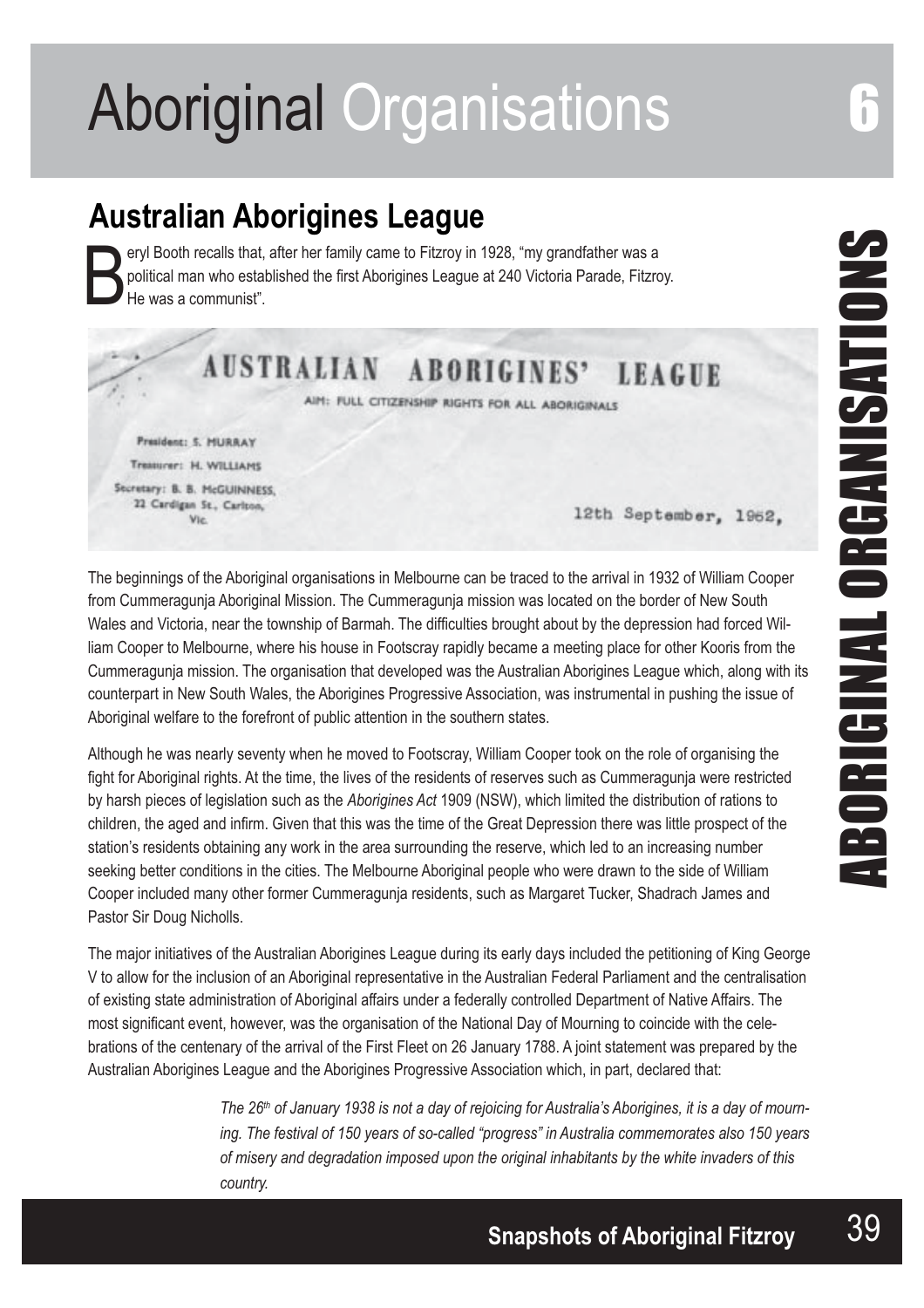SNAPSHOTS OF ABORIGINAL FITZROY HTZR 40 SNAPSHOTS OF ABORIGINAL It is a measure of the difficulties which the Australian Aborigines League had to surmount in its early days that all of these proposals were met with either indifference or hostility by the wider community. Cooper was in formed that the Federal Parliament would not proceed with the presentation of his petition to King George V. Although William Cooper passed away in 1941, his influence, and that of the other founders of the first Australian Aborigines League, upon future Aboriginal organizations was profound.

# **Aborigines Advancement League**

In 1957 Pastor Sir Doug Nicholls was asked to join a Western Australian parliamentary committee that travelled to the Warburton Ranges to study the living conditions of the Aboriginal people there. Upon his return Pastor Doug set about trying to draw public attention to the shocking living conditions of the region's residents. Doris Blackburn the president of the Women's International League called a public meeting of the "Save the Aborigines Campaign" at which Pastor Doug showed graphic film footage of the Warburton Ranges Aborigines.

From this initial meeting the decision was made to establish a new organisation which funded the position of full time field officer for Pastor Doug. The Aborigines Advancement League (AAL) replaced the "Save the Aborigines Campaign" and commenced its operations in 1958 with an executive comprising president Gordon Bryant, a Labor MHR, and secretary Stan Davey, a Church of Christ minister. It is worth noting that while there was an involvement by those who had been prominent members of the Australian Aborigines League, such as Geraldine Briggs, Margaret Tucker and William and Eric Onus, the direction of the organisation was largely steered by the white membership for the next decade. Following the establishment of the League the Victorian Aboriginal Girls Hostel Committee, which was formed earlier in 1956, also became part of the AAL organisation.

The Aborigines Advancement League initially had a small office in 46 Russell Street. From there the Advancement League moved to a premises in Victoria Parade that had been previously occupied by the Presbyterian Ladies College. The League was based in Victoria Parade, around the area where the outpatients clinic is now located and opposite the Grand Masonic Lodge from 1963 until the construction of the Doug Nicholls Centre in Cunningham Street, Northcote in 1966 (Jackomos: 3-4).

Following the growing politicisation of Aboriginal organisations during the mid 1960's and increased agitation by prominent League members such as Bruce McGuinness, the League replaced all white members on its committee of management on 3 October 1969. At the time of the resignation of the nine white committee members there were seven Aboriginal committee members. At the time of the transition of the League there were 40 branches and approximately 3000 members across Victoria.

After a building appeal was launched in 1980 the Advancement League moved to its present home in 1982, the title to the Northcote property having been given to the League by the State government. In 1999 a grant of \$ 2.79 million dollars from the Victorian Government enabled the League to refurbish its headquarters, including the creation of a cultural keeping place to document the history of the Aborigines Advancement League.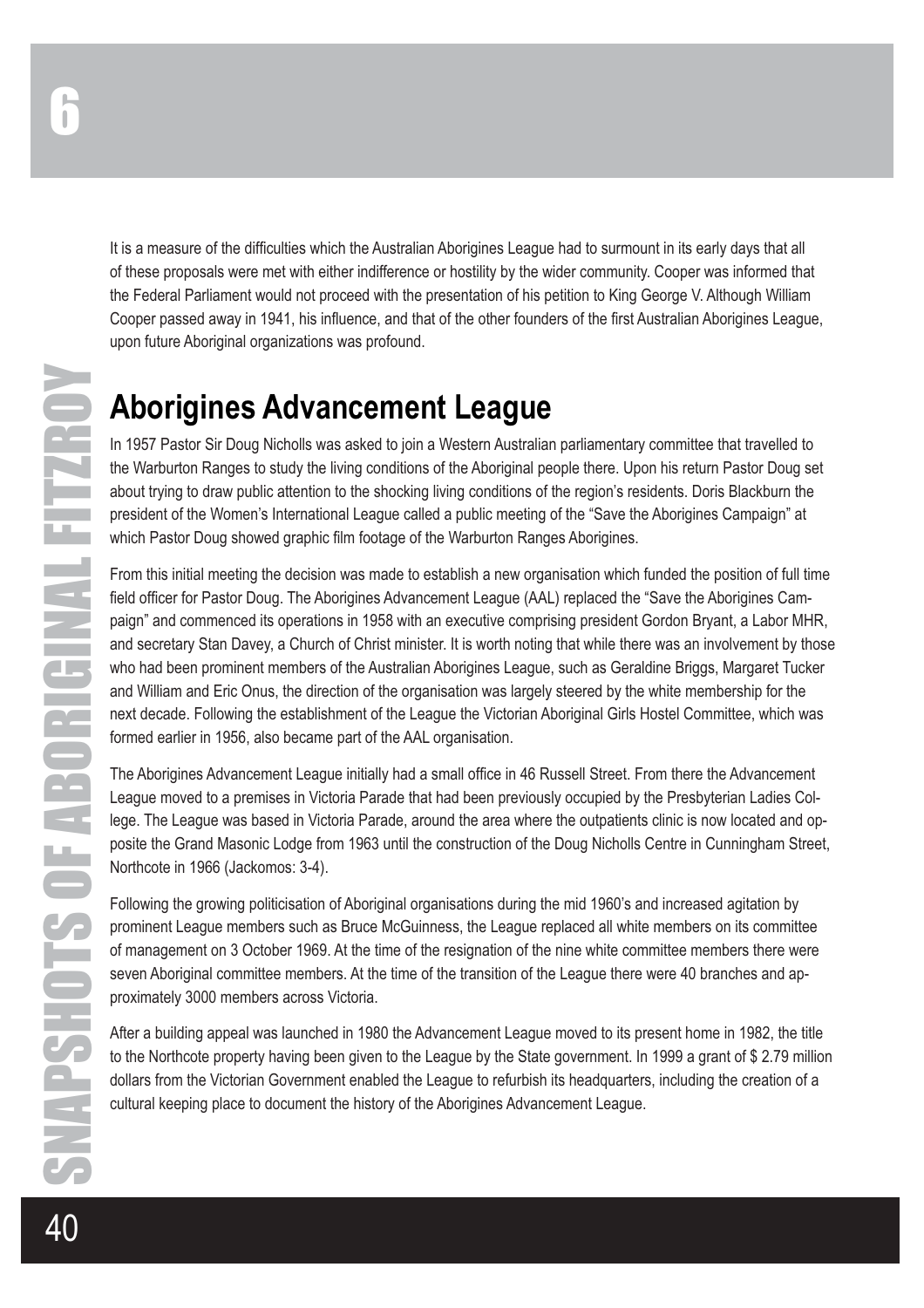# **Australian Aboriginal Elders Council of Victoria**

On 3 August 1957 the Elders Council held its first state conference to elect delegates to positions on a representative Victorian Aboriginal body. The conference was held at 165 Gertrude Street. The office of the organisation was at 26 Smith Street in Collingwood. The President at this time was Jack Patten, the secretary Harry Roberts and the Treasurer was L. Booth. The organisation also had country representatives from Mooroopna (G. Nelson), Lake Condah (H.Lovett), Orbost ( M. Woodworth) and Lake Tyers (J. O'Rourke). While there is little recorded on the activities of this organisation it is important to note that there were other organisations apart from the Australian Aborigines League and the Aborigines Advancement League that were active in the area of Aboriginal rights.

## **United Council of Aboriginal Women**

Another organisation of which there was little written was the United Council of Aboriginal Women (UCAW). A pamphlet circulated in 1969 lists the office bearers for the group as being Marg Tucker (President); Eleanor Harding (Vice President); Joyce Johnson (Secretary) and I. King as Treasurer. The UCAW stated: "We are a group of Aboriginal women who feel that it is long past the time that our voices should be heard on Aboriginal affairs, voicing the deepest needs of our people, our families and especially our youth".



Undated newspaper clipping Marg Tucker, Rosalie Monk and Joyce Johnson Source: Ronald Johnson Collection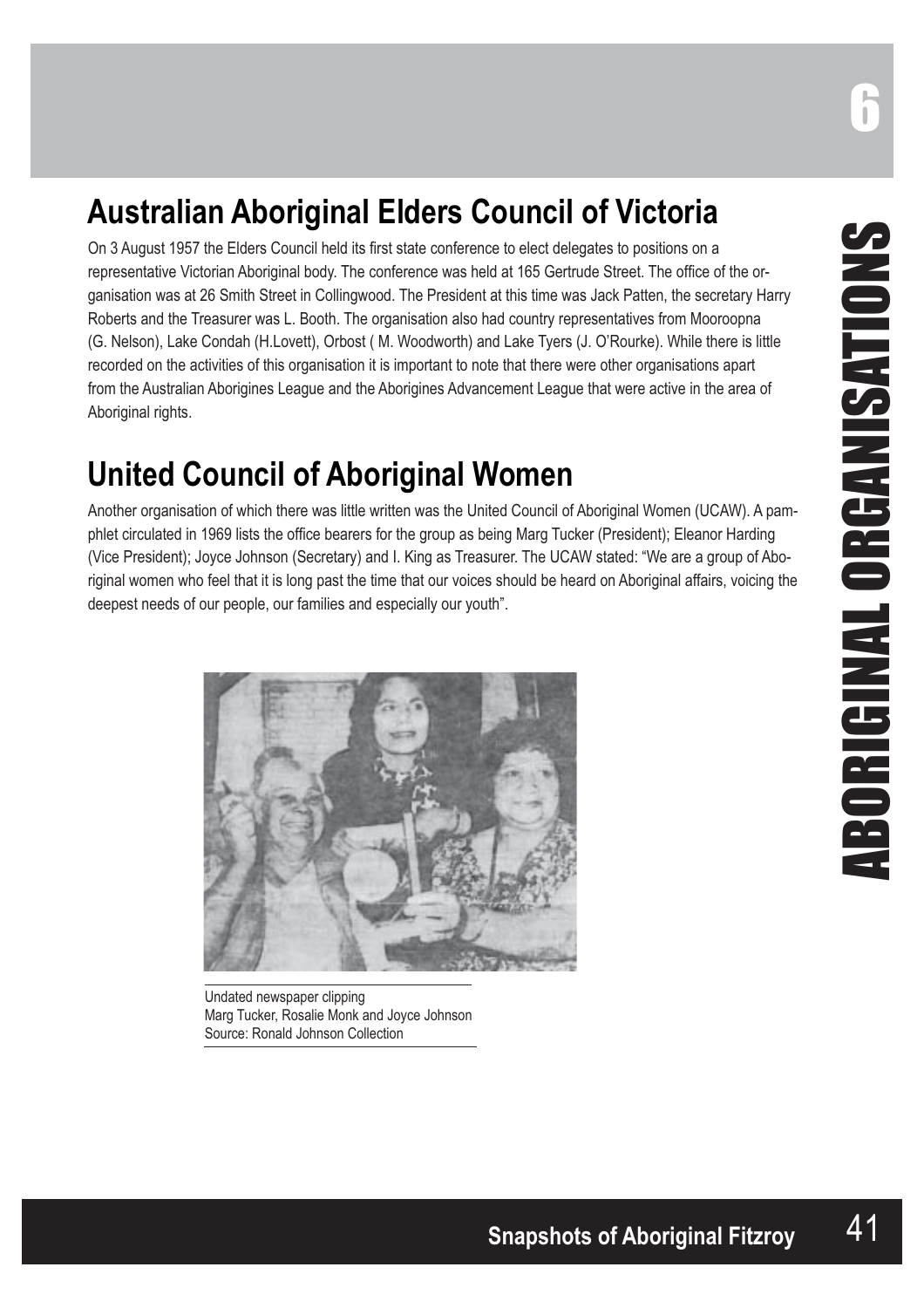# **Victorian Aboriginal Health Service**

The Aboriginal Health Service was established in 1973 as a response to the growing number of Aboriginal people who needed medical attention, but were reluctant to go to mainstream medical services. As a result of this a number of volunteers established the Service from a shopfront at 231 Gertrude Street. The Health Service then moved to the corner of Little Napier and Gertrude Streets, to a building that was originally the Fitzroy Post Office. (Jackomos, A., Remembering Aboriginal Fitzroy, pg.17.)

In 1992 the Health Service moved to its current premises at 186 Nicholson Street.



*Victorian Aboriginal Health Service, corner Little Napier and Gertrude Streets*

The importance of having a designated Aboriginal health service is best illustrated by the range of anonymous quotes from patients of the Health Service collected by Pam Nathan.

> *You can go in and see your friends which is all part of the cure isn't it? It's your service, a Koori thing and a community service.*

*Before I found out about this Centre I hardly had any knowledge of Koori people in Melbourne and I was isolated.*

*Well it brings our people together. It's a grass roots service, run by our people, for our people and we have a lot of say in what goes on.*

*You can go in and identify with the Kooris who are working there. We're all together.*

#### **Nathan,** *P. A Home Away from Home***, a study of the Aboriginal Health Service in Fitzroy,p. 115.**

The importance of the Aboriginal Health Service is not only in its capacity as a community health service, but it also serves an essential role in providing a meeting point.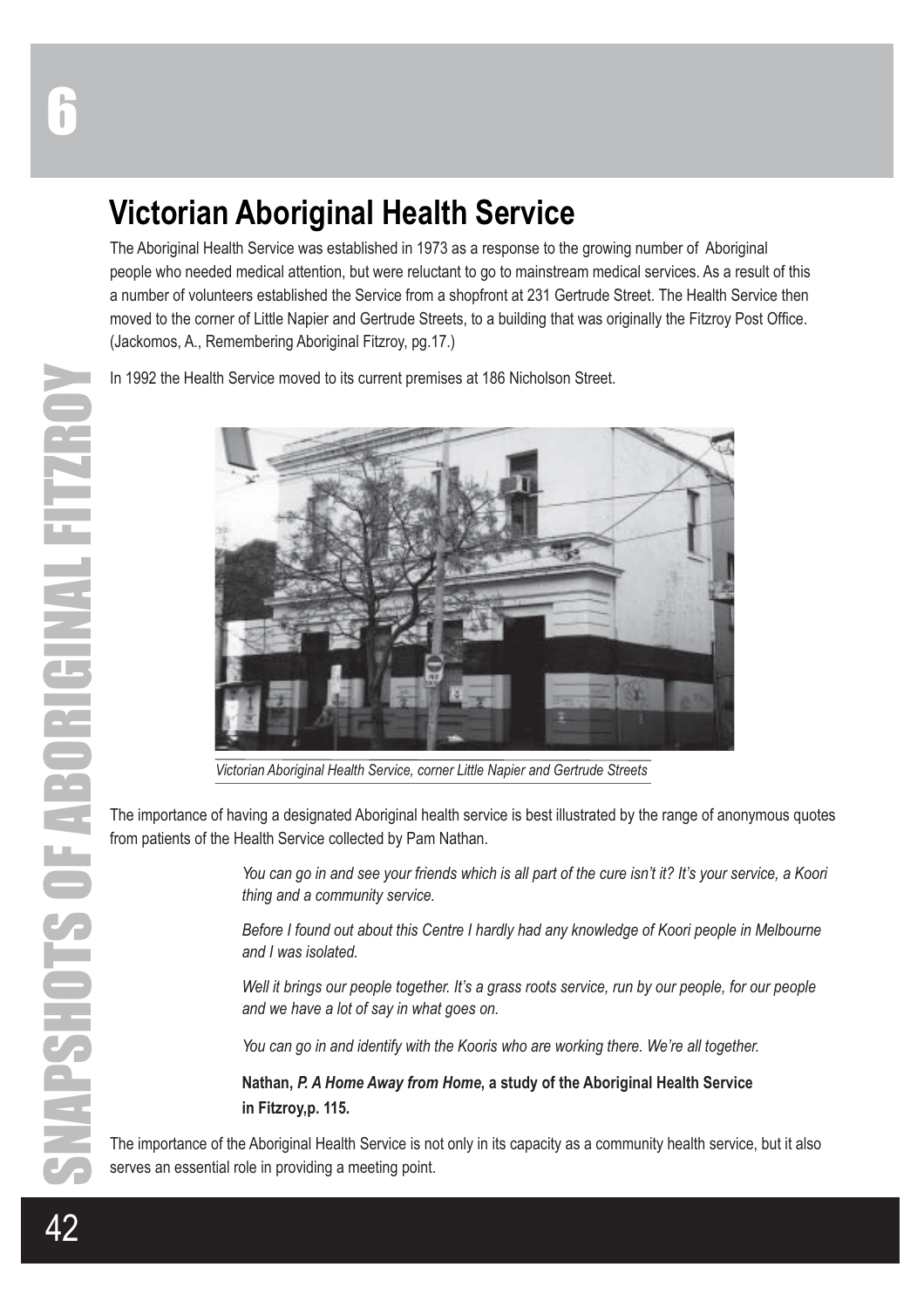# **Victorian Aboriginal Legal Service**

The precursor to the establishment of the Victorian Aboriginal Legal Service (ALS) was the work that had been done for many years by people such as Stewart Murray, Les Booth, Merle Jackomos, Hyllus Maris and Margaret Wirrpunda. These people had visited Aboriginal people in the cells and appeared for them at court hearings long before the momentum developed to establish the Victorian Aboriginal Legal Service. The first Aboriginal legal service office was established in June 1972 at 72-73 Gertrude Street. Bunta Patten recalls Jim Berg telling her that the establishment of the Legal Service came after members of the community had taken legal academics to watch the manner in which the Fitzroy Police indiscriminately arrested all Aboriginal people at closing time in the pubs, regardless of their state of inebriation. Before the establishment of the Aboriginal Legal Service, Gary Foley recalls that:



Aboriginal Legal Service, Brunswick Street Photo: Megan Evans

Furthermore, for about five years prior to the establishment *of the Victorian ALS, the Aborigines Advancement League (AAL) had conducted a quasi-legal aid service from their office in Northcote using volunteer lawyers where possible. or League offi cials appearing for Aboriginal people when no lawyers could be found. In one six month period in 1969, then AAL Director, Bruce McGuinness made 23 ap pear anc es for Kooris fronting court (with lawyers organised*  by him appearing in 10 of those cases), 28 prison visits, bail/lock-up appearances). This practice of organising what *legal assistance they could was began by League Director Doug Nicholls, perfected by McGuinness, and maintained by sub se quent AAL ad min is tra tions, including that of the late Stewart Murray.* 

**Foley, G., "The Pain of Faine goes mainly to my Brain", www.kooriweb.org/foley.**

The site of the first Aboriginal Legal Service was the building at 229 Gertrude Street. The Legal Service then moved to 173 Gertrude Street. The Legal Service stayed there for a number of years, occupying the first floor of the building, before moving to a location in Brunswick Street. After staying at these premises for a number of years the Legal Service then shifted to its current premises at 6 Alexandra Parade.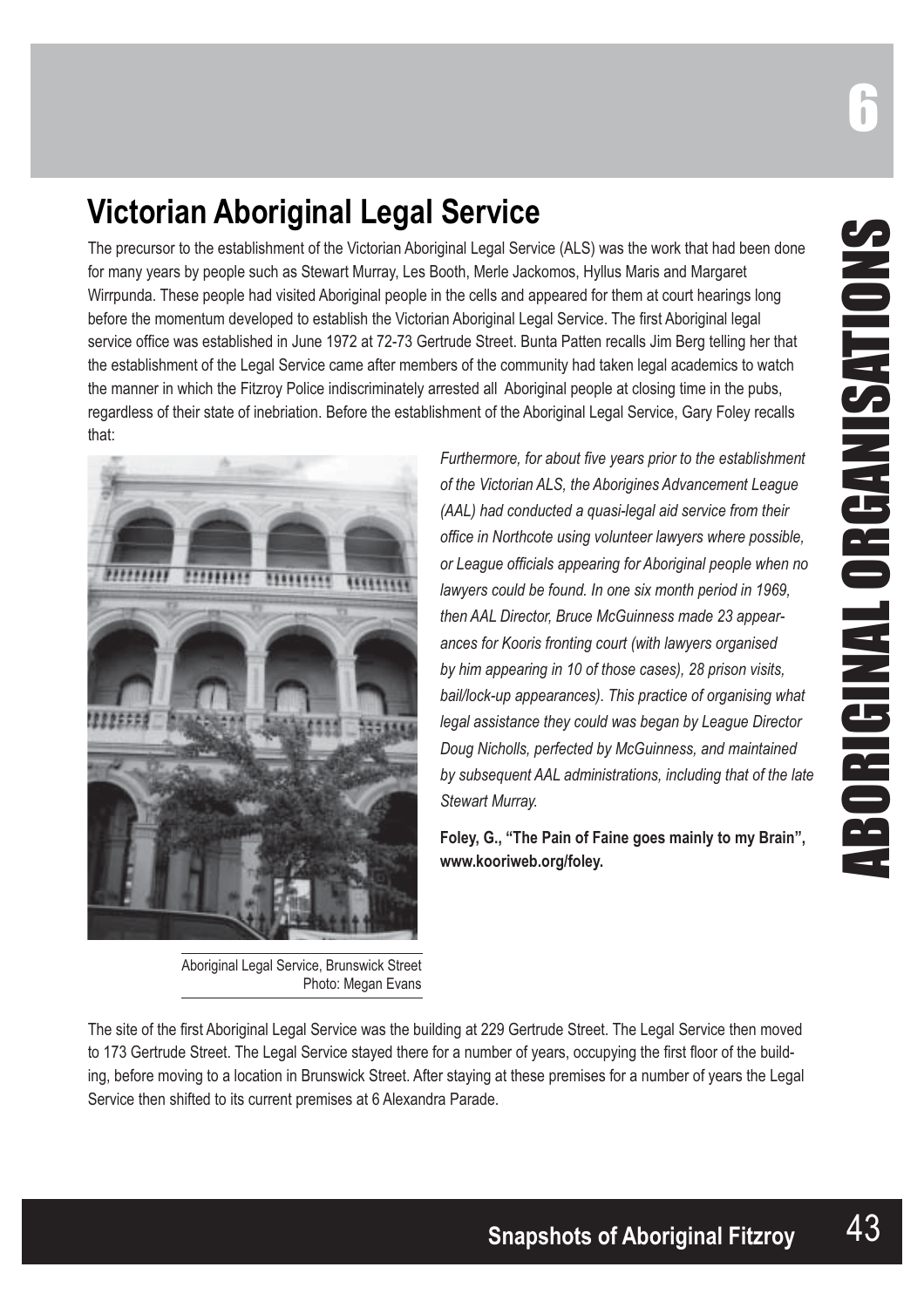The commemorative plaque at the offices of the Victorian Aboriginal Legal Service states:

*The Victorian Aboriginal Legal Service Listed below are the founders of the legal service together with members of the first council. These people gave willingly of their time and made* considerable personal sacrifice to see the legal service established. The plaque commemorates *their contribution and commitment to the cause of justice for Aboriginal people. We thank them for their efforts*

*FOUNDERS Stewart Murray, Geraldine Briggs, Merle Jackomos, Hyllus Maris, Margaret Briggs/Wirrpunda, Dr Elizabeth Eggleston, Peter Hanks, Professor Louis Waller, Ron Merkel and Ron Castan.*

On the establishment of the Legal Service, Alick Jackomos recalls that:

*First of all it was the Legal Service. That was established in 1972…It was established by Stewart Murray, Merle Jackomos, Gareth Evans, Ron Castan and Professor Louis Waller. People like that. They used to meet in the Melbourne University in the Law Faculty there, eventually, when they got it going.*

**Jackomos, A.,** *Remembering Aboriginal Fitzroy***,p. 12.**

# **Aboriginal Housing Board of Victoria**



The Aboriginal Housing Board was established in 1981 and was initially located at 108 Smith Street, Collingwood, the building leased by the Victorian Aboriginal Co-operative Ltd., until its shift to its second premises at 79 Gertrude Street, Fitzroy. The Aboriginal Housing Board moved to its current premises at 125-27 Scotchmer Street, North Fitzroy in February 1995 and continues to manage the Victorian Aboriginal Rental Housing Program.

Aboriginal Housing Board of Victoria 125-127 Scotchmer Street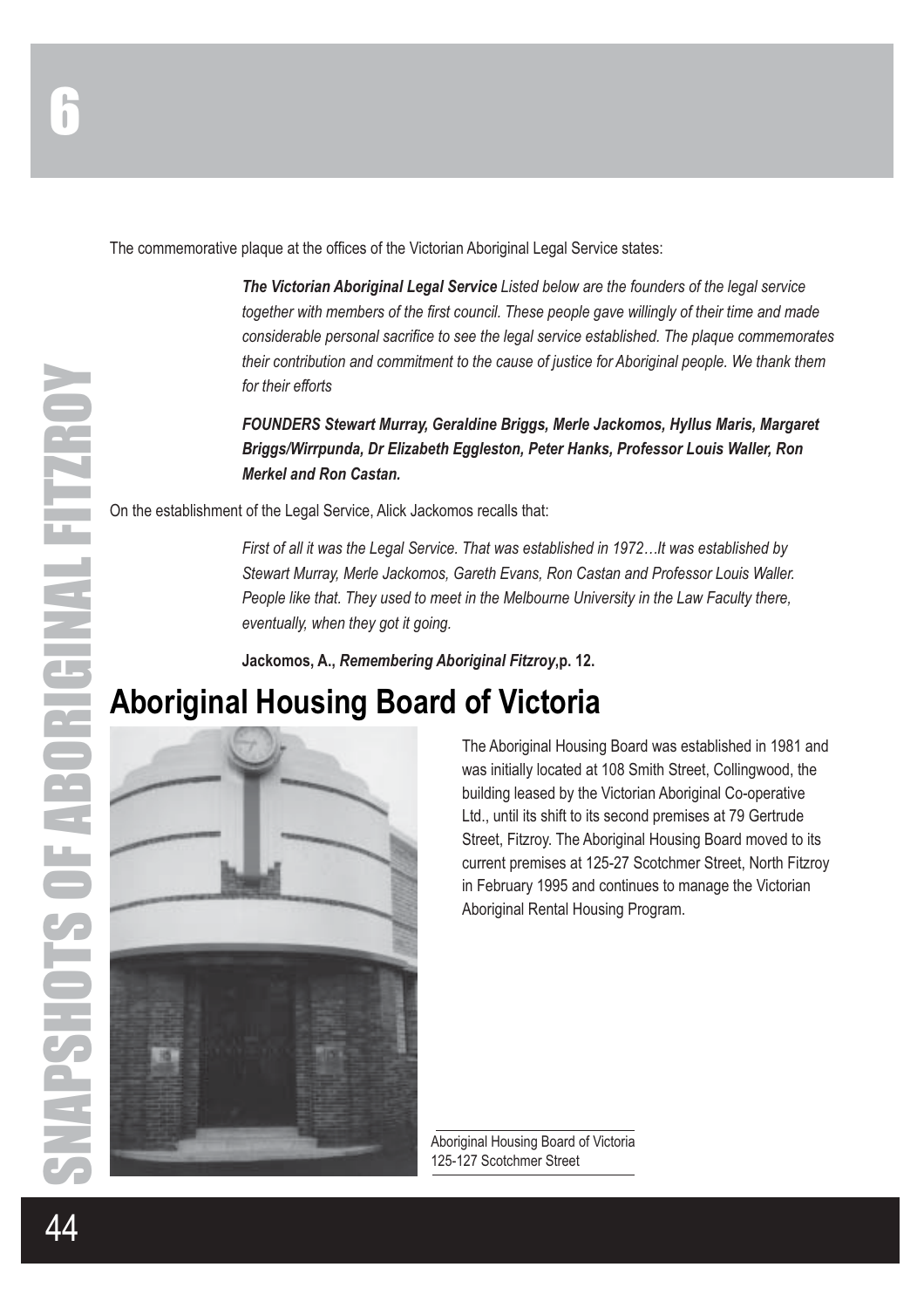# **Koori Club**

The Koori Club was formed in 1969 at 41 Gertrude Street, mainly through the efforts of Bruce McGuiness. Bruce McGuiness recalls:"The cops were against it, the local council was against it, everyone was against it, except us. It really didn't get off the ground we tried but we just couldn't get people involved to come along and plus Kooris didn't like to travel a lot at night on their own, to and from Places" (Reko Rennie-Gwaybilla, "the Dr. Bruce Mac Interview", www.kooriweb.org/bbm). Alick Jackomos recollected that: "That was where the word Koori was more or less introduced in Victoria because, until the mid 60s, the word Koori wasn't used in Victoria. Gippsland people were Kurnai, and Cummeragunja people would call themselves Woongies and the Western District people were Mara. But in the early 1960s, the Koori club was set up by a fellow called Bruce McGuiness, a grandson of old Aunty Maude Moyle or Maude Onus" (Jackomos, A. Remembering Aboriginal Fitzroy, p.28).



41 Gertrude Street Photo: Mark Harris

# **Koori Information Centre**

The Koori Information Centre (KIC) was established around 1982 following the Commonwealth Games. Bev Murray recalls that:

> *Because that protest generated a lot of interest in White Australia in relation Black Australia and KIC was an organisation that could provide that information to people who wanted to know, and*  that's what we did...We were probably the first Aboriginal organisation to have an artist in resi*dence. Lin Onus produced a comic while he was there and he did some artwork for community organisations…Robbie Thorpe was involved, with assistance from John Morieson, who did all of the funding… .*

Koori Information Centre,

Gertrude Street.

#### **Bev Murray, interview**

The activities of the KIC were seen to be sufficiently threatening to the government of the day to warrant police surveillance, a fact that subsequently came to light when the *Age* revealed a list of organisations that had been subject to covert surveillance.

6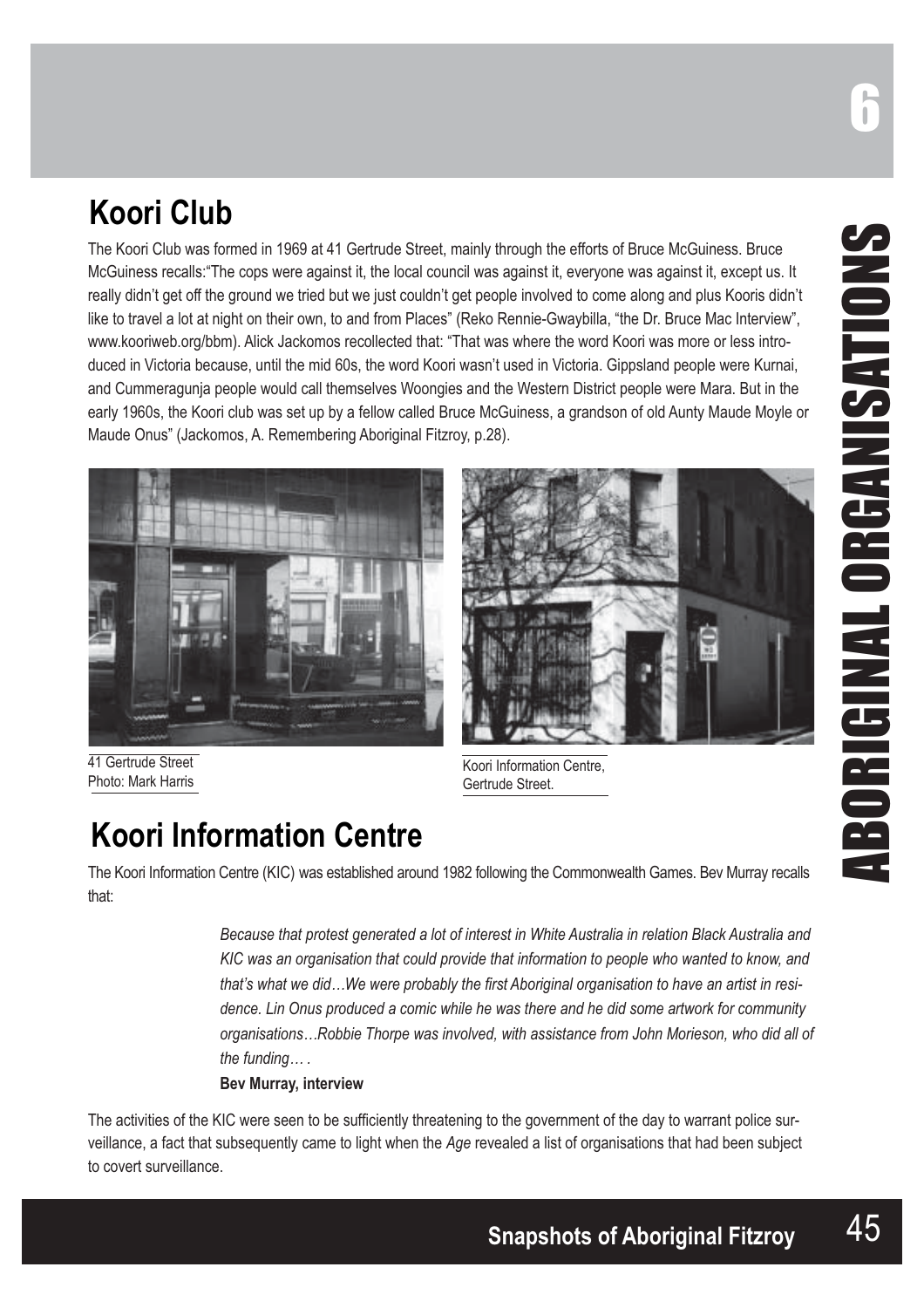# **Victorian Aboriginal Co-Operative at 108 Smith Street**

While some organisations shifted from location to location, the building at 108 Smith Street was unique in that there were numerous programs and organisations operating from there. Often an organisation would commence its operation at 108 Smith Street, until it expanded sufficiently to move to its own premises. Apart from the activities of organisations there were also courses and programs run from the building, such as the music programs.

Alf Bamblett recollects that:

*When I first came down to Melbourne a lot of the stuff was with the Ministry of Aboriginal Affairs, like the government "big brother", if you like, for Aboriginal affairs, and then Aboriginal people got together and created the organisations and started to make things happen. The Aboriginal*  Housing Co-Op used to be just up there at 108 Smith Street. We finished up with 2-3 floors in *that place. We did some things with Youth, Sport and Recreation there…we had a coffee shop `there…Koori Coffee Club or Koori Coffee Shop, something like that…lots of the stuff came from times when we'd just be sitting around having an ale. What is now the Aboriginal Education Group had their first office in 108 Smith Street, they're up in Gertrude Street, Gertrude and Brunswick Street now, with a different name, but it's the same thing.*

**Alf Bamblett, interview, 4 October 2001.**

Bev Murray also remembers the significance of the building at 108 Smith Street.

*That building…a lot came out of that building. Koori Kollij started from there. It started there and moved to its own premises. VAEAI started there and then moved, Camp Jungai started there. The Victorian Aboriginal Co-Operative Limited. The people that were involved in that organisation helped to set up lots of other organisations.* 

**Bev Murray, interview.**



Kennedy Edwards & Penny, Tripcony Photo: Aboriginal Housing Board of Vic.

# **Koori Kollij**

The Koori Kollij was a community initiative that developed out of a program at the Aboriginal Co-Operative at 108 Smith Street. The program was initiated by leaders from the Aboriginal community such as Gary Foley and Bruce McGuinness, with assistance from a non-Indigenous academic from Swinburne Technology, John Morieson. In 1982 thirty Aboriginal community members attended a nine month course for Aboriginal Health Worker training. The original course was co-ordinated by Alan Brown, who revealed to the media of the time that the course was funded by a private benevolent trust. He noted "We have been trying to get the money for five years, running the course of many Government departments – Aboriginal Affairs, Health, Social Security and didn't get it...It will be the first community controlled health worker program in Australia, possibly the western world". ("Blacks look to their own", *Melbourne Times*, 24 March 1982).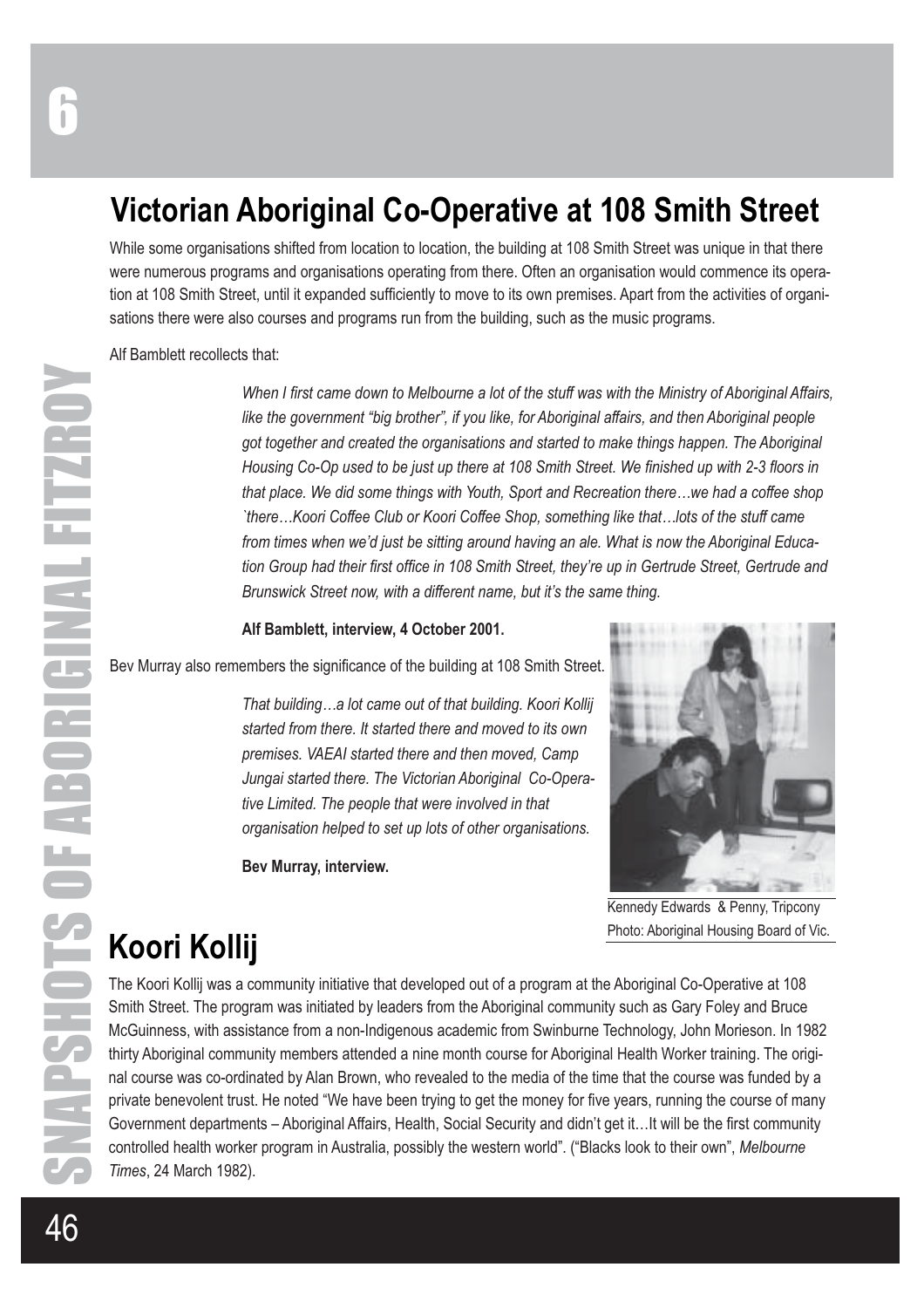6



In front of the Koori Kollij Gary Foley and Alan Brown Photo: Jamie Davies, Source: Weekend Australian 21-22 July 1990.

The Aboriginal health worker program was so successful that it subsequently attracted government funding and the Koori Kollij was established in Cambridge Street, Collingwood. The Kollij ran programs in a wide range of disciplines until the Federal Government annual funding of \$220 000 was removed in June 1990 on the grounds that there were not enough students enrolled. At the time of the funding being cut it was alleged that by the Federal Minister for Employment, Mr Dawkins, that there were only eight students enrolled and there were nine staff working there. In response to this, Alan Brown, the Kollij co-ordinator noted that up to 120 students had been expected to apply for the next round of 12 month courses. The move was also criticized by Gary Foley, who commented that the course had provided training for students from communities from Geraldton to Alice Springs. At the time of its closure the Koori Kollij courses were recognized under the Federal system of pay awards for health workers. The loss was not just to the field of training in health and welfare work, but a wide range of other areas.

> *We have had a student from Bundalong in Queensland where there was no Aboriginal Health Service and she went back and started one. We are training paramedics, but not run-of-the-mill paramedics – people who can work in a Koori context. It's like the barefoot doctor scheme in China.*

**Gary Foley quoted in Stone, 1990. "Too few students so Koori Kollij loses its funding"***Weekend Australian,* **21-22 July 1990.**

The importance of the course for the Aboriginal community is emphasized by participants such as Kutcha Edwards who remembers that:

> *I can remember tutors like Wayne Thorpe, who did the tutoring for video production, I can remember Alf Bamblett Jnr was a student, Dixie Patten was a student, Carol Williams, Frances Williams, lots of people, my future girlfriend was there, Fiona Kennedy, and a lot of people from interstate, I can't name them all, from Mt Isa and Townsville, Bundaberg, because this was the*  only place you could get this certificate in Aboriginal health workers...in turn you could work at *any medical center in Australia and that was the thinking behind the course, so you could get this ticket and go back and work in your communities..*

**Kutcha Edwards, interview.**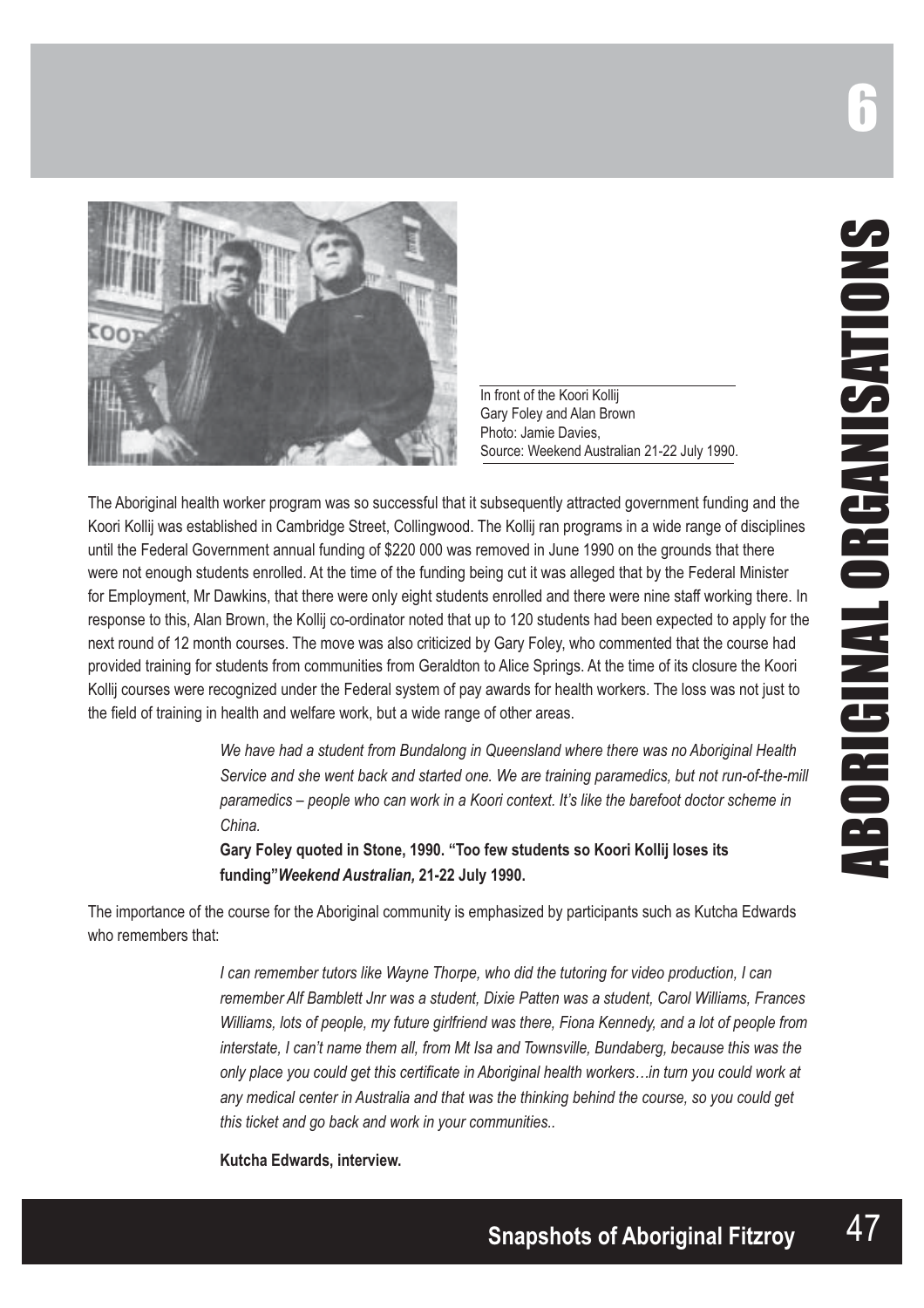# **Aboriginal Community Elders Service**

The Aboriginal Community Elders Service (ACES) was established around 1991 and is located in East Brunswick. ACES came about largely through the efforts of Aunty Iris Lovett Gardiner, who was concerned that Elders were dying in mainstream nursing homes without anyone from the community knowing about it. The volunteers were initially assisted by the support of existing Aboriginal organisations and the Aborigines Advancement League loaned the elders a project worker. Once ACES became incorporated it was eligible to receive funding and it set up a twenty five bed hostel, which was named the Iris Lovett Gardiner Aboriginal Elders Caring Place. Apart from caring for the residents at ACES, the hostel also operates a day care program that picks people up from about nine o'clock in the morning onwards. ACES provides medical care and ensures the elders get a nutritious meal. The programs offered for elders include craft making, rock painting and basket painting, with the bingo on the Mondays as the highlight.

> *I had the idea of having a place, a hostel, for Aboriginal Elders…I was tired of our people dying in rooming houses and all sorts of places because they had nobody and they were sick. A woman who I really liked and who used to come to all our concerts, she died in an institution and we didn't even know she'd died until a fortnight after she was buried. I thought, "That's it. We should make somewhere where we can keep the Elders under our eyes".*

> **Lovett-Gardiner, I.,** *Lady of the Lake***: Aunty Iris's story, Koorie Heritage Trust, Melbourne, 1997.**

The inappropriateness of mainstream conceptions of an aged care facility further emphasises the importance of ACES. Fay Carter, the administrator of ACES explains it in the following way:

> *Then there's another situation too, you know, we've got prematurely aged - who aren't neces*sarily elders. They're prematurely aged through their lifestyle and they're usually prematurely *aged with disabilities. Even the government has recognised that. They use a benchmark age for their age care planning and developing their services as 70 and over and they're accepting 50 and over for us…Also, the way they assess nursing home care is not the way we would assess it. They don't take cultural issues into account that we want to sit and talk to our people, take them for walks, spend time with them…*

**Andrews, J., Anderson, I. and Atkinson, W. (eds) Nagarity - Kooris Talkin, Latrobe University Press, Melbourne 1993.**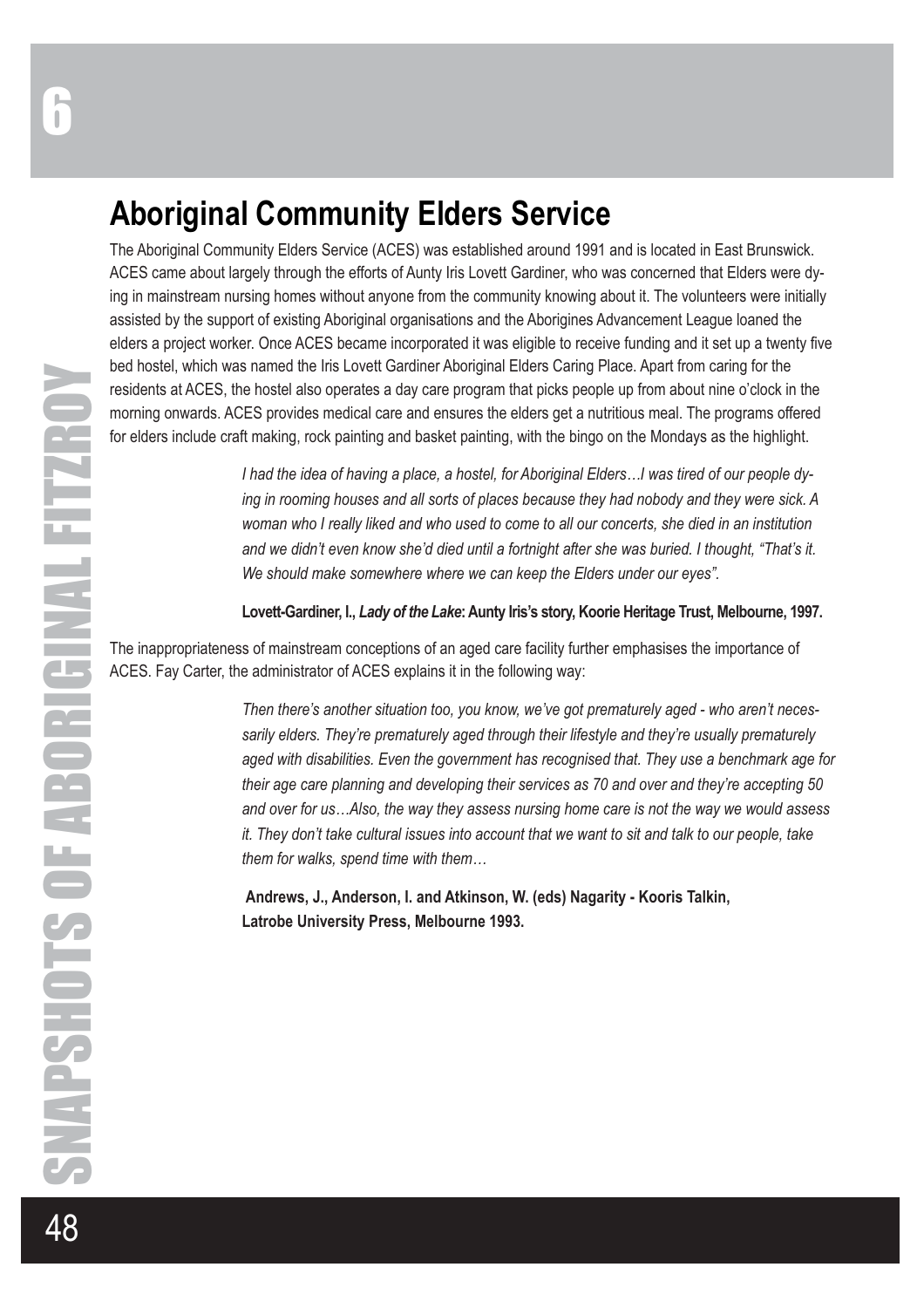# The Importance of Fitzroy

Iris Lovett Gardiner, recalls that "Fitzroy has always been the place where our people came to. There has always been an Aboriginal community within that suburb, although people's roots were elsewhere in the country".

> *Fitzroy means to me the central pivot point...people don't say I'm going down to Melbourne to go to Preston, the drawing card is Fitzroy, it always has been and probably always will be. People say where do you go when you go to Sydney of course they say Redfern and it's the same as what has happened in Melbourne with Fitzroy. A lot of people are moving out of Fitzroy to the burbs, to Preston, Reservoir, Thomastown, Lalor and even Epping and then you have large pockets of the community have moved to Broady. Why would you have the health service*  in Fitzroy it's because it's where at the start a lot of the people were congregating. You get all *different areas but Fitzroy's it.*

**Kutcha Edwards, interview with Liz Cavanagh, 23 July 2001.**

*We didn't call Fitzroy Fitzroy, if we were coming into Fitzroy, we'd say we're going into town and we weren't going into Melbourne, we were going into town and it was Fitzroy.* 

**R***o***nald Johnson, interview with Liz Cavanagh, 14 September 2001.**

*Because we open until eight o'clock at night a lot of people from interstate or down from the bush people come down catching a train they come to gym: "Do you know where there is a hostel I can stay or some welfare kind of work", because we were open that little bit later than the other organisations.*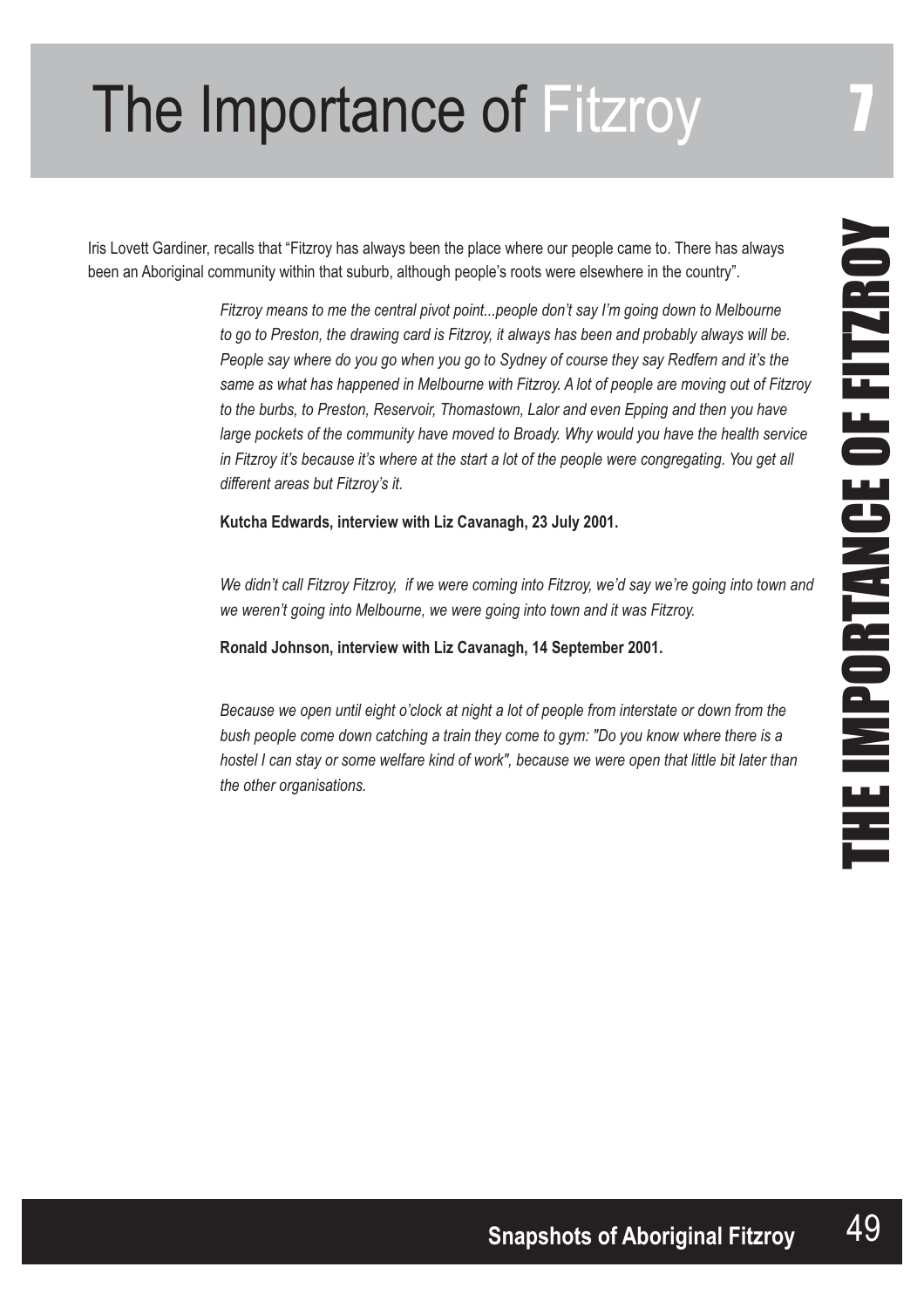# 8 Special People

**This section is intended to commemorate those members of the Aboriginal community who have passed**  away, but are remembered for the contribution that they made. The list is not intended to be exhaustive and **it is hoped that people will suggest further names for inclusion.**

#### **Jock Austin**

Jock Austin was one of the key people behind the establishment of the Fitzroy Stars Gym. Beginning from a small office in the Aboriginal Health Service, the organisation expanded until it finally moved to its current premises in Gertrude Street. The legacy of Jock Austin is remembered by Kutcha Edwards in this way:

"Jock taught me a lot of things in regard to being an urban Aboriginal and learning the urban culture and what it was to have respect and stuff like that and the values he instilled in me I still hold to this day".



Jock Austin



John & Ally Connolly Photo: Alice Thomas Collection

#### **John & Ally Connolly**

John & Alice Connolly lived at 234 Gertrude Street from the early 1940s onwards. Next door to them lived the Greens and the Hudsons. Their daughter, Alice Thomas, recalls that:

"My father was born at Ramahyuck and my mother was a Thorpe, Ally Thorpe, and she was born on Lake Tyers mission…He was the Treasurer of the old League, my Dad, with the late Bill Onus. My Dad used to travel backwards and forwards to Melbourne before we shifted for meetings. As I say they lived in Gertrude Street and all the Aborigines that came to Melbourne were sent to their place for a bed".

#### **Eleanor Harding**

Eleanor Harding moved to Melbourne with her husband and three children in 1956. After a short stay in South Yarra they moved to Fitzroy and they eventually shifted to 217 Gore Street, where they stayed until the mid 1960s. In the late 1960s she was involved, along with Marg Tucker and others, in the formation of the United Council of Aboriginal and Islander Women.

Eleanor Harding Photo: Bev Murray Collection

#### **Les and Hannah Booth**

Les and Hannah Booth moved to Fitzroy in 1928 and their daughter, Beryl, was born in Gore Street, two houses down opposite the Builders Arms. Beryl Booth recalls:

My mother when I was about 10 years of age walking down to the Rainbow Hotel, buying the counter meals from her own pocket to take to the prisoners up at the Fitzroy lock-up….My father, along with Jack Patten and Stewart Murray would make sure they (the Koori prisoners) would have representation at the court, which was across the road from our house.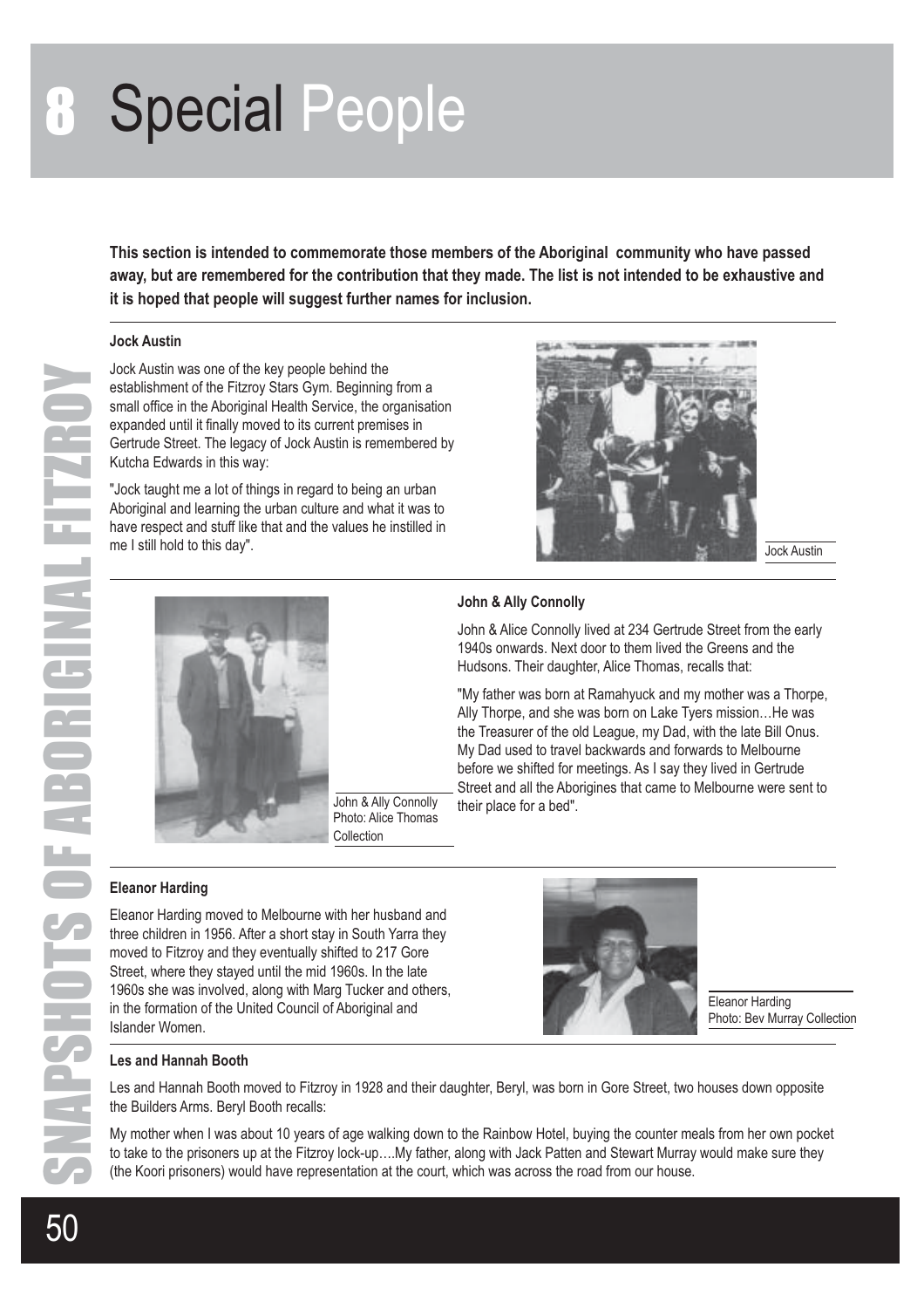

Alick Jackomos and Pastor Sir Doug Nicholls Photo: Alick Jackomos Collection

#### **Joyce Johnson**

Joyce Johnson lived in 82 Gore Street and was an accomplished musician. Her son Ron Johnson recounts:

"This is what the white man has done to our people I've got a photo there of Mum singing at a club for the soldiers…one of the things that I can laugh about is Mum and Auntie Marg Tucker and a few others…I think it was the Moomba parade… what they did was chain themselves all together as a protest basically it was to let the white people know"



Stewart Murray Photo: Bev Murray collection

#### **Pastor Sir Doug Nicholls**

Born in 1906 at the Cummeragunja Mission station Pastor Doug shifted to Melbourne in 1927 to further his football career. He also was a handy boxer (with the Jimmy Sharman Troupe) and an accomplished sprinter. In 1943 he was working at the Gore Street Church. With the formation of the Aborigines Advancement League in 1956 he was appointed as field officer. In 1962 he was made a M.B.E. and in 1963 he became the first Aboriginal Justice of the Peace in Victoria. Pastor Doug was subsequently knighted and went on to assume the post of Governor of South Australia but it is for his early work in Fitzroy that he is often remembered.

#### **Alick Jackomos**

Alick Jackomos was involved in Aboriginal issues for more than fifty years and he is the only non-Aboriginal to have been made a life-member of the Aborigines Advancement League. After being introduced to the issues affecting Aboriginal people by the Yarra Bank speeches of Pastor Sir Doug Nicholls Alick began his life's work striving for the improvement of conditions for Aboriginal people. He married Merle Morgan in 1951. Alick Jackomos' legacy to Victorian Kooris include both his comprehensive photo collection and also the genealogies he compiled over the years.



Joyce Johnson Photo: Ronald Johnson **Collection** 

#### **Stewart Murray**

Born in Lake Boga, near Swan Hill Victoria and descended from the Wemba Wemba people, Stewart Murray served in the army during the Second World War. On his return he became closely involved in the establishment of Aboriginal organisations with his father-in-law, Pastor Sir Doug Nicholls. At various times he was an official with the Aborigines Advancement League, the National Tribal Council, the Dandenong Aboriginal Co-Operative and the Victorian Aboriginal Lands Council. He went on to become the second Aboriginal Justice of the Peace in Victoria and was awarded an OAM.

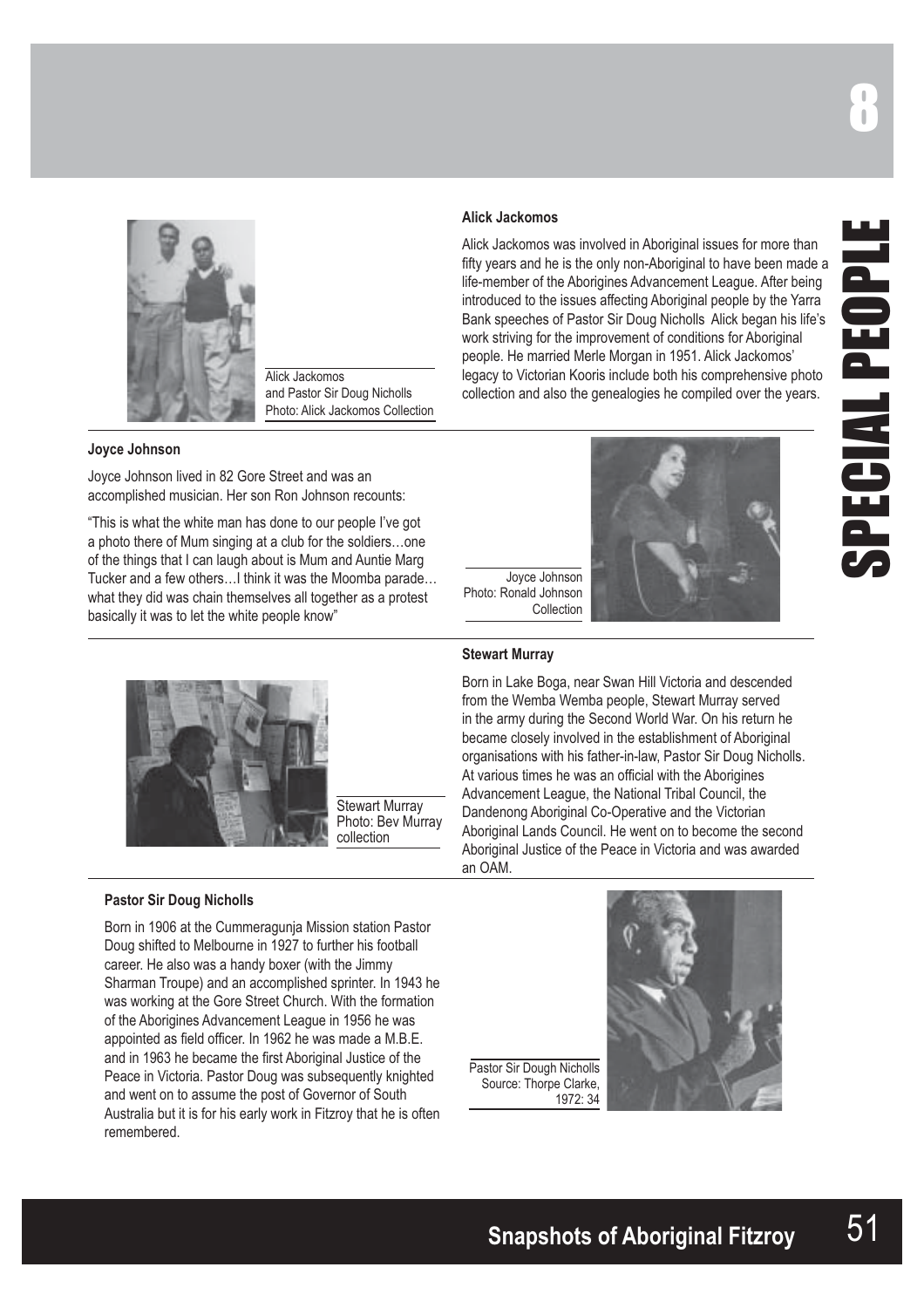#### **Stella Nicholls**

Stella Nicholls was a prominent Fitzroy identity who lived in a number of different boarding houses around Carlton and Fitzroy, as recalled by her daughter Cheryl Vickery. Stella is also remembered by Alice Thomas as a member of the group that used to join together for "sing-songs" and that "we used to call her tidda girl".



Born in Moama in 1913, Minnie Patten shifted to Fitzroy in the early 1930s. A newspaper account of her funeral quoted her nephew, Herb Patten, who said: "At the funeral, an old Aborigine woman came up to me and said that Minnie had fed, clothed and housed her five children for two weeks when she first came to Fitzroy over 20 years ago. Aunt Minnie just met this woman in the Builder's Arms Hotel. That's the sort of person she was *Minnie* 

Stella Nicholls Photo: Bev Murray



Minnie Patten Photo: Melbourne Times

#### **Maude Pepper (nee Carter)**

Remembered by Alice Thomas, Maude Pepper lived with the Connollys and worked at Dunlops in Abbotsford for nearly thirty years. She bought toys for the children for Christmas out of her own money. Alice Thomas remembers that she was a devoted Richmond Football Club supporter and was made a life member.



Maude Pepper Photo: Courtesy of Museum Victoria - Iris Lovett Gardiner Collection.



**Margaret Tucker** 

**Minnie Patten** 

*Patten".*

Born in 1904 at Warrangesda Mission Margaret Tucker was actively involved in the fight for Aboriginal rights throughout her life. In 1932 Marg Tucker was part of the group that established the Australian Aborigines League. In 1958 she was awarded the MBE in recognition of the work she had done for her people. In 1964 she was appointed to the Aborigines Welfare Board. In 1968 she was appointed to the Ministry of Aboriginal Affairs. Her involvement in community organisations continued through the 1960s when she helped establish the United Council of Aboriginal and Islander Women.

#### **Ebenezer James Lovett Robert Leonard Lovett & Hilda Victoria Lovett (nee King)**

Margaret Tucker

1991: 136

Source: Jackomos & Fowell,

The Lovett family have served in every war until the Falklands war.

Ebenezer Lovett joined the Communist Party because of its sympathies to Aboriginal justice and was one of the founders of the Aboriginal Advancement League. He was the father of Robert Lovett.

Robert Lovett was a wing commander in the Royal Air Force and fought in WWII. He returned decorated with the Pacific Medal. Robert and Hilda were married at Lake Condah in 1939 and have eight children.





Ebenezer James Lovett Robert Leonard Lovett & Hilda Victoria Lovett (nee King)

Photos: Courtesy of Denise & Eugene Lovett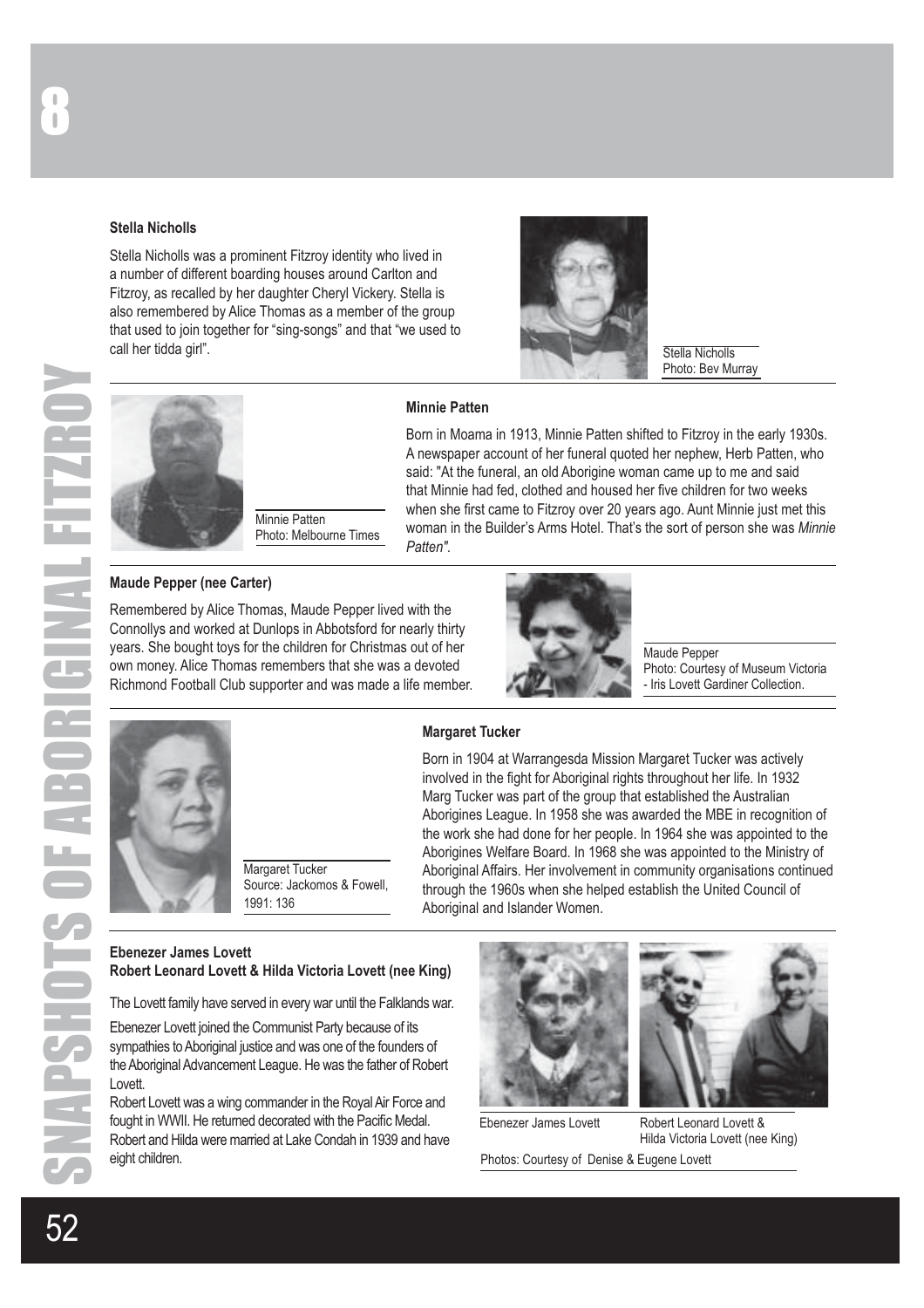# A Timeline for Aboriginal Fitzroy 9

| <b>Date</b>           | <b>Events</b>                                                                                                                                                                                                                                                                                                              |
|-----------------------|----------------------------------------------------------------------------------------------------------------------------------------------------------------------------------------------------------------------------------------------------------------------------------------------------------------------------|
| 8 June 1835           | The Batman "Treaty" is signed between tribal leaders of the Yarra Yarra Tribe and<br>John Batman, representing the Port Phillip Association. The Treaty is subsequently<br>deemed invalid by Governor Bourke.                                                                                                              |
| 26 March 1839         | Robinson records a large corroboree in the new settlement.                                                                                                                                                                                                                                                                 |
| 1843-4                | William Kyle witnesses a battle between two groups of Aboriginal tribes. Eight<br>people are dead by the end of the battle.                                                                                                                                                                                                |
| 1 January 1846        | Merri Creek School for Aboriginal children opened at the area near the junction of<br>the Merri Merri Creek and the Yarra River.                                                                                                                                                                                           |
| <b>10 August 1846</b> | The Wurundjeri people lose Billibellary, their ngurungaeta (headman), to a chest<br>infection.                                                                                                                                                                                                                             |
| 1859                  | Acheron Aboriginal Reserve established.                                                                                                                                                                                                                                                                                    |
| <b>March 1863</b>     | Coranderrk Aboriginal Reserve established near Healesville.                                                                                                                                                                                                                                                                |
| 1886                  | The Aborigines Protection Act is introduced, which allows the Board for the<br>Protection of Aborigines (BPA) to proscribe the place of residence of any "full<br>blood" Aboriginal person. This is the beginning of the policy of assimilation that is<br>practiced by the BPA and its successors in Victoria until 1966. |
| 17 September 1941     | The Fitzroy Aboriginal community complained about the comments made by<br>Fitzroy Councillors about their behaviour. The local police commented "These<br>aborigines give us very little troubleAlthough there are about 100 of them in the<br>district we rarely have to arrest any of them".                             |
| 1943                  | Pastor Sir Doug Nicholls established the Gore Street Fitzroy Church of Christ<br>Aboriginal Mission.                                                                                                                                                                                                                       |
| <b>26 August 1949</b> | The first Aboriginal Debutante Ball is held at the Collingwood Town Hall. Organised<br>by Marg Tucker the Ball features 26 couples who are presented to Sir George and<br>Lady Knox.                                                                                                                                       |
| 31 January 1954       | An Aboriginal choir, featuring Isobel Kuhl a 13-year old soloist is the feature of<br>the special Australia Day service at the Churches of Christ Aborigines' Mission in<br>Fitzroy (Argus).                                                                                                                               |
| 3 August 1957         | A conference is held at the club rooms of the Australian Aboriginal Elders' Council<br>of Victoria at 165 Gertrude Street. Delegates from all over Victoria attend.                                                                                                                                                        |
| 6 July 1958           | The first Aboriginal girls' hostel is opened in Cunningham Street, Northcote by the<br>Chairman of the Aborigines Welfare Board.                                                                                                                                                                                           |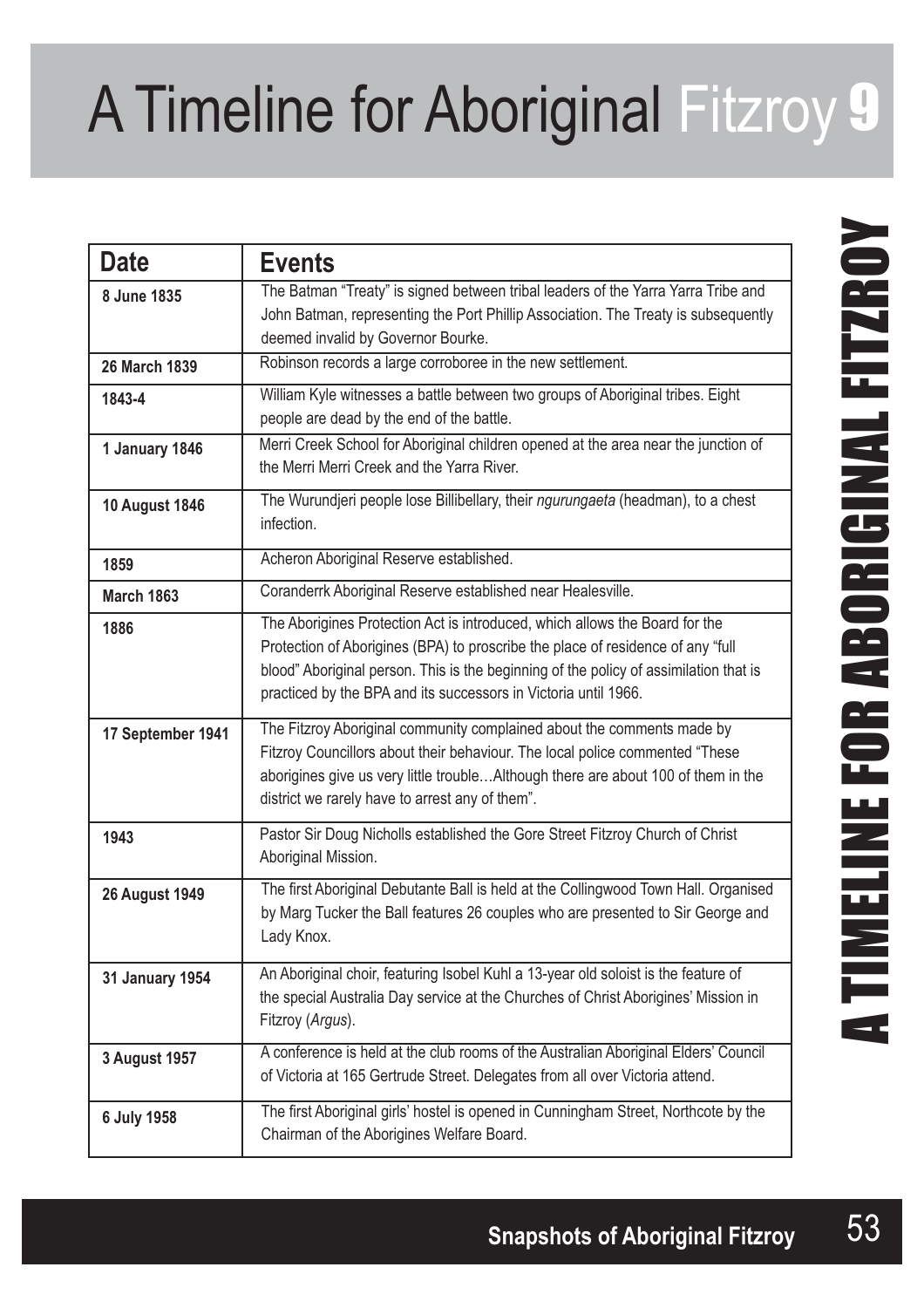| Marg Tucker is awarded an MBE for services to her people.                                                                                                                                                                                                                                                                                                                                                                                                                                                                                                                                                                                                                                                |
|----------------------------------------------------------------------------------------------------------------------------------------------------------------------------------------------------------------------------------------------------------------------------------------------------------------------------------------------------------------------------------------------------------------------------------------------------------------------------------------------------------------------------------------------------------------------------------------------------------------------------------------------------------------------------------------------------------|
| A "Conscience calling Ball" is held at the Northcote Town Hall to raise money for<br>the appeal being conducted by the Aborigines Advancement League to raise funds<br>for the construction of another Aboriginal youth hostel.                                                                                                                                                                                                                                                                                                                                                                                                                                                                          |
| Bill Onus, the first Aboriginal president of the Aborigines Advancement League,<br>dies.                                                                                                                                                                                                                                                                                                                                                                                                                                                                                                                                                                                                                 |
| The Koori magazine names Georgina Rose as Mother of the Year and Stewart<br>Murray as Father of the Year. Entertainer of the year was Edgar Green, for his<br>gum leaf recitals outside Myers in Melbourne. (Australian 12 February 1969)                                                                                                                                                                                                                                                                                                                                                                                                                                                                |
| The Aborigines Advancement League started its button day to raise funds with folk<br>singing and boomerang throwing in the City Square. (Age 28 June 1969)                                                                                                                                                                                                                                                                                                                                                                                                                                                                                                                                               |
| Pastor Sir Doug Nicholls presents a petition to the Minister for Aboriginal Affairs<br>in a ceremony at the City Square. The petition calls for a better deal for Aboriginal<br>people. Herald 11 July 1969.                                                                                                                                                                                                                                                                                                                                                                                                                                                                                             |
| First State Aboriginal Housing meeting held in Collingwood, which results in the<br>establishment of a steering Committee.                                                                                                                                                                                                                                                                                                                                                                                                                                                                                                                                                                               |
| Inaugural meeting of the Aboriginal Housing Board in Melbourne.                                                                                                                                                                                                                                                                                                                                                                                                                                                                                                                                                                                                                                          |
| The Aboriginal Housing Board establishes its office at 108 Smith Street, Colling-<br>wood.                                                                                                                                                                                                                                                                                                                                                                                                                                                                                                                                                                                                               |
| In protest at the closure of the only Aboriginal Community Youth Support<br>Scheme(CYSS) by the Department of Employment and Youth Affairs, members of<br>the Aboriginal community occupied the offices of the Department of Employment<br>and Youth Affairs on 22 February. Explaining the need for an Aboriginal CYSS<br>the Project Officer, Bev Murray noted that: "You ask around at the other CYSS<br>projects around here - Carlton, Fitzroy, Collingwood. They will almost never get<br>an Aboriginal. They don't go there because their programs don't relate to what our<br>kids need. Kooris want to work within their own community, in programs that relate<br>to their own Aboriginality". |
| A full time, nine-month course for Aboriginal health workers began at the Koori<br>Kollij in Smith Street, Collingwood. The students included thirty Aboriginals from<br>Southern New South Wales, Victoria and Tasmania. The course was a community<br>initiative funded by a private benevolent trust. (Melbourne Times)                                                                                                                                                                                                                                                                                                                                                                               |
|                                                                                                                                                                                                                                                                                                                                                                                                                                                                                                                                                                                                                                                                                                          |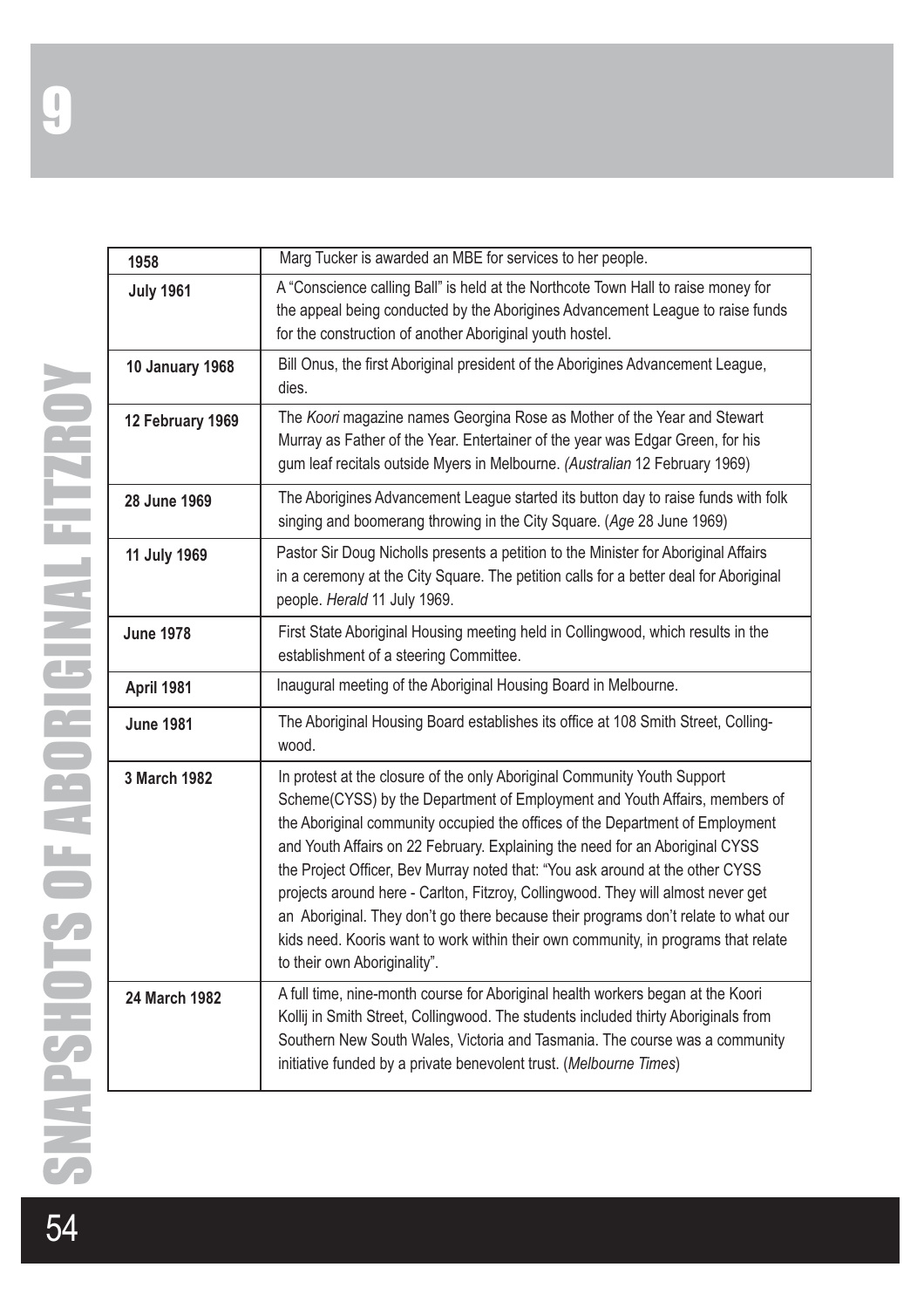| 2 June 1982      | The grant of \$23 000 by the Australian Heritage Commission to the Victorian<br>Archaeological Survey to carry out a survey of the Melbourne Metropolitan area<br>was criticised by Gary Foley. Foley observed "The money would be better spent<br>on land rights or some viable form of compensation for the people today".<br>(Melbourne Times)                                                                   |
|------------------|---------------------------------------------------------------------------------------------------------------------------------------------------------------------------------------------------------------------------------------------------------------------------------------------------------------------------------------------------------------------------------------------------------------------|
| 9 June 1982      | Stewart Murray, on behalf of the descendants of the Bunurong and Wurundjeri<br>people laid claim to the area of the Collingwood tip, which had been part of an<br>Aboriginal reserve of nearly 27 acres along the Merri Creek in the 1830s.<br>(Melbourne Times)                                                                                                                                                    |
| 23 June 1982     | Executive members of the South Eastern Land Council, including Sandra Onus,<br>David Anderson, Herb Pettit and Stewart Murray announced that the Council had<br>passed a motion supporting the claim of descendants of the Gunai, Werrungery<br>and Bunurong tribes to 27 acres of Clifton Hill. (Melbourne Times)                                                                                                  |
| <b>July 1982</b> | Sandra Bailey, a Yorta Yorta woman, becomes the first female Aboriginal law<br>graduate in Victoria.                                                                                                                                                                                                                                                                                                                |
| September 1982   | Stewart Murray is appointed as the second Aboriginal Justice of the Peace,<br>following in the footsteps of Pastor Sir Douglas Nicholls.<br>First Annual General Meeting of the Aboriginal Housing Board is held in Northcote<br>and the first annual report is circulated.                                                                                                                                         |
| 17 November 1982 | The claimants to the 27 acres of Clifton Hill rejected an invitation to make a sub-<br>mission to the Council. On behalf of the tribes Stewart Murray noted "We are not<br>prepared to put in a submission, which implies we don't already have a right to the<br>land". A submission was made instead to the State Government, including historic<br>evidence, anthropological reports and maps. (Melbourne Times) |
| December 1982    | The State Government approves a submission by the Aboriginal Housing Board<br>for the creation of Aboriginal Housing Liaison Officers.                                                                                                                                                                                                                                                                              |
| 20 July 1983     | The funeral of Minnie Patten who was called the "Angel of Fitzroy".                                                                                                                                                                                                                                                                                                                                                 |
| 18 April 1984    | The Victorian Aboriginal Legal Service is successful in its case against the Museum<br>of Victoria, which had attempted to loan Aboriginal artefacts to other museums in<br>breach of the Archaeological and Aboriginal Relics Preservation Act 1972.                                                                                                                                                               |
| February 1985    | The first State Aboriginal Housing Conference is held at Camp Jungai.                                                                                                                                                                                                                                                                                                                                               |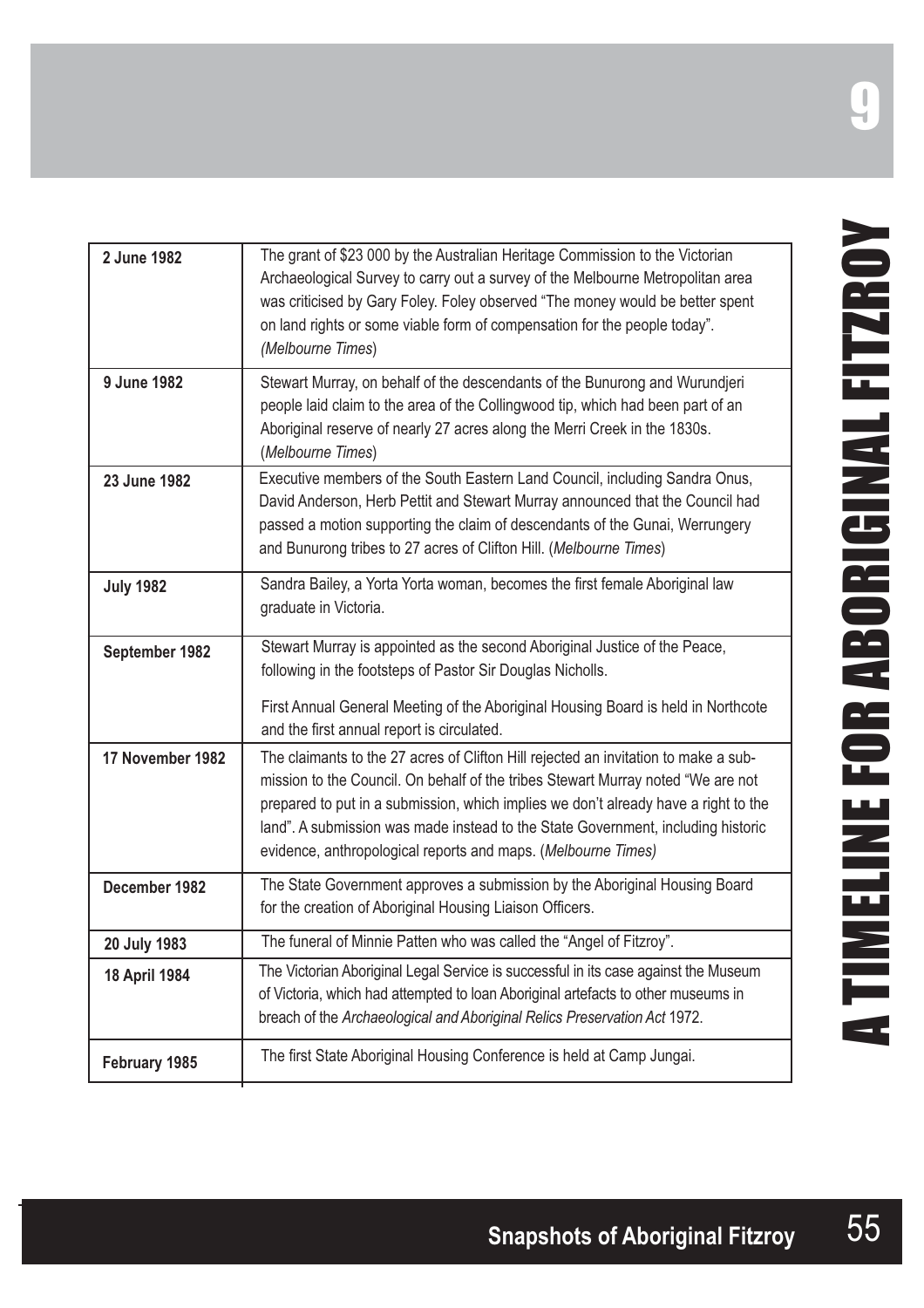| <b>11 June 1986</b> | A production of Jack Davis' play No Sugar, is performed in the Fitzroy Town Hall.           |
|---------------------|---------------------------------------------------------------------------------------------|
|                     | (Melbourne Times)                                                                           |
|                     | Aboriginal Housing Board transfers to new premises in Gertrude Street Fitzroy.              |
| 1987                |                                                                                             |
| 1988                | Community protests follow evictions.                                                        |
| <b>March 1988</b>   | Community meetings held after each monthly Aboriginal Housing Board meeting in              |
|                     | Mooroopna, Morwell, Dandenong, Mildura, Ballarat, Warrnambool and Melbourne.                |
| November 1988       | The Aboriginal Housing Board holds its second Statewide Housing Conference in               |
|                     | Mildura.                                                                                    |
| <b>July 1990</b>    | Funding for the Koori Kollij is cut.                                                        |
| 4 December 1991     | Fitzroy's Aboriginal community expresses outrage at the sacking of a worker from the        |
|                     | Fitzroy adventure playground. Gary Foley indicated that the community was also planning     |
|                     | to organise a campaign against what he called the "gross mismanagement of Koori kids" by    |
|                     | Community Service Victoria workers. (Melbourne Times, 4 December 1991)                      |
| February 1995       | Aboriginal Housing Board transfers to its new office at Scotchmer Street, North             |
|                     | Fitzroy.                                                                                    |
| April 2000          | Aboriginal Housing Board celebrates its 1000 <sup>th</sup> property purchase in Shepparton. |
|                     | Myrtle Muir is awarded the Frances Pennington Award by the Minister for Housing             |
|                     | at Parliament House.                                                                        |
| August 2000         | Aboriginal Housing Board appoints its first Chief Executive Officer.                        |
|                     | Aboriginal Housing Board holds 20 <sup>th</sup> anniversary dinner and presentation evening |
| April 2001          |                                                                                             |
|                     | event at the San Remo Ball room in Nicholson Street, Carlton.                               |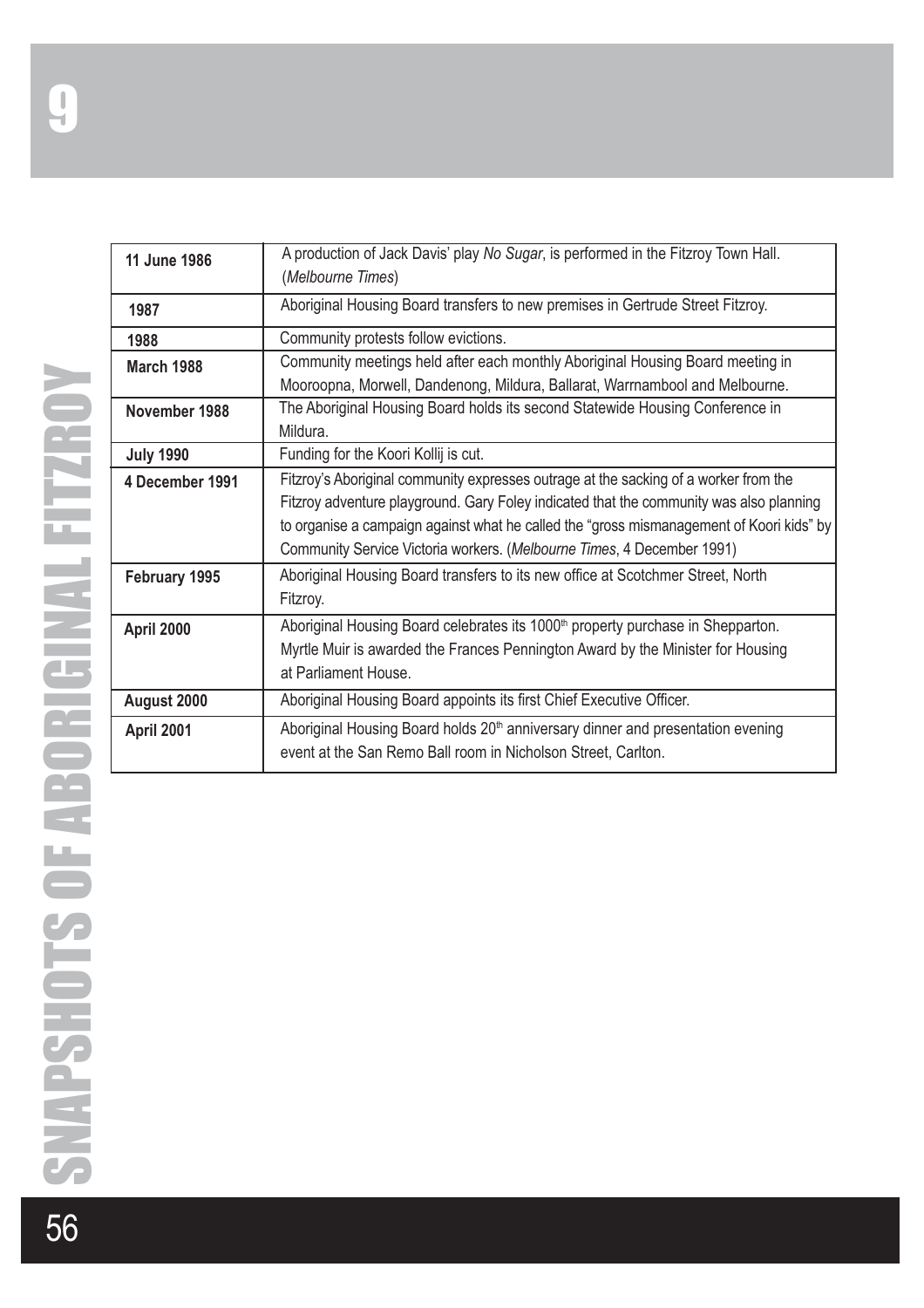# Bibliography

#### **Newspapers**

Newspaper Collection 1934-1972 (national collection of newspapers comprising Age, Sun, Argus). Melbourne Times 1980 – 2001.

#### **Unpublished Manuscripts**

Evans M. & Romanis, G., *City of Yarra: Aboriginal Cultural Signage Project Stage 1*: Research and Consultation.

Jackomos, A., *Remembering Aboriginal Fitzroy.*

Nathan, P. *A Home Away from Home, a study of the Aboriginal Health Service in Fitzroy.*

#### **Secondary Sources**

Andrews, J., Anderson, I. and Atkinson, W. (eds) Nagarity - Kooris Talkin, Latrobe University Press, Melbourne 1993.

Attwood, B. & Markus, A., *The Struggle for Aboriginal Rights, Allen & Unwin,* Sydney, 1999.

Barwick, D., "Mapping the Past: An Atlas of Victoria's Clans 1835-1904", *Aboriginal History*, 1984, vol.8, no.2.

Cannon, M. (ed.), *The Aborigines of Port Phillip 1835-1839, Historical Records of Victoria, Volume 2A*, Victorian Government Printing Office, Melbourne, 1982.

Cannon, M. (ed.), Aborigines and Protectors, Historical Records of Victoria, Volume 2B, Victorian Government Printing Office, Melbourne, 1983.

Cannon, M., *Who Killed the Koories?*, William Heinemann Australia, Melbourne, 1990.

Campbell, A., *John Batman and the Aborigines*, Kibble Books, Melbourne, 1987.

Christie, M., *Aborigines in Colonial Victoria 1835-1856*, Sydney University Press, Sydney, 1979.

Clark, I., Aboriginal Languages and Clans: An Historical Atlas of Western and Central Victoria 1800-1900, Monash Publications in Geography, Melbourne, 1990.

Cutten History Committee Fitzroy; *Melbourne's First Suburb*, Melbourne University Press, Melbourne, 1991.

Daly, C., "Reminiscences from 1841 of William Kyle: a pioneer", *Victorian Historical Magazine*, 1925, vol.10, no.3.

Eidelson, M., *The Melbourne Dreaming*, Aboriginal Studies Press, Melbourne, 1997.

Ellender, I. & Christiansen, P., People of the Merri Merri, Merri Creek Management Committee, Melbourne, 2001.

10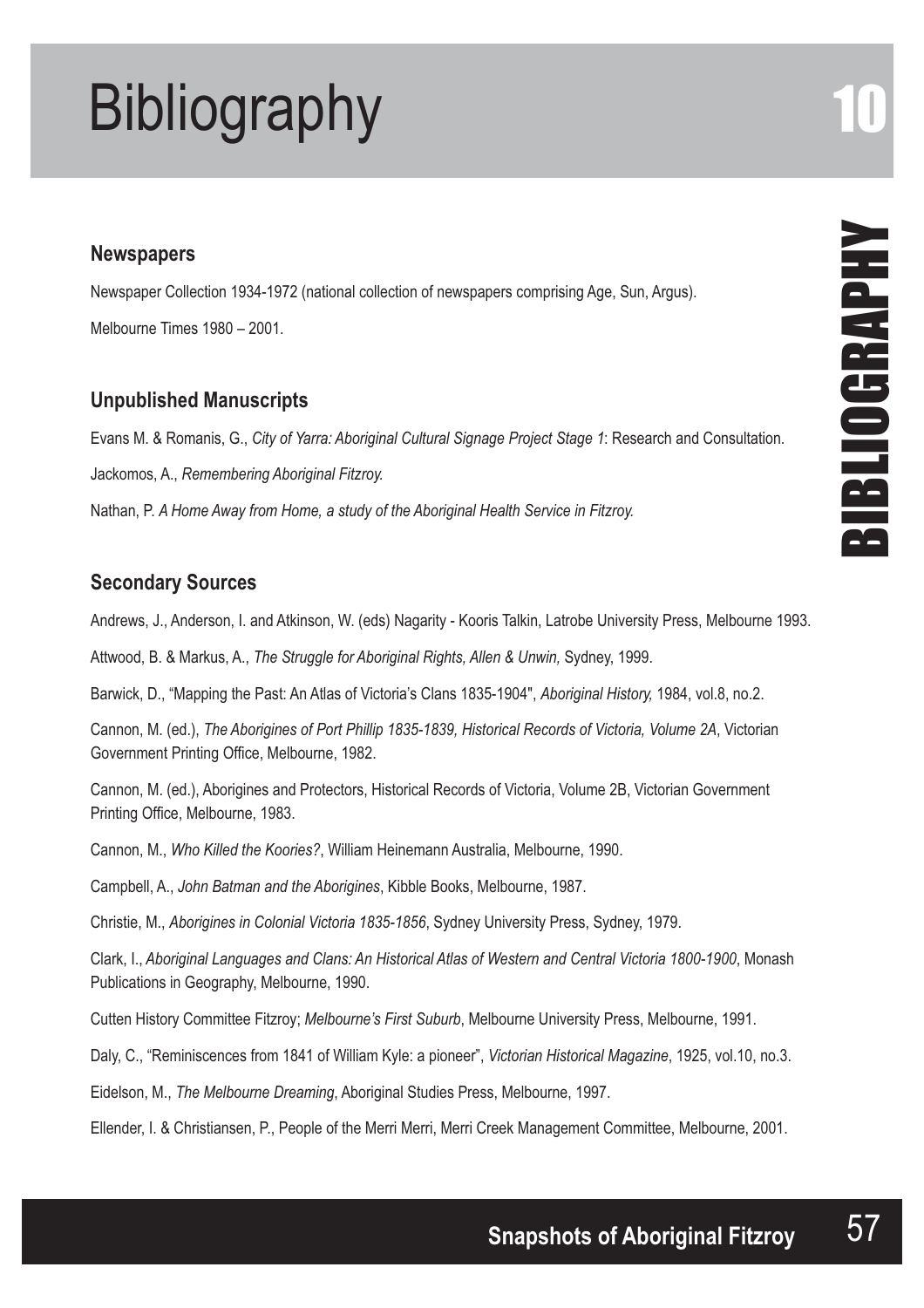Fels, M., *Good Men and True: The Aboriginal Police of the Port Phillip District*, Melbourne University Press, Melbourne, 1988.

Jackomos, A. & Fowell, D., *Living Aboriginal History of Victoria*, Cambridge University Press, Melbourne, 1991.

Kyle, W., "Reminiscences of Aboriginal Life in Victoria and New South Wales" in *The Geelong Naturalist,* Second Series, Vol.2, Nos 3 & 4: pp. 159-172, 182-186.

Lemon, A., *The Northcote Side of the River*, Hargreen Publishing Company, Melbourne, 1983.

Lovett-Gardiner, I., *Lady of the Lake: Aunty Iris's story*, Koorie Heritage Trust, Melbourne, 1997.

Markus, A., *Blood for a Stone: William Cooper and the Australian Aborigines League*, Monash Publications in History, Melbourne, 1986.

Massola, A., *Bunjil's Cave: Myths, Legends and Superstitions of the Aborigines of South-East Australia*, Lansdowne.

Press, Melbourne, 1968. Presland, G., *Aboriginal Melbourne. The Lost Land of the Kulin People*, McPhee Gribble, Melbourne, 1994.

Thorpe Clark, M., *Pastor Doug*, Lansdowne Press, Melbourne, 1972.

Tucker, M., *If Everyone Cared*, Grosvenor, Sth Melbourne, 1983.

VAAL, *Victims or Victors: The Story of the Victorian Aborigines Advancement League*, Hyland House, Sth. Yarra, 1985.

Walker, C., *Buried Country: the Story of Aboriginal Country Music*, Pluto Press, Annandale, 2000.

Wiencke, S., *When the Wattle Blooms Again. The Life and Times of William Barak, Last Chief of the Yarra Tribe*, Woori Yallock, 1984.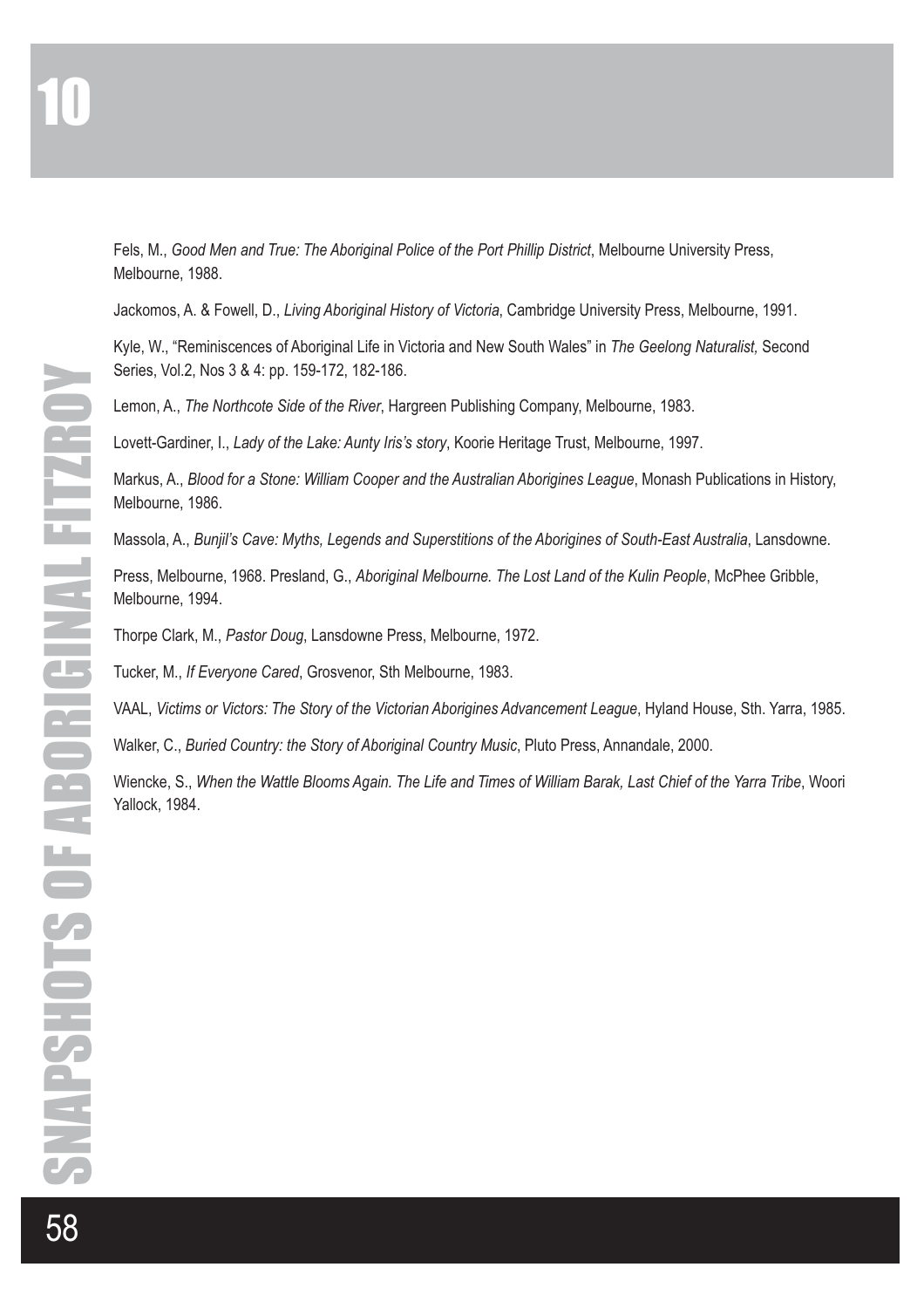# Addendum: A Snapshot of Aboriginal Public Art in Yarra

A number of other public art projects have been produced in partnerships with local Aboriginal organisations and groups over the past few years.

#### *Shelter 2* **by Lyn Thorpe**

In 2001 Yarra Council provided funding to the Aboriginal Housing Board of Victoria, through the Community Grants scheme, to commission a commemorative stain glass window at Scotchmer Street, North Fitzroy, by artist Lyn Thorpe.

*Shelter 2* by Lyn Thorpe was commissioned by the Aboriginal Housing Board of Victoria to commemorate the 21st anniversary of the organisation, launched in May 2002.



*Shelter 2*, Scotchmer Street, North Fitzroy. Photo: Aboriginal Housing Board Collection

Accompanying text for the artwork:

"Mother Earth is our Shelter. She provides for us and nurtures our physical needs. She sustains Identity, Spirituality and Connection to Country. She is our Shelter and in 'Our Special Place' her healing spirit empowers us to be True to Ourselves, Our Families and Our Heritage."

11